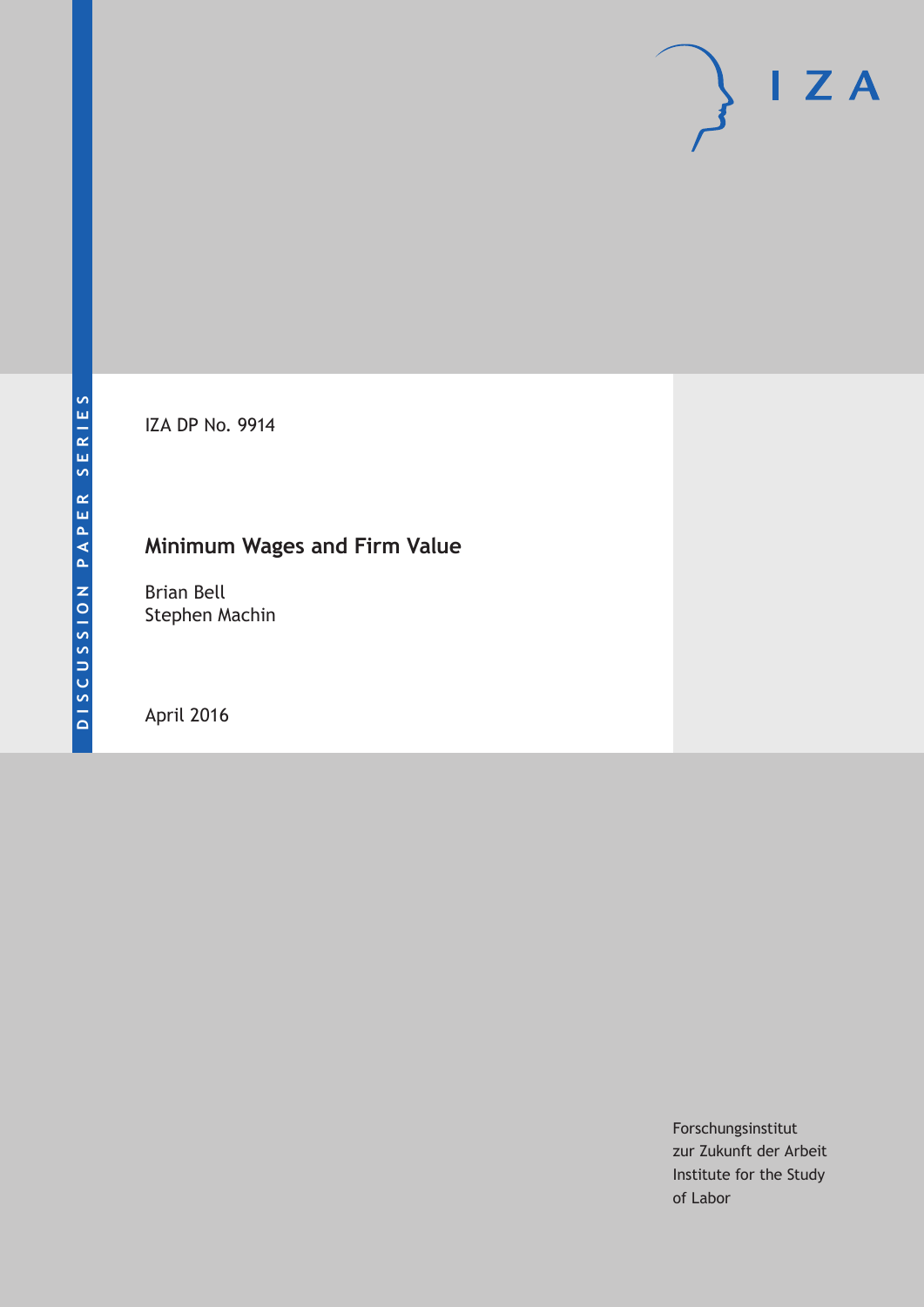# **Minimum Wages and Firm Value**

## **Brian Bell**

*University of Oxford and CEP, LSE* 

### **Stephen Machin**

*University College London, CEP, LSE and IZA* 

## Discussion Paper No. 9914 April 2016

IZA

P.O. Box 7240 53072 Bonn Germany

Phone: +49-228-3894-0 Fax: +49-228-3894-180 E-mail: iza@iza.org

Any opinions expressed here are those of the author(s) and not those of IZA. Research published in this series may include views on policy, but the institute itself takes no institutional policy positions. The IZA research network is committed to the IZA Guiding Principles of Research Integrity.

The Institute for the Study of Labor (IZA) in Bonn is a local and virtual international research center and a place of communication between science, politics and business. IZA is an independent nonprofit organization supported by Deutsche Post Foundation. The center is associated with the University of Bonn and offers a stimulating research environment through its international network, workshops and conferences, data service, project support, research visits and doctoral program. IZA engages in (i) original and internationally competitive research in all fields of labor economics, (ii) development of policy concepts, and (iii) dissemination of research results and concepts to the interested public.

IZA Discussion Papers often represent preliminary work and are circulated to encourage discussion. Citation of such a paper should account for its provisional character. A revised version may be available directly from the author.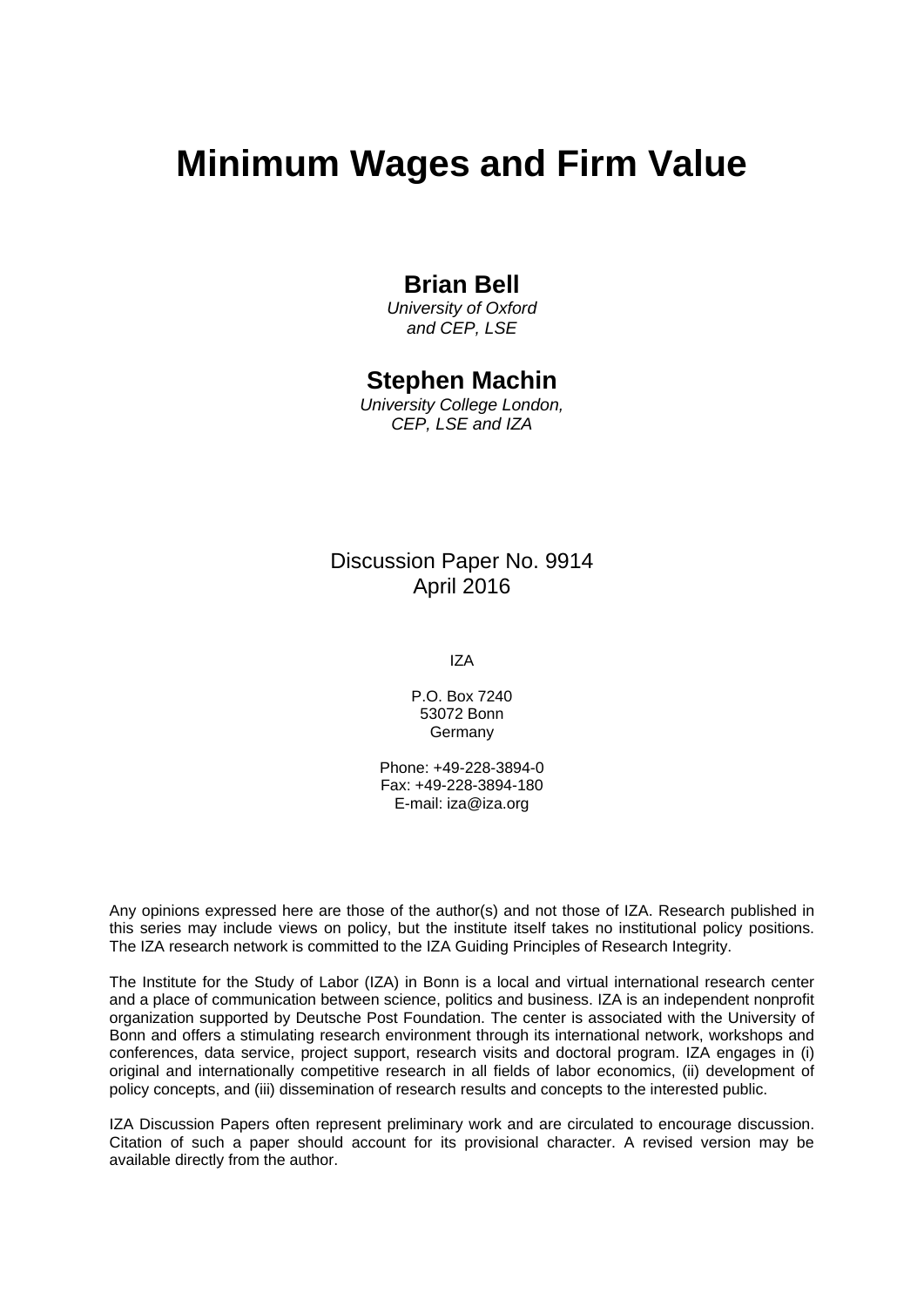IZA Discussion Paper No. 9914 April 2016

# **ABSTRACT**

## **Minimum Wages and Firm Value\***

How does the value of a firm change in response to a minimum wage hike? The evidence we have to date is not well-suited to answer this question, principally because events that have been studied are not completely unknown to the stock market or have uncertainty associated with them. This paper exploits the announcement of a sizeable change in the minimum wage in the UK that was both totally unanticipated and free of uncertainty. The stock market response of employers of minimum wage workers is examined in an event study setting, looking at minute-by-minute changes surrounding the announcement and at cumulative abnormal returns on a daily basis before and after the announcement. The analysis uncovers significant falls in the stock market value of low wage firms. The size of the fall in value is compared to the fall in profitability in response to the wage cost shock that will be induced by the announcement and is seen to be of a comparable magnitude.

JEL Classification: J23, L25

Keywords: minimum wages, firm value

Corresponding author:

Stephen Machin Department of Economics University College London 30 Gordon Street London WC1H 0AX United Kingdom E-mail: s.machin@ucl.ac.uk

 $\overline{a}$ \* We would like to thank Arin Dube, Eric French, Attila Lindner, Alan Manning, participants in an IAB workshop on the German Minimum Wage and in seminars at Oxford, Princeton, Reading, Sciences Po and Yale for helpful comments and suggestions. Data from the Annual Survey of Hours and Earnings (ASHE) and the Annual Business Survey (ABS) is collected by the Office for National Statistics and supplied by the Secure Data Service at the UK Data Service. The data are Crown Copyright and reproduced with permission of the Controller of HMSO and the Queen's Printer for Scotland. The use of the data in this work does not imply the endorsement of ONS or the Secure Data Service in relation to the interpretation or analysis of the data. This work uses research datasets which may not exactly reproduce National Statistics aggregates.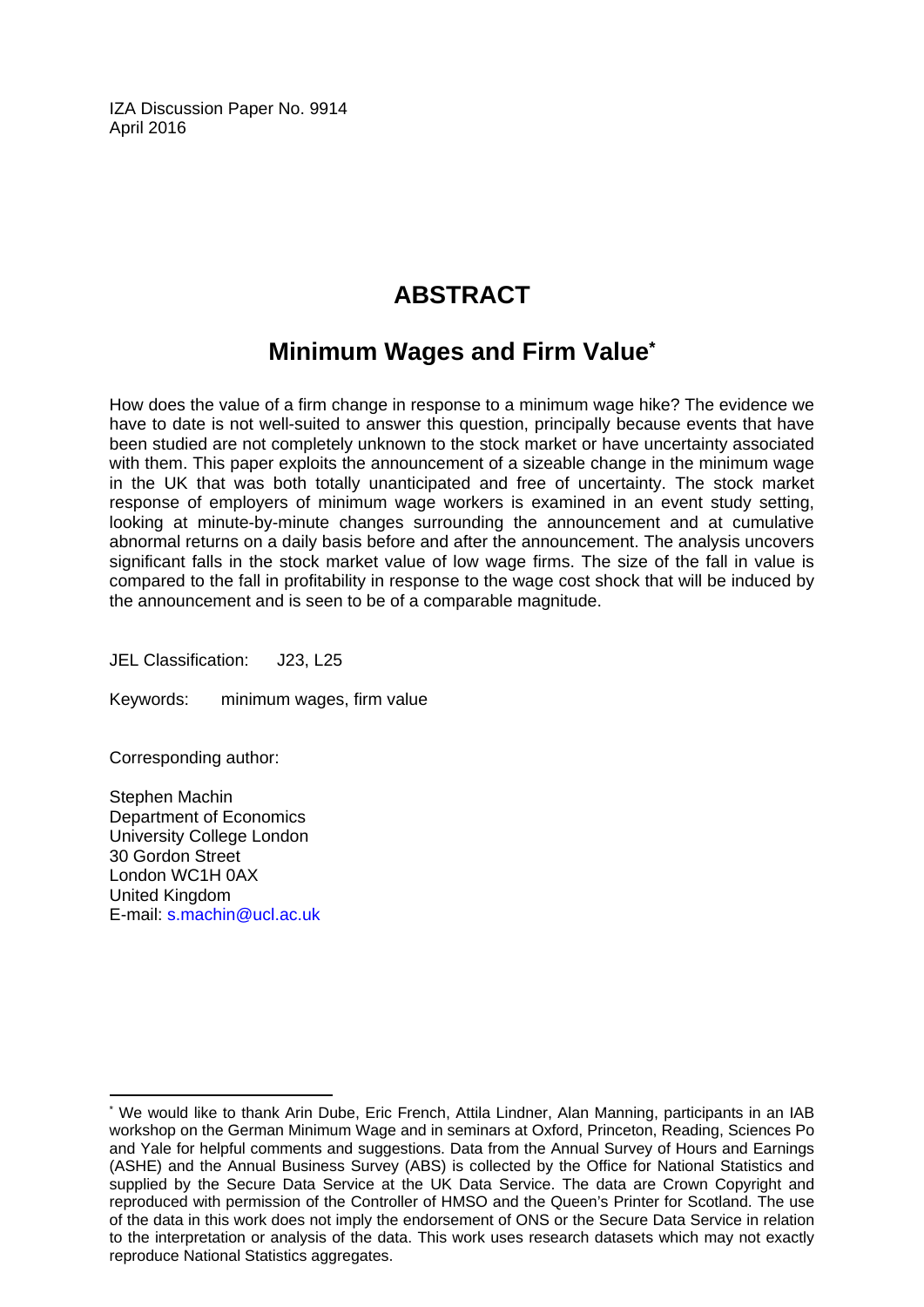"We strongly support the National Minimum Wage and want to see further real-terms increases in the next Parliament. We accept the recommendations of the Low Pay Commission that the National Minimum Wage should rise to £6.70 this autumn, on course for a Minimum Wage that will be over £8 by the end of the decade."

Conservative Party Manifesto, April 14th 2015.

"I am today introducing a new national living wage. We will set it to reach £9 an hour by 2020. The new national living wage will be compulsory. Working people aged 25 and over will receive it. It will start next April at the rate of £7.20. The Low Pay Commission will recommend future rises that achieve the Government's objective of reaching 60 percent of median earnings by 2020."

Budget Speech, July 8th 2015.

 

"I've talked to several chief executives and been surprised by the impact on their profits. In one [big] company, it would wipe out all of their profits"

Paul Drechsler, President, Confederation of British Industry, September 2015.

#### **1. Introduction**

Ever since minimum wage floors were first introduced to labour markets around the world, a perennial research question of high relevance for labour market policy has been how firms adjust to wage cost increases brought about by increases in the minimum wage. The first port of call for much of the literature has been to study the labour demand response of firms, and this has at various points in time generated research and policy controversies about what minimum wage increases do to employment or unemployment.<sup>1</sup> As evidence of employment losses from minimum

<sup>&</sup>lt;sup>1</sup> Surveying the (mostly US time series) literature that studied data up to the late 1970s, Brown, Gilroy and Kohen (1982) concluded that minimum wages reduced teenage employment, but had less effect on adult employment. The next phase of research were the more micro-based studies of the 1990s, spearheaded by the Card and Krueger (1994) paper on fast food restaurants and Card and Krueger's (1995) book, which both questioned the earlier findings and found no evidence of disemployment effects. The introduction of the UK National Minimum Wage in April 1999 also generated a number of pieces of research failing to find significant employment effects (see, inter alia, Machin, Manning and Rahman, 2003, Stewart, 2002, 2004, or Dolton, Bondibene and Stops, 2015). In the US there has recently been another revival of research on minimum wage effects, with some focus on geography and differences across state borders. As before this is proving controversial on whether or not minimum wages reduce employment (see, inter alia, Dube, Lester and Reich, 2010 and 2016, Meer and West, 2015, or Neumark, Salas and Wascher, 2014).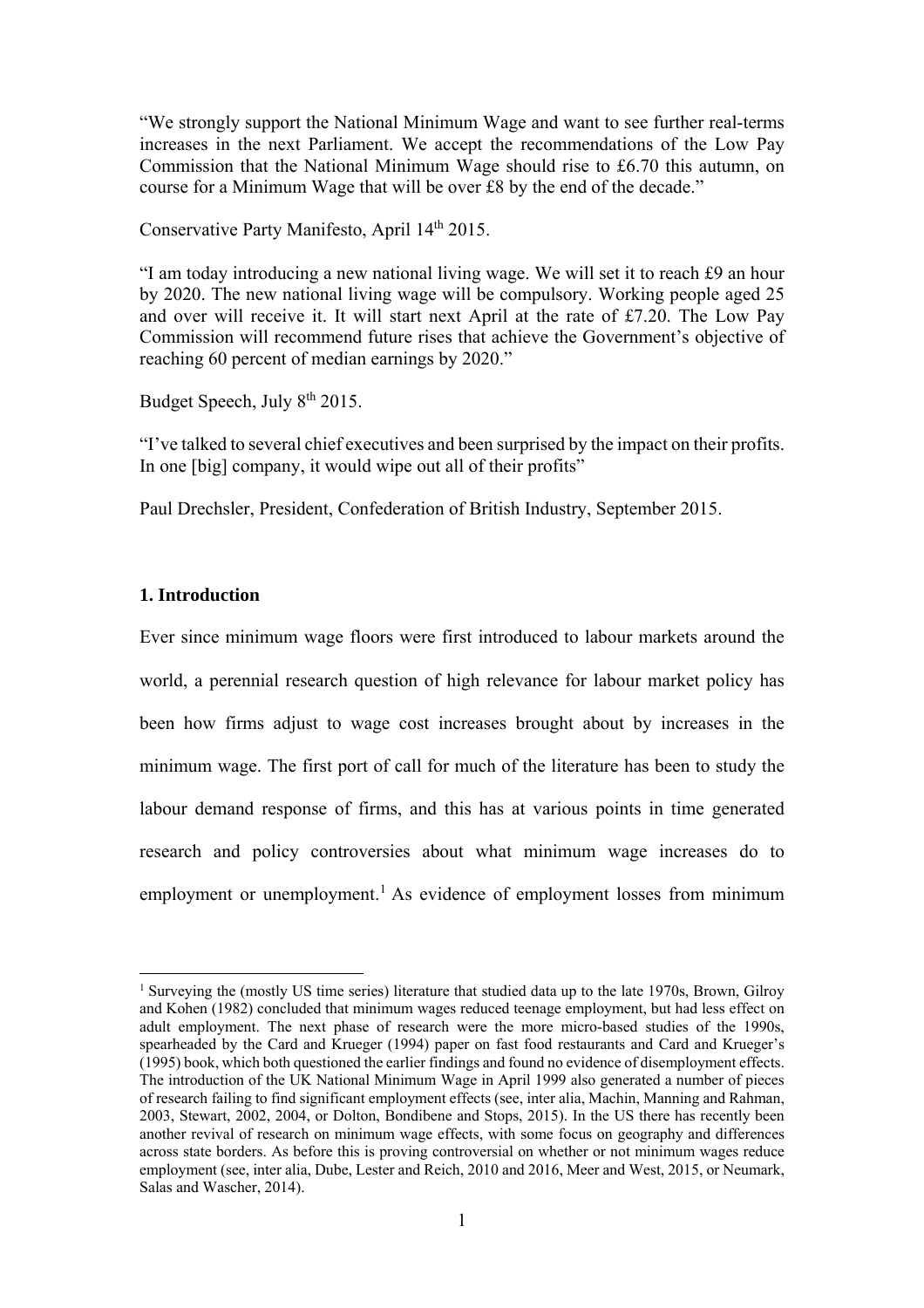wage hikes has proven elusive in a number of settings, a smaller body of research has placed a focus on looking for other margins of firm adjustment. Whilst there are many such margins, which may differ for firms operating in different sectors, some areas considered in research have been the scope to pass minimum wages on in terms of higher prices (e.g. Aaronson and French, 2007; Lemos, 2008), whether firms cut back on wage increases for other higher paid workers and so reduce wage inequality (e.g. Lee, 1999; DiNardo, Fortin and Lemieux, 1996; Dickens and Manning, 2004) and on whether minimum wage increases squeeze firm profitability (e.g. Draca, Machin and Van Reenen, 2011).

 In this paper we study minimum wage effects on firm profitability in a different way from the direct before/after analysis of changes in accounting profitability that result from minimum wage changes. Instead we study the impact of the announcement of a minimum wage change on the stock market value of firms. This approach has been adopted in a couple of studies before, first by Card and Krueger (1995) who studied twenty three events in the US between 1987 and 1989 that eventually led to minimum wage increases in 1990 and 1991, and by Pacheco and Nalker (2006) who undertook an event study looking at changes in shareholder values following a significant reform to the youth minimum wage in New Zealand. Neither of these studies delivers very clear results, primarily because the nature of the 'events' that were examined do not allow for a clean event-study. Such a study would require a completely unexpected minimum wage change that had no uncertainty attached to its introduction. To take one example from Card and Krueger, on June 13, 1989 President Bush vetoed a minimum wage rise. The stock market reaction to this event shows no significant effect on firm value. But as Card and Krueger note, it is difficult to know whether this veto conveyed new information to the market, since the White House had promised to veto the bill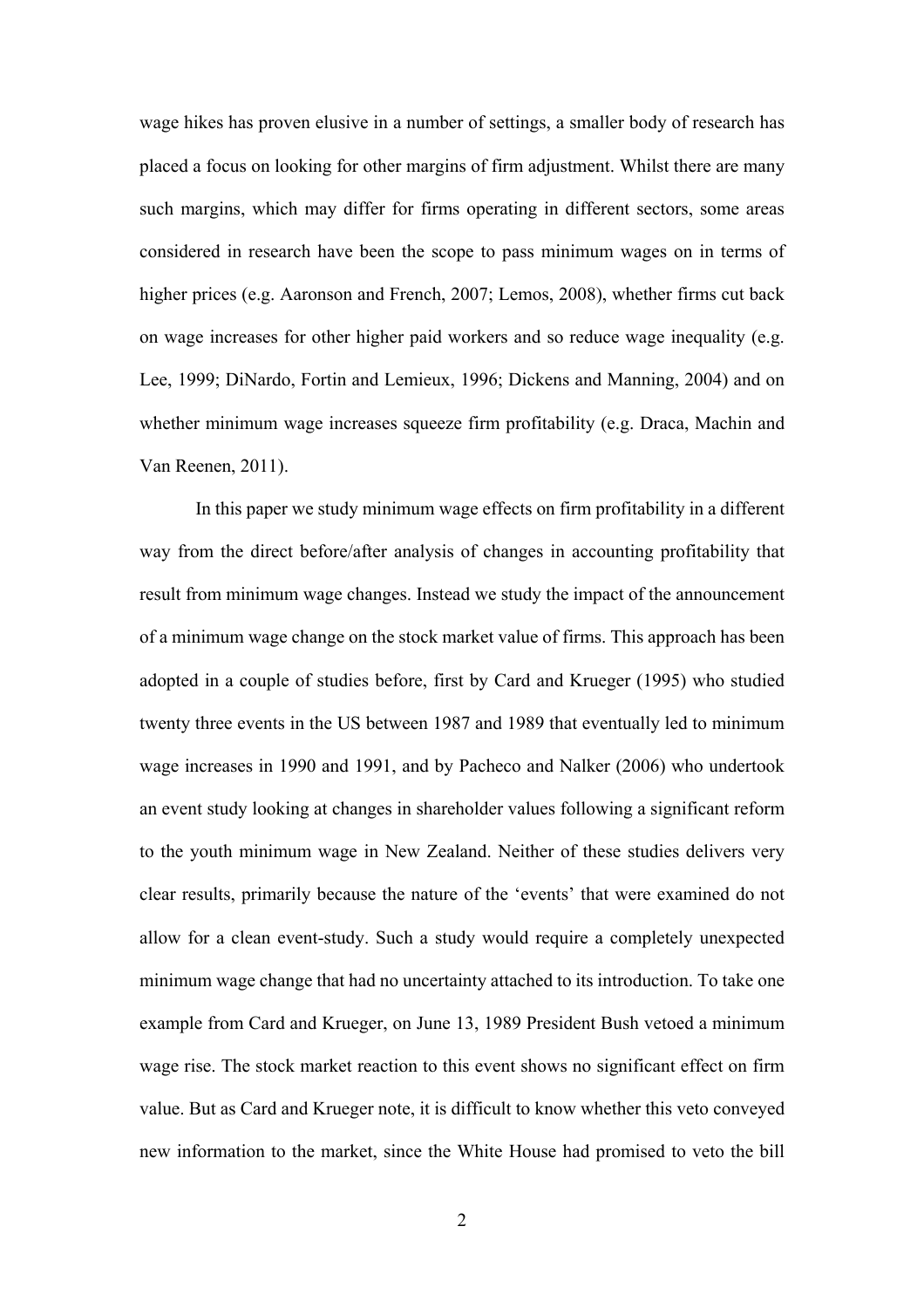when it was first passed by the House three months earlier. And if it did contain new information, how did it change the probability of a minimum wage change?

The event studied in this paper is able to significantly improve upon such concerns. A completely unanticipated and sizable change in the UK minimum wage system was announced in the newly elected Conservative government's emergency budget that was called after its election to power in May 2015. As the quote from the budget speech of July 8 2015 reproduced at the top of the first page of this paper testifies, the Chancellor George Osborne announced that the UK government would introduce a new National Living Wage (NLW) of £7.20 per hour for workers aged 25 and over. Not only was this announcement from a right of centre government that has traditionally been against minimum wages, it was also totally unexpected, with other government ministers and the body which advises the government on minimum wages (the Low Pay Commission) not knowing that it would occur.<sup>2</sup> Thus the major advantage of our study compared to the other stock market reaction research in this area is that the announcement we study was completely unanticipated.

 The event study approach has been very widely used in finance (see Kothari and Warner, 2008, or MacKinlay, 1997), but it has also been used by labour economists in several settings, most notably as a means of studying the effects of unions on firm performance.<sup>3</sup> The seminal paper studying union effects on stock market values was by Ruback and Zimmerman (1984) whose event study of union representation elections uncovered evidence of a negative effect of union wins on the equity value of US firms. Subsequently, Bronars and Deere (1990) uncovered similar effects while Lee and Mas

<sup>&</sup>lt;sup>2</sup> The BBC News reported that day as follows: "In a surprise announcement at the end of his speech, he said workers aged over 25 would be entitled to a "national living wage" from next April, to soften the impact of in-work benefit cuts." http://www.bbc.co.uk/news/uk-politics-33437115

<sup>&</sup>lt;sup>3</sup> Another example of event studies in labour economics is Farber and Hallock's (2009) analysis of the stock market value effects of job loss announcements.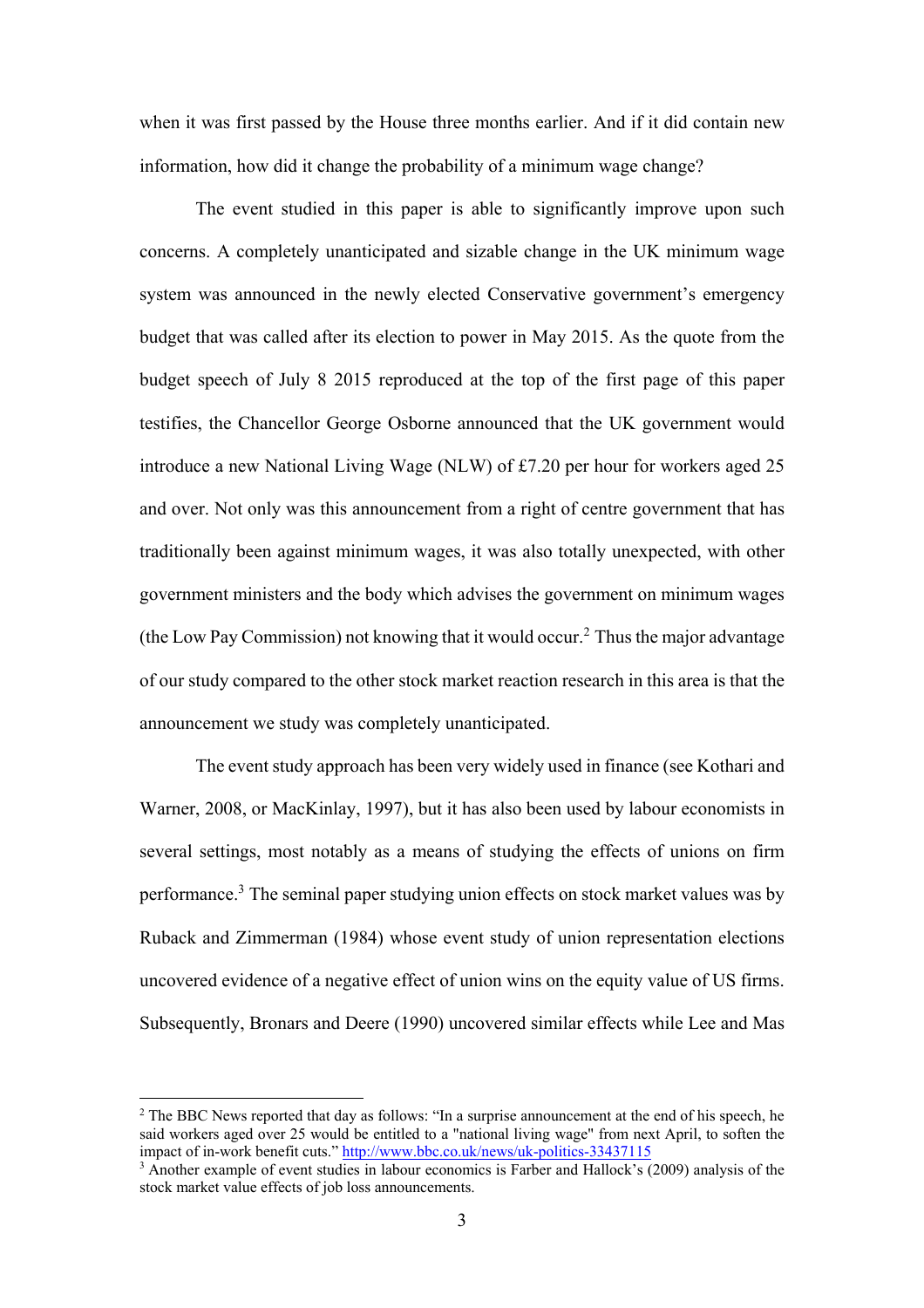(2012) used a much larger sample and wider time window to find a longer run impact of unions on firm value. These union papers usefully inform the research design we adopt in our event study, but in the different setting of minimum wage changes.

 In this paper, the differential stock market response of employers of minimum wage workers is compared to that of employers of higher wage workers in an event study setting looking at minute-by-minute changes surrounding the announcement and at cumulative abnormal returns in the days before and after the announcement. There is evidence of significant falls in the stock market value of low wage firms. Within a day of the budget, firm values were around 1.2 percent lower for the employers of minimum wage labour and ended up stabilizing around 2 to 3 percent lower after five days. Much of this adjustment was rapid and had happened within a couple of days. The size of the fall in firm value is compared to the fall in profitability in response to the wage cost shock that will be induced by the announcement and is seen to be of a comparable magnitude.

 The remainder of the paper is structured as follows. In Section 2, the relationship between minimum wages and profitability is first considered, followed by a discussion of the system of minimum wages that operates in the UK and then how this has altered following the introduction of the new National Living Wage. Section 3 describes the data and event study methodology. The results are discussed in Section 4, and Section 5 offers some concluding remarks.

#### **2. Minimum Wages, Profitability and the New National Living Wage**

#### *Minimum Wages and Profitability*

For a competitive profit maximizing firm employing L workers at wage rate W, using other factors of production at price R and selling its output at price P, profits are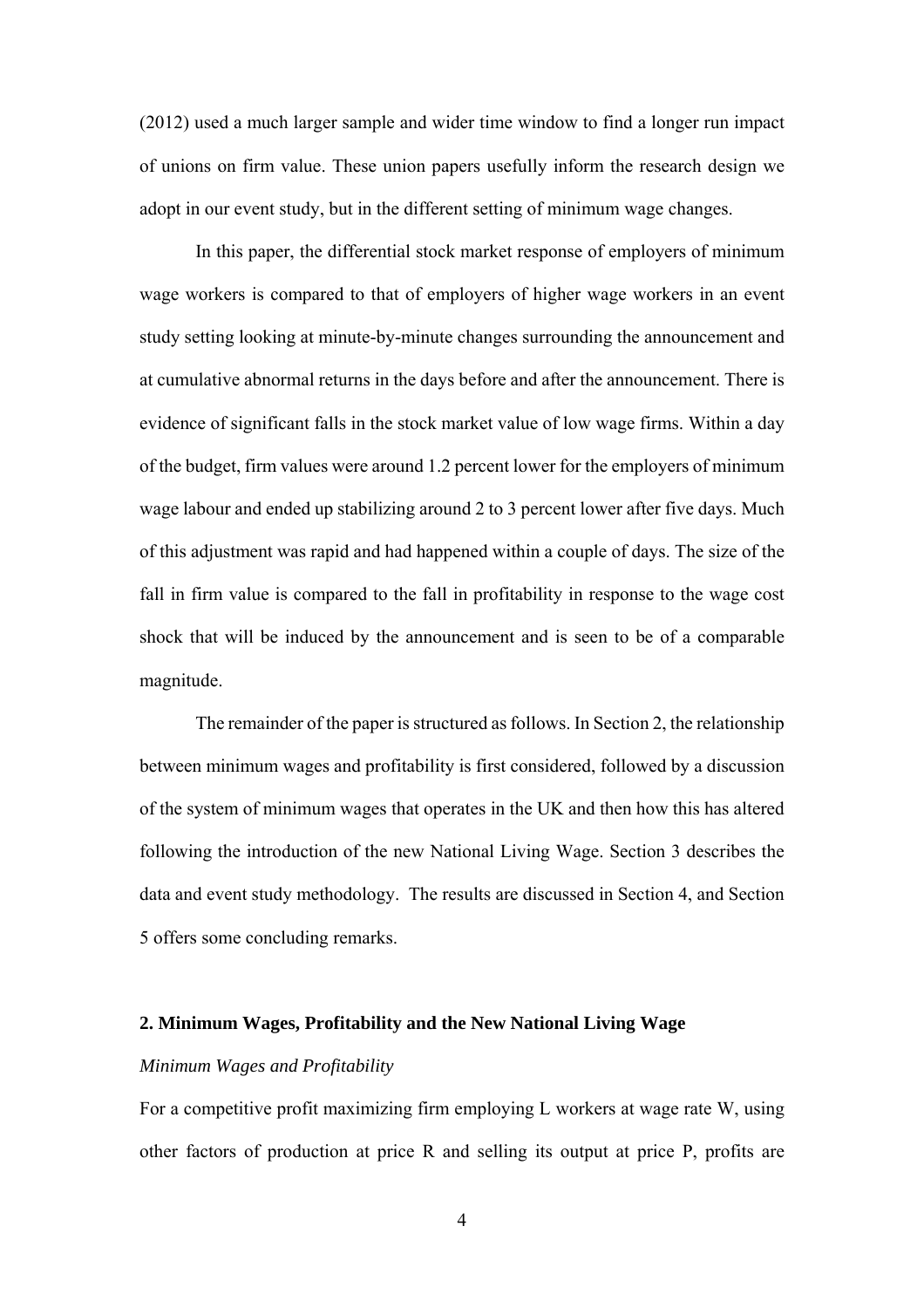maximized at  $\Pi(W, R, P)$ . For such a firm, the derivative of the profit function with respect to the wage rate is  $\partial \Pi / \partial W = -L(W, R, P)$ , the negative of the demand for labour and the second derivative is  $\partial^2 \Pi / \partial W^2 = -\partial L / \partial W$ . The introduction of a minimum wage at a level M, above the prevailing wage W, reduces firm profits by  $\Delta \Pi = \Pi(W, R, P) - \Pi(M, R, P)$ .

Following Ashenfelter and Smith (1979), this can be approximated as:

$$
\Delta \Pi \cong -L\Delta W + \frac{1}{2} \frac{\partial L}{\partial W} (\Delta W)^2
$$
 (1)

where  $\Delta W = M - W$ .

The first term on the right-hand side of (1) is the wage bill effect on profits ( -L $\Delta W$ ) and the second can be thought of as the labour demand  $(\frac{1}{2} \frac{\partial L}{\partial W} (\Delta W)^2)$  effect on profits. Equation (1) can be rewritten as: 2  $\frac{1}{2} \frac{\partial L}{\partial x} (\Delta$  $\partial$  $\partial$ 

$$
\Delta \Pi = -WL \left( \frac{\Delta W}{W} + \frac{\eta}{2} \left( \frac{\Delta W}{W} \right)^2 \right)
$$
 (2)

where  $\eta = \frac{W}{I} \frac{\partial E}{\partial M} < 0$  is the elasticity of labour demand. W L L  $\eta = \frac{W}{L} \frac{\partial}{\partial v}$ 

 Equation (2) offers one way of thinking about the profit response of a firm to a minimum wage hike. If there is "no behavioural response", which in this setting means no impact on labour demand, the second order effect in (2),  $\left(\frac{1}{2}\right) \frac{\Delta W}{\Delta x}$ , is zero. The 2 W ΔW 2  $\frac{\eta}{2} \left( \frac{\Delta W}{W} \right)$ J  $\left(\frac{\Delta W}{W}\right)$  $\setminus$ ſ

fall of profits that would result from the imposition of a minimum wage M is then equal to the proportionate change in the wage multiplied by the wage bill.

If adjustment can occur, then the labour demand effect in the second term is non-zero. This can offset the profit loss to the extent that firms can substitute away from low-wage workers into other factors (e.g. capital). One interesting question is the speed at which such adjustment could occur. In the event study setting of the empirical work in this paper, this is particularly interesting when one attempts to gauge the size of the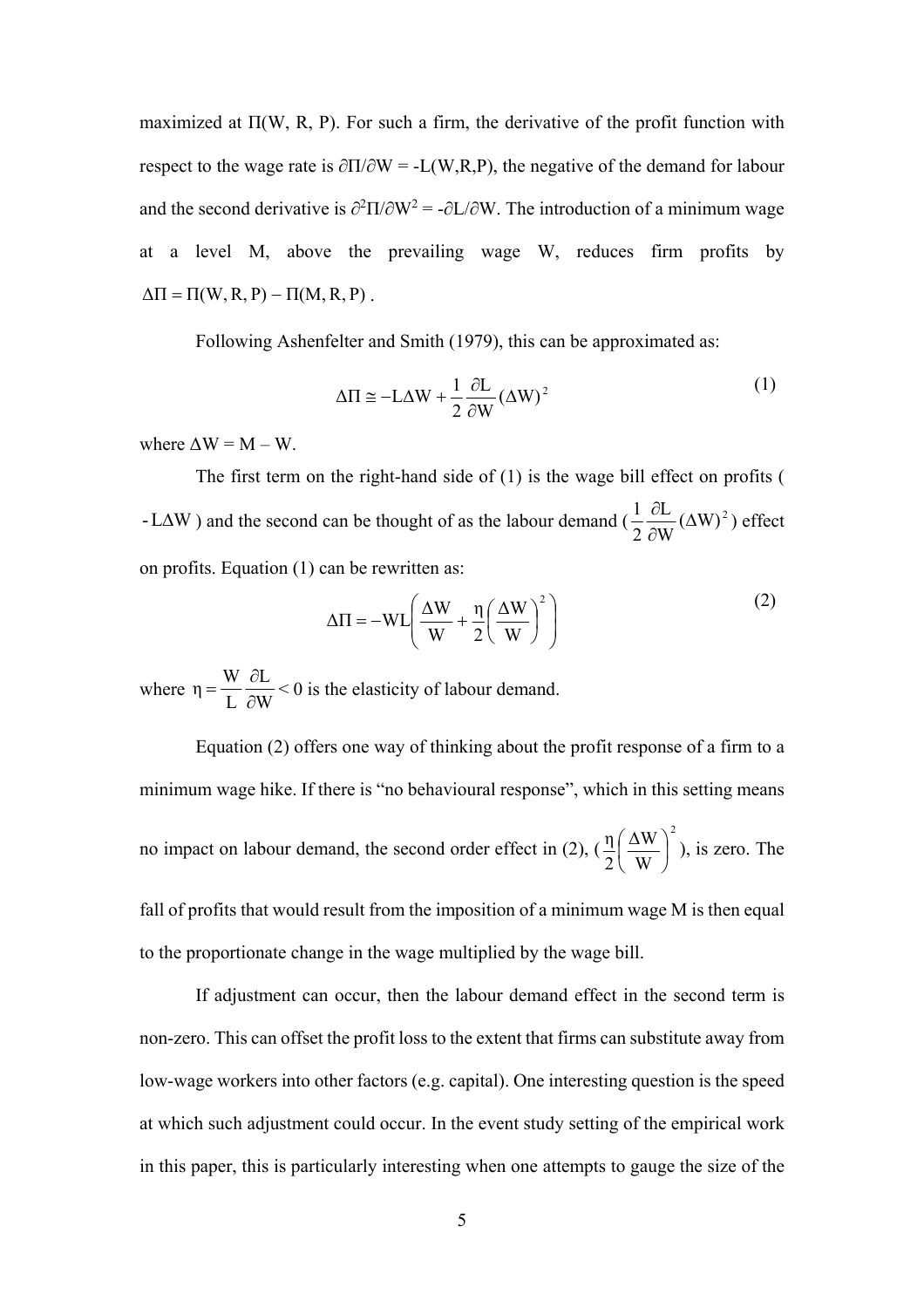profit reduction from a change in market value (which is the present discounted value of firm profits).4

Other models focus on the particular mode of adjustment to the wage cost shock from a higher minimum wage. In Aaronson and French (2007), for example, firms have constant marginal costs and thus a horizontal supply curve and so, irrespective of the nature of competition in the product market, the minimum wage increase is passed on entirely to consumers in the form of higher prices. In putty-clay models (like Aaronson, French and Sorkin, 2015) the same is true.<sup>5</sup> Some other alternatives to adjusting prices that allow the firm to negate the negative impact on profits include compression of the internal wage structure, efficiency wages/productivity improvements and conventional labour demand responses (see, for example, Hirsch, Kaufman and Zelenska, 2015).

Equation (2) also usefully illustrates the inverse relationship between a firm's initial wage and the profit change. It shows that, the lower the initial wage, then the greater the fall in profits associated with the imposition of a minimum wage. This logic underpins what we do in our empirical work where we focus on the stock market response of employers of minimum wage workers in an event study setting. The means by which we define firms that employ minimum wage workers is considered in Section 3 of the paper where we also describe the data that we use.

#### *Minimum Wage Setting in the UK*

 

 A National Minimum Wage (NMW) was introduced to the UK labour market in April 1999. Prior to that, minimum wages did not play a role in wage determination

<sup>4</sup> See also Abowd's (1989) classic study of union wage increases and firm performance. Abowd estimates a version of equation (2) examining the effects of unanticipated increases in the wage bill (which he defines as union wealth) on the present discounted value of profits as reflected in changes in stock market values ( or shareholder wealth). Interestingly, the findings are unable to reject the simple no behavioural response model where the second order effect is zero.

<sup>&</sup>lt;sup>5</sup> See Sorkin (2015) who emphasises the distinction between modes of adjustment in the short and long run. Clemens and Wither (2014) also document that minimum wages take some time to be reflected in employment levels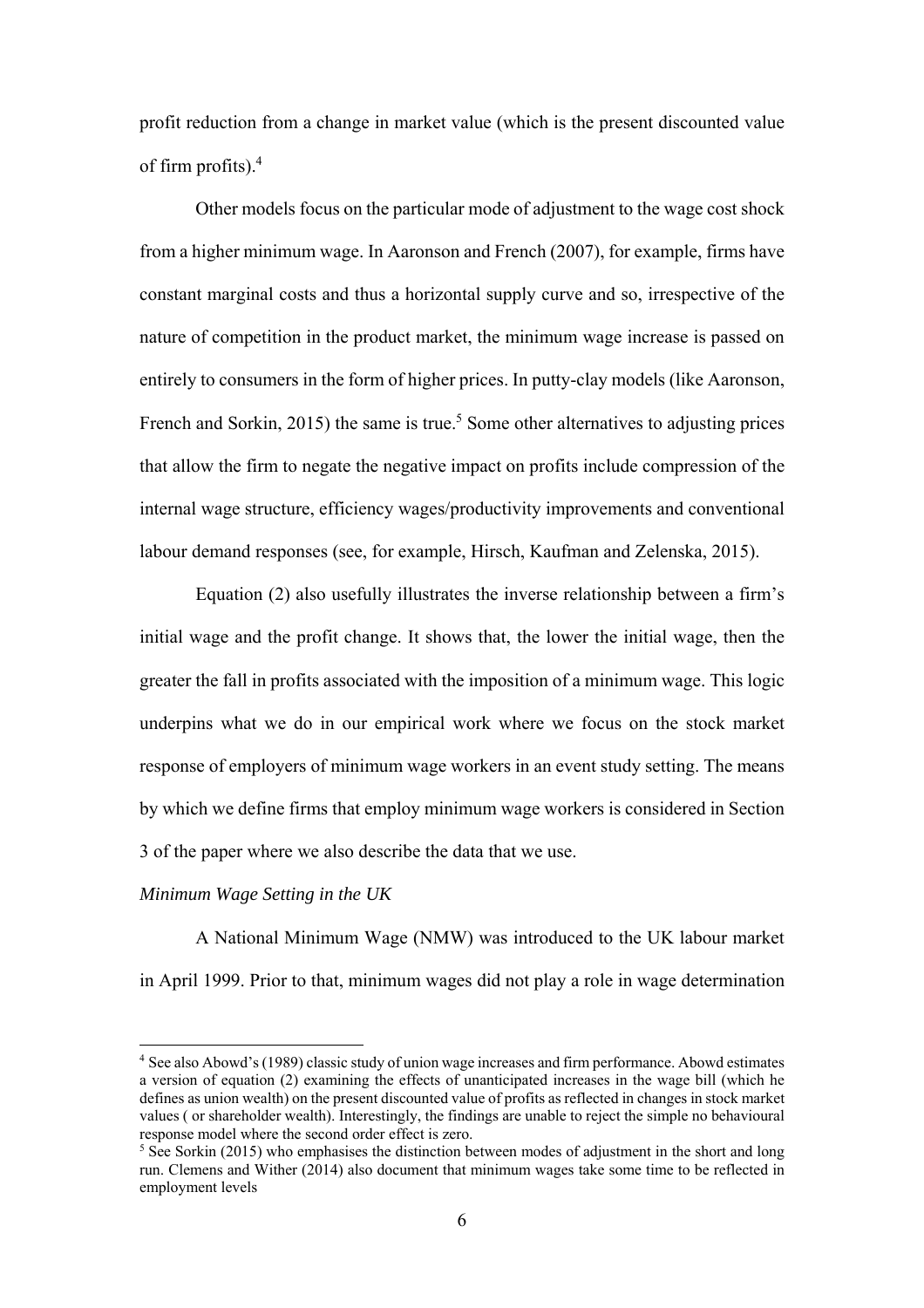as the system that used to operate (the Wages Councils who set sectoral minima in low wage sectors, only covering about 10 percent of UK workers) had been abolished by the Conservative government in 1993 (Dickens, Machin and Manning, 1999).

 The rate at which the National Minimum Wage was introduced was determined by a body set up by the Labour government which was elected in May 1997. The Low Pay Commission (LPC) was instituted as an advisory body by the National Minimum Wage Act of 1998. The LPC has nine Commissioners, three of which are from business, three of which are from employee representation groups, and three are members who are independent from the social partners. These last three are the Chair and two academics who are experts in labour economics and industrial relations.

The LPC remit is set by the government each spring, with a main focus on coming up with evidence-based recommendations on the main adult minimum wage rate and the associated age-specific minima. The LPC assesses evidence from a wide range of sources (e.g. academic research, site visits, an annual consultation procedure with oral evidence taken from a wide range of stakeholders). It then makes recommendations in a report submitted to government in February, to which the government responds on acceptance or rejection of the recommendations, and then if accepted (as the main adult rate always has been since introduction) the NMW is uprated on October 1st.<sup>6</sup>

 Figure 1 shows the rates from 1999 to 2015. In April 1999 the National Minimum Wage was first introduced at a rate of £3.60 per hour for workers aged over 21, together with a youth development rate at £3.00 per hour for 18-21 year olds. Through time more rates have been introduced: in 2004 a minimum wage for 16-17

<sup>&</sup>lt;sup>6</sup> For more detail on the functioning of the LPC see Brown (2002), Butcher (2012) and Metcalf (1999, 2002).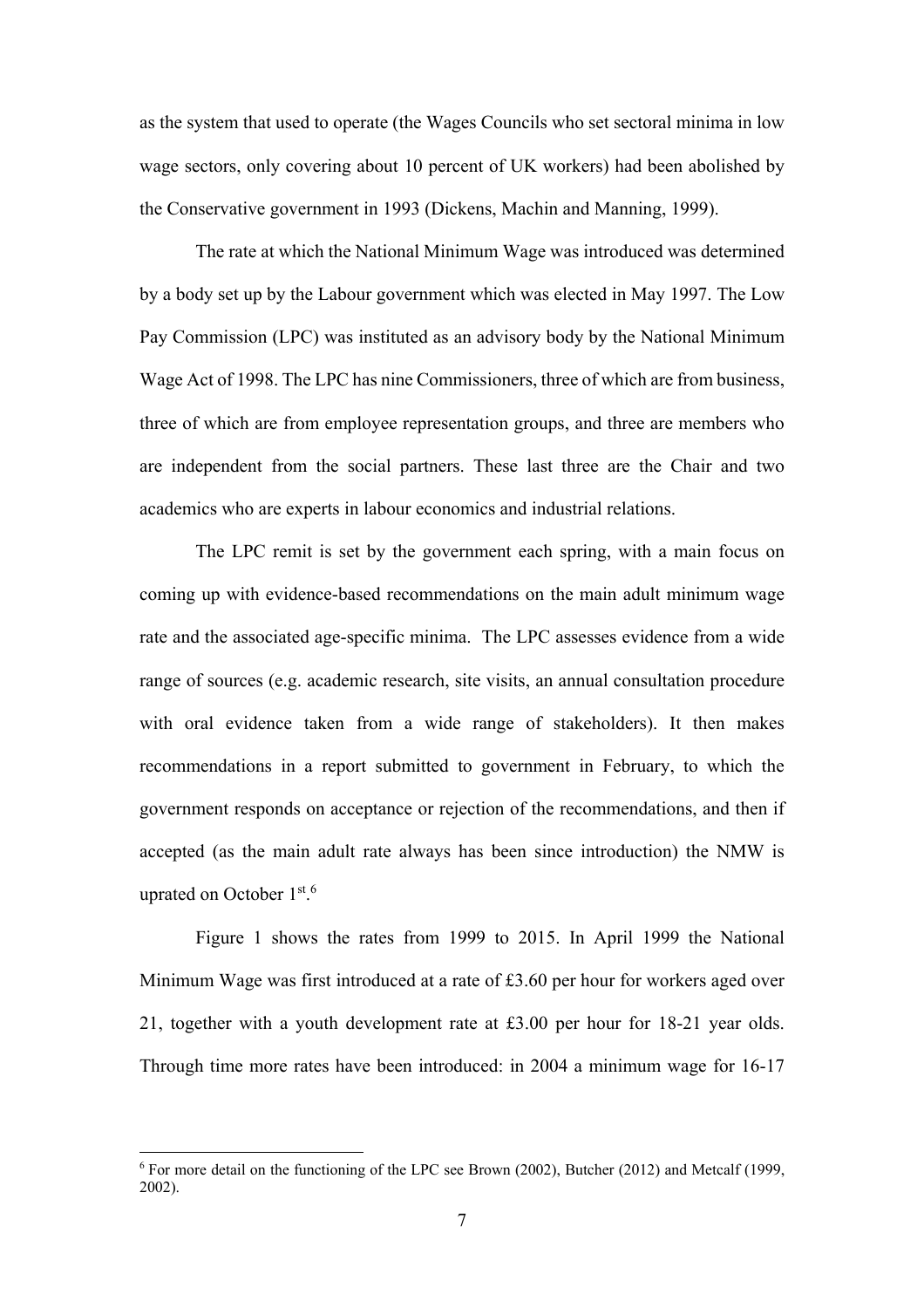year olds was introduced, and an apprentice minimum wage in 2010. Also in 2010 the adult rate was extended to 21 year olds, so that by 2015 there were four rates in place: the adult minimum (now for those aged 21 and over) which had reached £6.70 by October 2015; the youth development rate for 18-20 year olds of £5.30; the rate for 16- 17 year olds of £3.87; and the apprentice rate of £3.30.7

In many quarters, the operation of the LPC has been deemed a success. The Institute of Government's 2010 polling of 159 members of the Political Studies Association rated the NMW as the most successful government policy of the previous thirty years.<sup>8</sup> This reflects the evidence-based approach leading to little in the way of employment losses from the NMW, and the independence of the LPC in being able to make its deliberations largely free from political intervention.

#### *The New National Living Wage*

After being in a coalition government with the Liberal Democrats as the UK government in power between May 2010 and 2015, the Conservative party was elected outright in the May 2015 election. It called an emergency budget for July 8 2015 and in this budget the Chancellor George Osborne made the completely unexpected announcement of introducing a new National Living Wage that would raise the NMW for age 25 year olds and older workers by 50 pence from April 2016. The main reason for this was to offset the tax credit cuts that the Chancellor introduced in the budget in his strong programme of austerity cuts. In the Appendix we outline all the measures announced in the budget statement. There were a number of changes to personal

 $<sup>7</sup>$  The UK government has almost always accepted the LPC's recommendations on rates. This has always</sup> been true for the recommendations adult, development and 16-17 year old rates. The recommendation on apprentice rates has twice been met with a government instituted change: first in 2011 when the LPC recommended a freeze of the rate but government intervened to increase it by 5 pence; then more markedly in 2015 when the LPC recommended raising the rate by 7 pence from  $\text{\pounds}2.73$  to  $\text{\pounds}2.80$  as the business secretary pushed the rate a further 50 pence up to £3.30. 8

See: http://www.bbc.co.uk/news/uk-politics-11896971.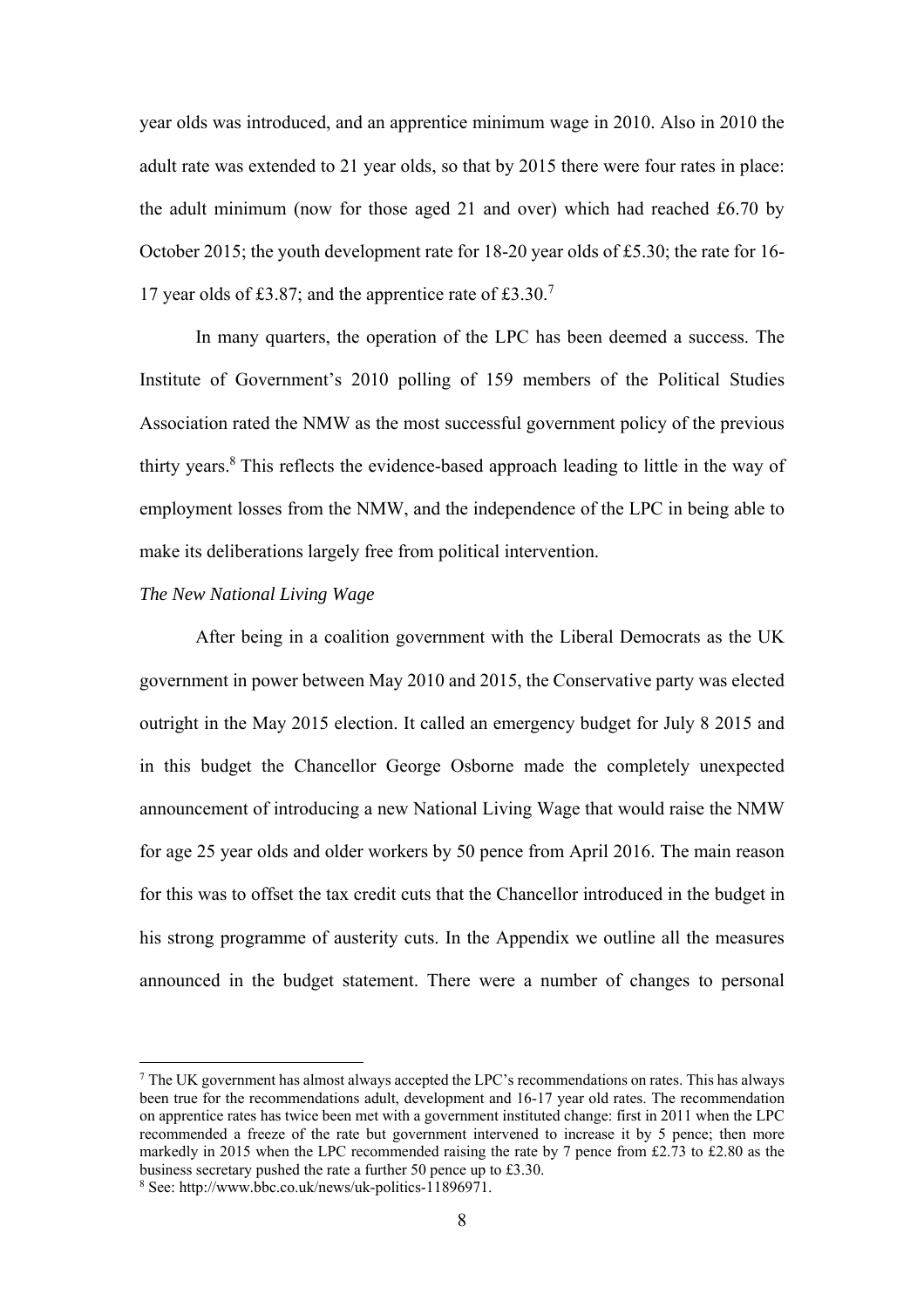taxation and to the taxation of dividends and corporate profits. The only changes other than the NLW that that were focused on particular businesses were a rise in insurance premium tax and reform of the taxation of banks – neither of which are relevant for our study. This gives us confidence that no other announcement in the budget had a significant impact on low-wage firms in particular.

 From a political economy perspective, this is a striking and radical intervention. It comes from a political party that has traditionally been strongly against minimum wages and, indeed, which strongly opposed the introduction of the NMW in the first place. The very poor real wage performance of most workers in the UK labour market since 2008 (when median real wages have fallen by around 10 percent, but such falls are seen across most of the wage distribution as well) has altered this standpoint to some extent.<sup>9</sup> It is true that all of the main UK political parties (including the Conservatives) have recognised that minimum wages are both popular amongst the general public and that they can play a role in raising wages (and by association living standards).<sup>10</sup>

 The surprise of the budget announcement and the size of the wage shock is what we exploit in our event study of the impact on the stock market value of firms.<sup>11</sup> The 50 pence NLW supplement on adult minimum wages came as a complete surprise to the market. The Chancellor also introduced a target level for the adult minimum wage of £9 per hour to be reached by 2020. This was also news to the stock market, as the

<sup>9</sup> See Blundell, Crawford and Jin (2014) and Gregg, Machin and Fernandez-Salgado (2014) for more detail on the nature of real wage falls in the UK labour market.

<sup>&</sup>lt;sup>10</sup> On the popularity of the UK minimum wage, a 2014 Gallup poll reported that 66 percent of those polled were in favour of increasing the minimum wage.

 $11$  In addition to being unanticipated, we noted earlier that a key additional requirement for a successful event study, particularly when trying to evaluate the size of any estimated effect, is that there be no uncertainty over the introduction of the new minimum wage. The announcement considered in this paper satisfies that requirement because the 1998 National Minimum Wage Act gives government ministers the power to set the minimum wage without reference to the LPC. The government confirmed in writing to the LPC on budget day that such an order would be made.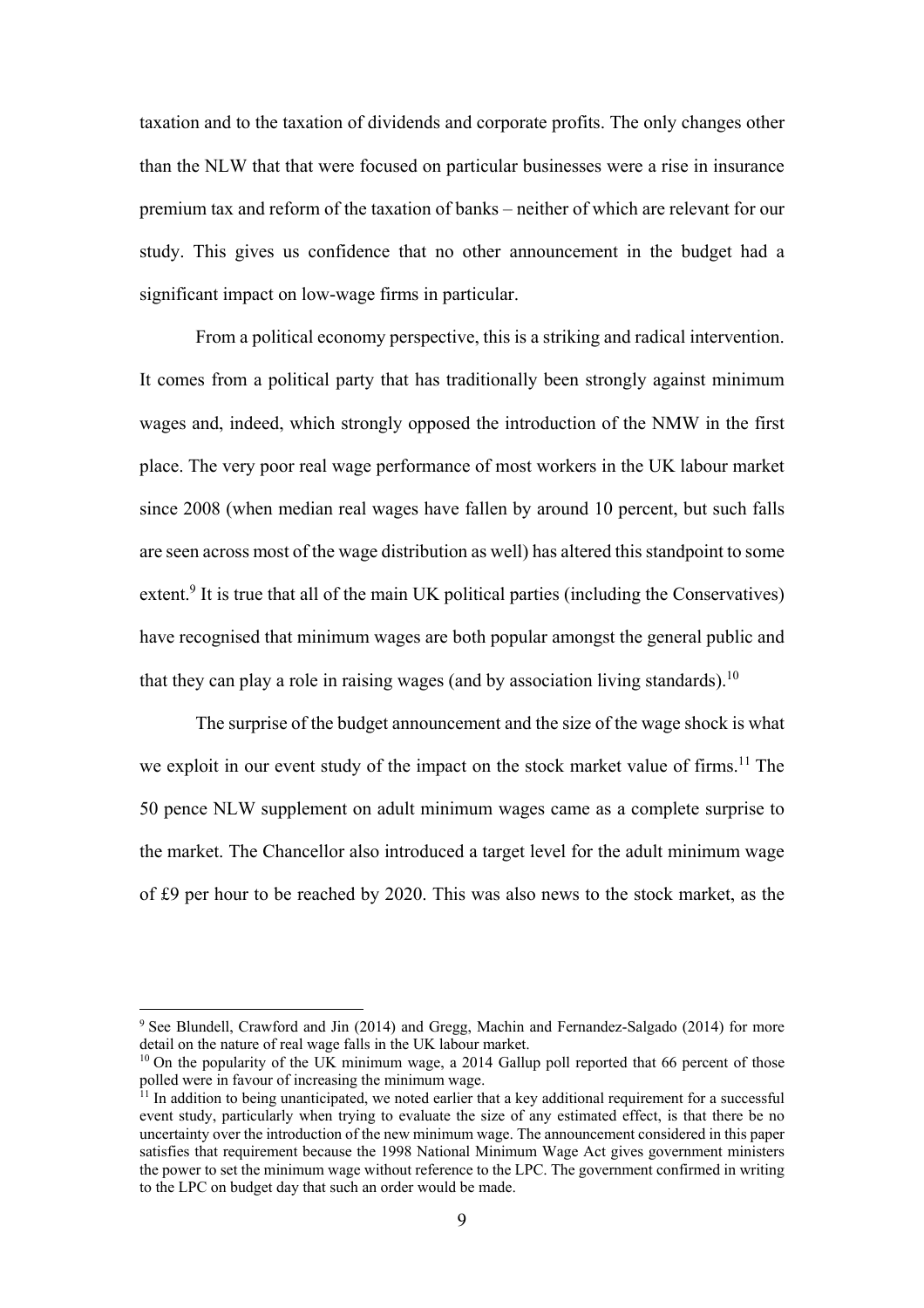Conservative Manifesto before the May 2015 election (quoted at the start of the paper) was clear in the aspiration of reaching £8 per hour by that date.

The introduction of the NLW also alters the role of the LPC in its future deliberations, as it now has a target to work to. In practical terms the government intervention has also effectively introduced a new age band into the structure of minimum wages that operate for low wage workers in the UK. This is shown in Table 2 where the new structure of minimum wage rates that will apply from 2016 is compared to those of 2014 and 2015.

 The new NLW also offers an 'experiment' not made possible by previous increases in the minimum wage coming from the LPC recommendations. In due course, it will be interesting to study the employment and other economic effects of this big increase, of 10.8 percent compared to the £6.50 rate at the time of the announcement, or of 7.5 percent compared to the already accepted LPC rate of £6.70 that was made effective after the budget in October 2015. By 2020, the targeted minimum wage of £9 is 12.5 percent higher than the £8 level that had previously been suggested.

 As a result of the minimum wage changes and 2020 target, the number of workers in the UK labour market who are covered by the minimum is expected to rise significantly. Figure 2 shows actual coverage from 1999 to 2014 and expected coverage from 2015 onwards (defined as the number of workers paid at or below the relevant minimum and up to 5 pence above). There is a significant increase resulting from the change. In 2015 before the change the number of covered workers had risen gradually to reach 1.6 million by 2015. Afterwards, due to the new NLW of April 2016 and the 2020 target, there is a sharp increase, straight away jumping to over 2.5 million, and reaching 3.8 million by 2020.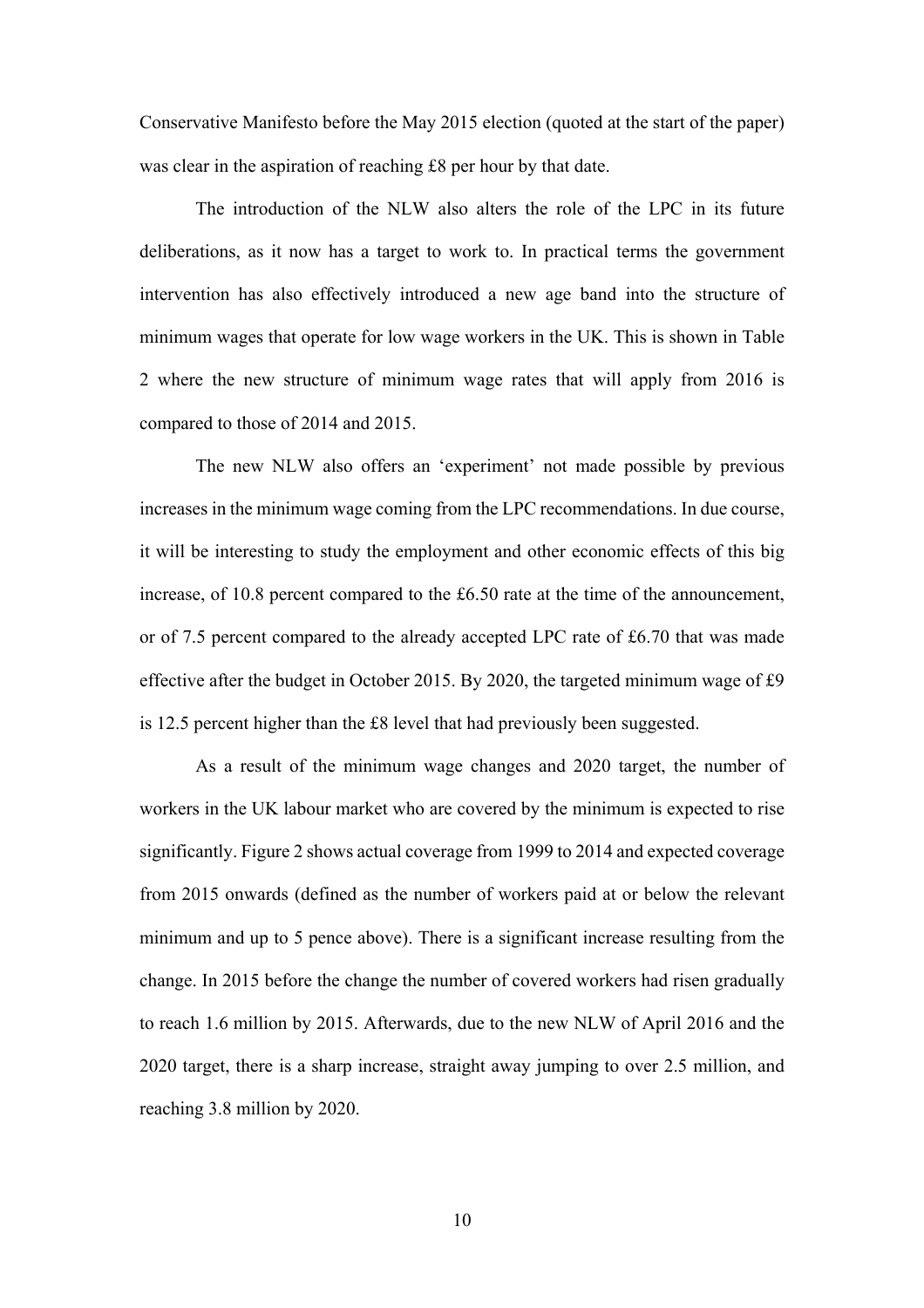#### **3. Data and Modelling Approach**

#### *Data*

The equity price data come from Datastream and Bloomberg. The principal sample frame is made up of the constituents of the FTSE All-Share Index. This index comprises eligible companies listed on the London Stock Exchange main market that pass screenings for liquidity and investability. The index captures 98 percent of the UK's market capitalization. There are 643 constituents of the index, with a mean (median) market capitalization of £3.1bn (£599mn).

We exclude from our analysis all investment trusts and private equity funds, giving a final sample of 442 firms. We have daily prices, total returns and volume. We also extract daily data on market capitalization, dividend yield and the price-book ratio. Trade-level data for the announcement date are taken from Bloomberg. These data contain the price, volume and exact time of every trade during the official trading day (8am to 4.30pm). We use this data to compute the volume-weighted price for each stock by minute of the trading day.

#### *Treatment Firms*

To estimate the effect of the increase of the minimum wage on firm market values, we need to construct a sample of firms that are exposed to the treatment. Our principal results follow the approach of Draca, Machin and Van Reenen (2011) by using accounting information on the average wage of the firm to sort firms. The annual accounts report the total wage and salary costs for the firm and the average number of employees. This gives us a measure of the average annual wage per employee. Since the new minimum wage is set at £7.20, a worker who is employed full-year full-time would earn £14,976.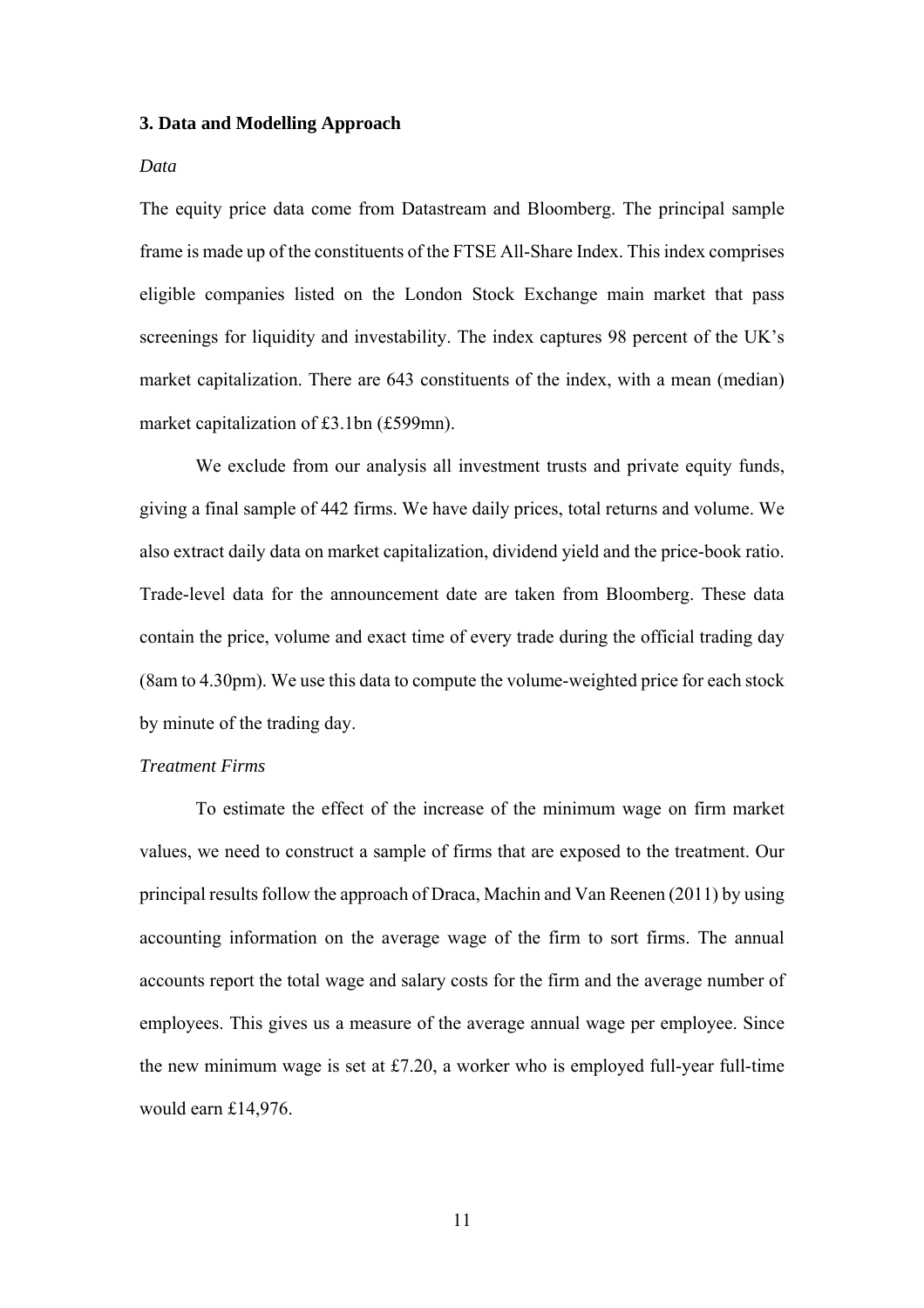We therefore identify the quoted firms in our sample who are expected to be affected by the minimum wage announcement on the basis of their average wage per employee being less than £15,000 per year. The strength of this identification approach depends on the extent to which minimum wage workers are concentrated in firms at the lower end of the wage distribution. Unfortunately, firms are not required to report any information on the distribution of wages within the firm, only the average wage.

To therefore assess the usefulness of the approach we adopt, we study a different data source looking at the segregation of wages across firms in the UK using the 2013 cross-section of the Annual Survey of Hours and Earnings (ASHE) and the Annual Business Survey (ABS). These are matched worker-firm level data that allows us to look at within-firm wage distributions and explore the association between average wages and the intensity of low-wage workers. We have a sample of 62,594 workers employed in the private sector who can be matched to firm-level data (7,795 firms) that includes the average wage per employee.

We follow the Low Pay Commission procedure of defining a minimum wage worker as any worker who receives an hourly wage (excluding overtime) that is up to five pence above the minimum wage effective at the time of the survey (April 2013). Overall, 6.2 percent of our sample are minimum wage workers. This is very similar to the 7 percent figure reported for all private sector workers in the UK in the 2014 Low Pay Commission report (page 22). Our final restriction is that firms must employ at least 100 workers and have an average wage of at least £5,000. These two sample restrictions reduce our sample to 59,535 workers (and 5,853 firms), but the share of minimum-wage jobs remains at 6.2 percent.

In Figure 3, we plot the proportion of minimum-wage workers in a firm against the firm's average annual wage for those firms with an average wage below £30,000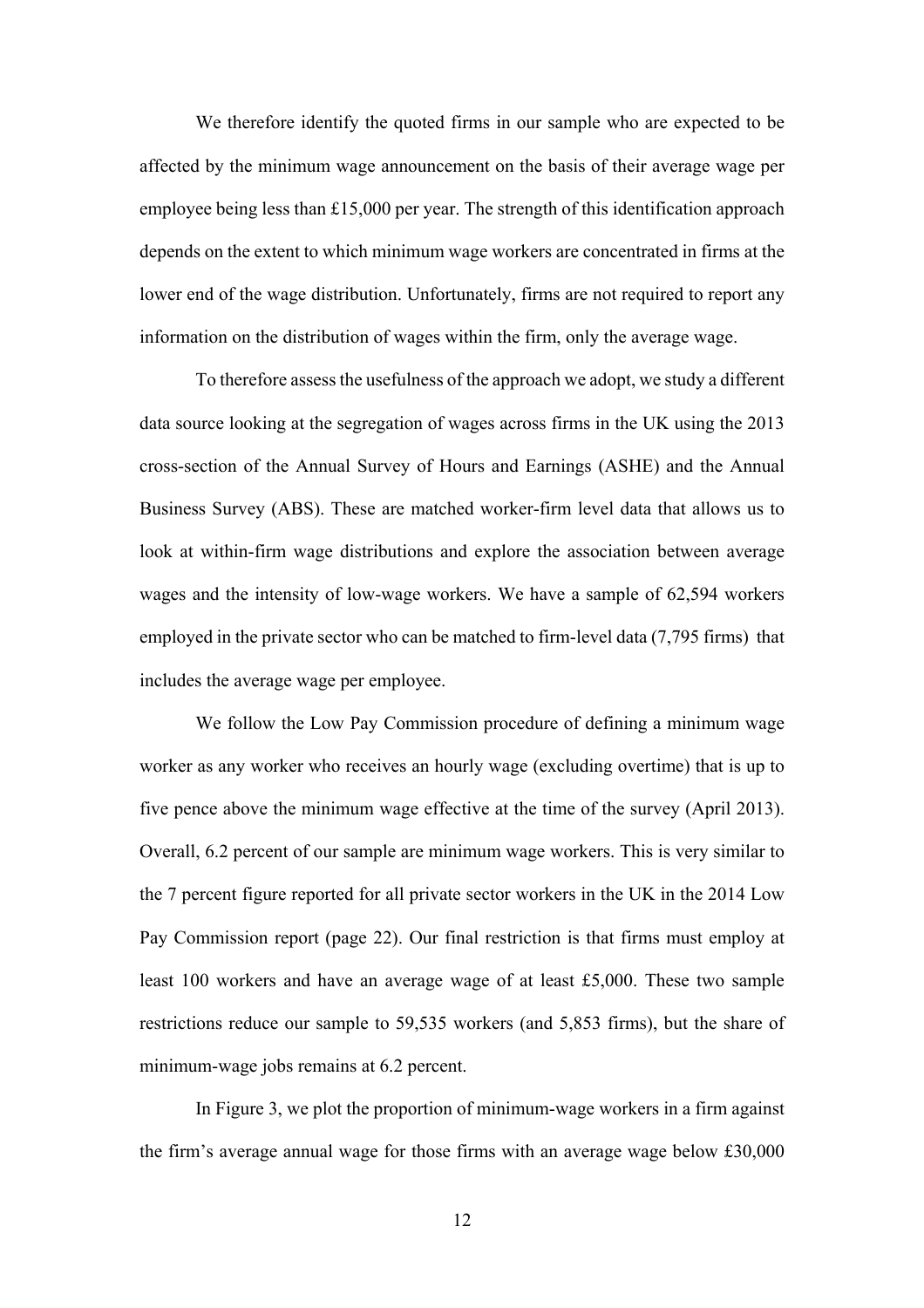(40,046 workers in 3,684 firms). We split the sample into vingtiles of the average wage, with a sample of 186 firms in each bin. There is clearly a strong decline in the proportion of minimum-wage workers as the average wage rises. Only for those bins to the left of the £15,000 cutoff are at least 10 percent of the workforce on the minimum wage. On average, 21 percent of workers in firms with an average wage of less than £15,000 are minimum-wage workers. Alternatively, one can note that 75 percent of minimum-wage workers work in firms that have average annual wages of less than £15,000.

These figures underestimate the impact of the minimum wage on our equity sample, because they reflect the average share of minimum-wage workers across all industries. Our equity sample however is heavily focused on two particular industries (see the list of firms and their sectors in the Appendix), namely non-specialised Retail Trade (47190) and Beverage Serving activities (56302). As Table 2 shows, if we further restrict the ASHE/ABS sample to only include these two industries, we have a sample of 2,924 workers (and 84 firms). In these industries, 30.3 percent of workers in firms with an average wage of less than £15,000 are minimum-wage workers.

We also require that the firm has a majority of its employees based in the UK. Some of the low average wage firms are predominantly operating in low-wage economies, but have chosen to list on the London stock exchange. Clearly these firms are not affected by the UK minimum wage. Our final sample of NMW firms comprises the twenty companies that are listed (grouped by sector) in the Appendix. Together, these 20 firms employ over 600,000 workers.

#### *Event Study Methodology*

We follow the by now standard approach in the finance literature to estimate the effect of the minimum wage change on a firm's equity value. We compute the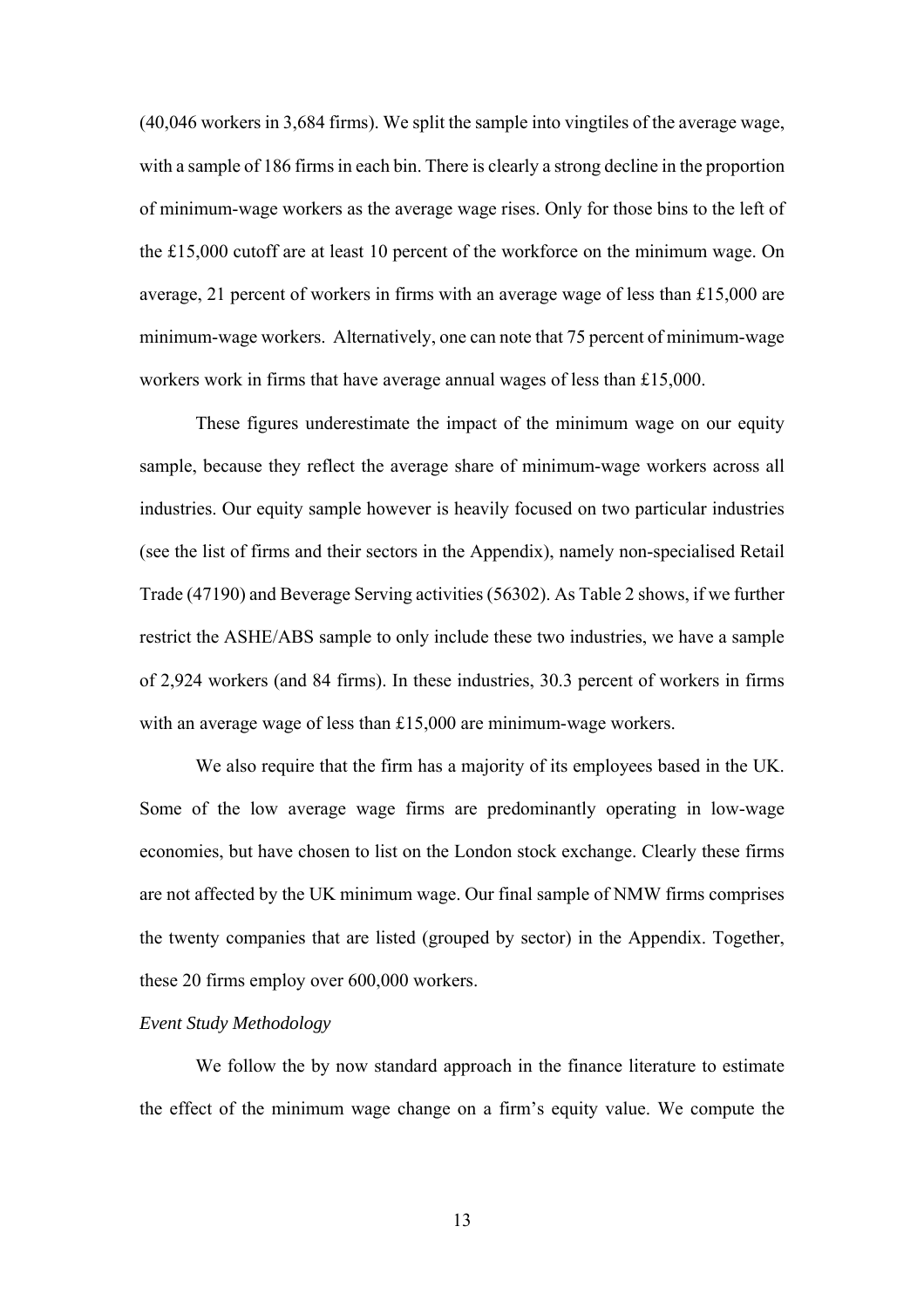abnormal return as the difference between a stock's actual return and the expected return. For firm *i* at time *t,* the abnormal return is simply:

$$
AR_{it} = r_{it} - E[r_{it}|X_t]
$$

where  $r_{it}$  is the actual realized return and  $E[r_{it}|X_t]$  is the expected return, with  $X_t$ denoting the information set at time t.

We consider a number of alternative specifications for  $E[r_{it}|X_t]$ . Perhaps the most common approach is to use the Capital Asset Pricing Model (CAPM) to estimate the sensitivity of the *i*th firm's return to a market index (i.e.  $X_t$  is the market return) and use the predicted values as an estimate of the expected return. This approach is adopted by Ruback and Zimmerman (1984), Card and Krueger (1995) and Lee and Mas (2012). To implement this, we estimate a daily return model of the form:

$$
r_{it} = \alpha_i + \beta_i r_{mt} + \epsilon_{it}
$$

where  $r_{mt}$  is the return on the equal-weighted FTSE All Share index. The market model is estimated over a twelve-month period up to the  $15<sup>th</sup>$  April 2015, which is 60 days prior to the minimum wage announcement. The abnormal return from the CAPM model is then simply:

$$
AR_{it} = r_{it} - (\hat{\alpha}_i + \hat{\beta}_i r_{mt})
$$

It is well-known however that the cross-section of stock returns can be predicted by more than simply the market return (Fama and French, 1992). We therefore also present results using a four-factor model for expected returns that includes the market return, a size return based on market capitalization, a value return based on dividend yield and a momentum return.12

 $12$  For the four-factor model, we estimate each factor return by allocating all stocks in the FTSE All-Share index into (a) a large, medium and small-cap portfolio based on the 30<sup>th</sup> and 70<sup>th</sup> percentile rank on the previous trading day, (b) a high, medium and low dividend yield portfolio based on the  $30<sup>th</sup>$  and on the previous trading day, (b) a high, medium and low dividend yield portfolio based on the  $30<sup>th</sup>$  and 70th percentile rank on the previous trading day and (c) a high, medium and low momentum portfolio based on the 30<sup>th</sup> and 70<sup>th</sup> percentile rank on the previous trading day of returns over the period 126-21 days prior to the ranking. We then generate daily factor returns by taking the difference between the two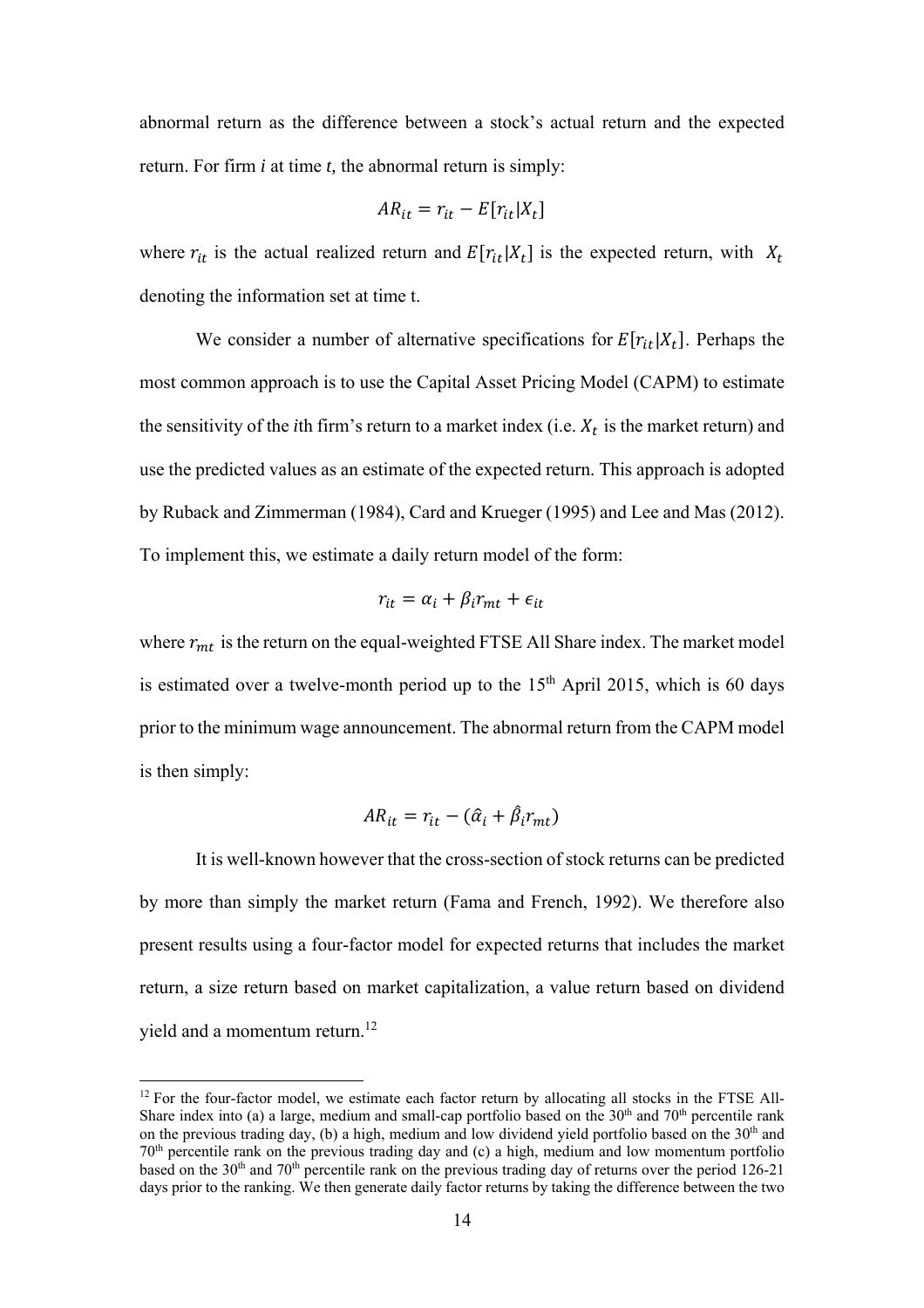One further factor that could affect our results is that firms with sizeable minimum wage exposure tend to be heavily distributed in certain industries that employ more low wage workers such as retail, hotels, restaurants and bars. Evidence suggests that stock returns have an important industry component (Moskowitz and Grinblatt, 1999; Fama and French, 1997) and if, by chance, these particular industries experienced abnormal returns relative to the market since the announcement date for reasons unrelated to the minimum wage, we would ascribe those returns to the minimum wage announcement. The expected return definition used above will not account for this. We therefore also construct two-digit SIC industry returns (excluding the minimum wage firms themselves) and use these as our measure of expected returns. So in our main results we consider estimates of abnormal returns from three alternative models: (1) the CAPM, (2) a four-factor model and (3) a 2-digit industry model.

#### **4. Results**

In this section we discuss the results of our analysis. We begin by presenting minuteby-minute evidence to demonstrate the strong reaction of our minimum wage sample to the exact announcement time of the minimum wage increase. We then examine the subsequent daily abnormal returns. Finally we present evidence from a regression model that suggests a significant ability of the market to isolate minimum wage firms from other, arguably similar, firms.

#### *Intra-day Announcement Effects*

 

The Chancellor of the Exchequer began the budget statement at 12:33 on July  $8<sup>th</sup>$ . At 13:35, he announced the decision to raise the minimum wage, one hour and two

extreme portfolios for each factor. See Dube, Kaplan and Naidu (2011) for another example of an event study using factor models.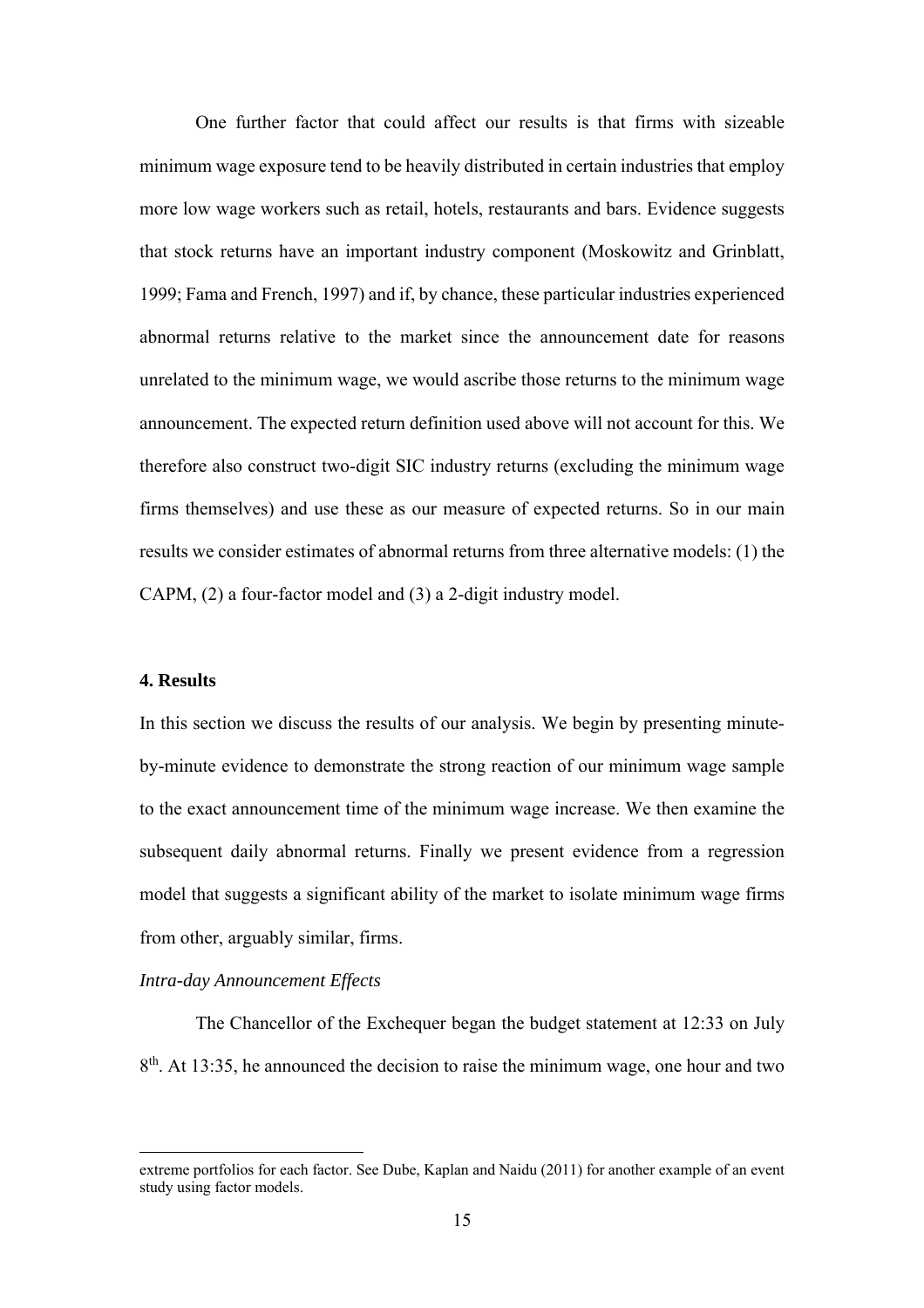minutes into the speech. He concluded the speech four minutes later, at 13:39. We can therefore exploit the intra-day price change in our sample to examine whether there was any difference in returns between the NMW firms and the non-NMW firms prior to the announcement time (13:35) and whether there was a subsequent divergence. We have minute-by-minute data on the trade price and volume traded of each stock. We present results for both the equal-weighted index of NMW firms and a value-weighted index that accounts for the very different trading volumes that are present in the intra-day data.

To motivate the analysis, Figure 4 shows minute-by-minute share price moves for three low wage firms from the market open on budget day to 24 hours after the NLW announcement. The three firms are a retail firm (Home Retail Group), a pub group (JD Wetherspoon) and a hospitality firm (The Restaurant Group). In all three cases, there is a marked dramatic drop in their share prices at the precise time that the minimum wage announcement was made. The initial drop within half an hour was of the order of 2-3 percent and was broadly sustained for the rest of the trading day. On market opening at 8:00 AM the next day, the pub JD Wetherspoon took another hit dropping a further 2 percent, presumably as the market had more time overnight to absorb and assess the information contained in the announcement.

Analysis of the whole sample of NMW firms is provided in Table 3. Panel A gives the minute-by-minute cumulative abnormal returns (CAR (*X, Y*)) for the NMW stocks from the time of announcement  $(X = A)$  over the subsequent *Y* minutes. In Panel B we report the pre-announcement returns. The abnormal returns are calculated for a market model (i.e. adjusting returns for the overall market return over the same period) and for the two-digit industry model. The first two columns of results use equalweighting, whilst the final two columns are value-weighted. Figure 5 displays the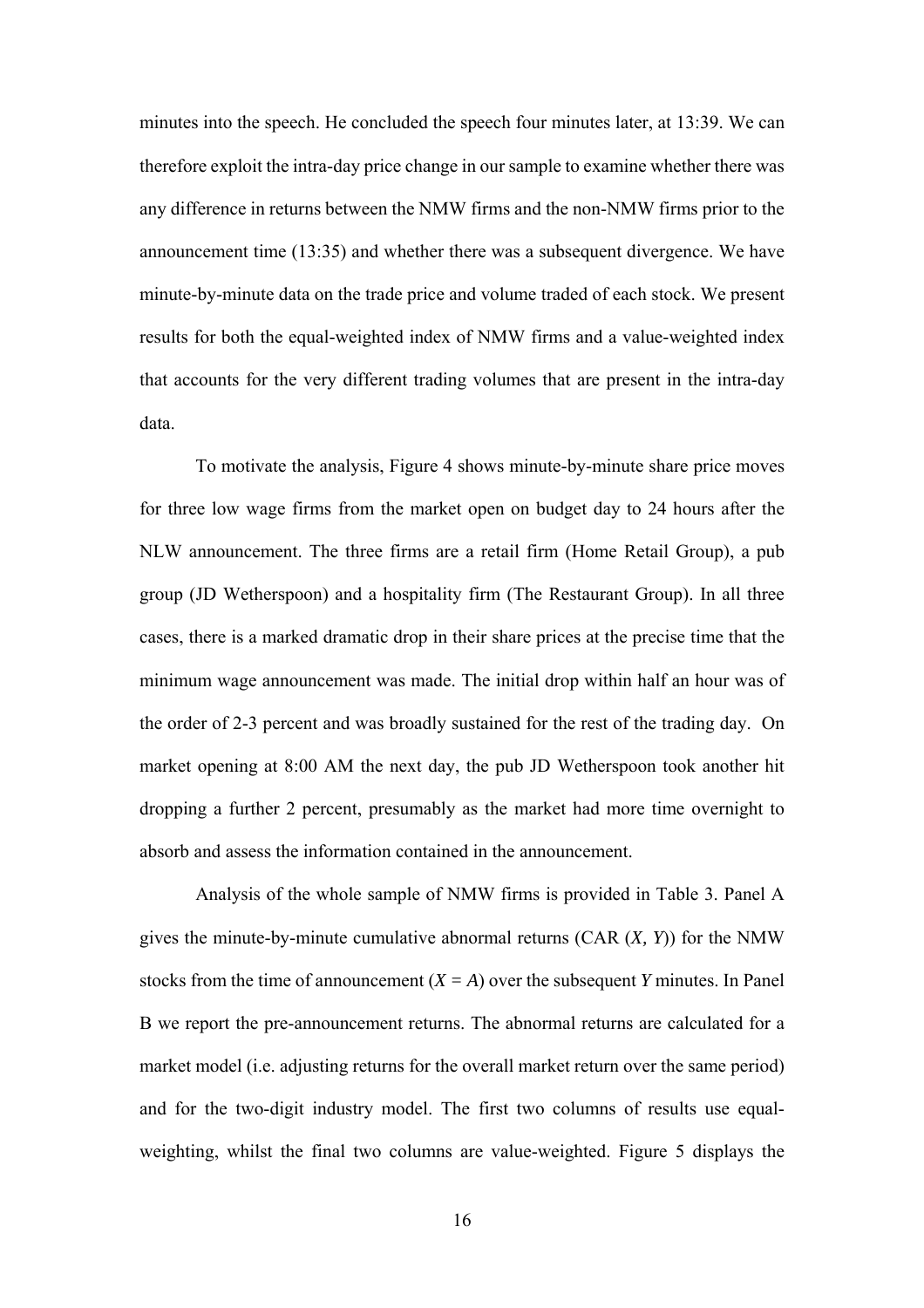cumulative raw returns to the NMW and non-NMW stocks from the beginning of the trading day to 24-hours after the announcement, while Figure 6 shows the equalweighted abnormal return for the NMW stocks. The 95 percent confidence interval around the mean abnormal return is also shown for the latter.

For the pre-announcement effects, there are two key points. First, there was essentially no trend in the market in the hours prior to the budget and no significant difference between the NMW and non-NMW stocks. Second, all of the budget announcements prior to the minimum wage announcement had very little effect on market prices and almost no effect on the relative performance of the two groups of firms. This is consistent with the evidence in Section 2 that other announcements in the budget were not directed at low-firm wage in particular.

From 13:35 onward, the picture is very different. There was a sharp fall in the price of NMW stocks. One hour on from the announcement, the NMW firms on average experienced a fall of as much as 69bp relative to the market on an equal-weighted basis, and 176bp on a value-weighted basis.<sup>13</sup> Although these effects weaken as the trading day finished, all observations on the average abnormal returns of the NMW firms are negative from the announcement time. Moreover, on market opening the day after budget day, the gap significantly widens again as Figures 5 and 6 make very clear, so that 24 hours after the NLW announcement the fall in cumulative abnormal returns is around 1.2 percent. Overall, we take this as strong evidence that the decline in NMW prices relative to non-NMW prices occurred as a direct result of the minimum wage announcement and was not as a consequence of other Budget changes (or indeed other events in the market).

<sup>&</sup>lt;sup>13</sup> Note that the smaller equal-weighted as compared to value-weighted returns reflect the fact that two very small firms (Game Digital and Card Factory) had price gains during the afternoon on very small volume.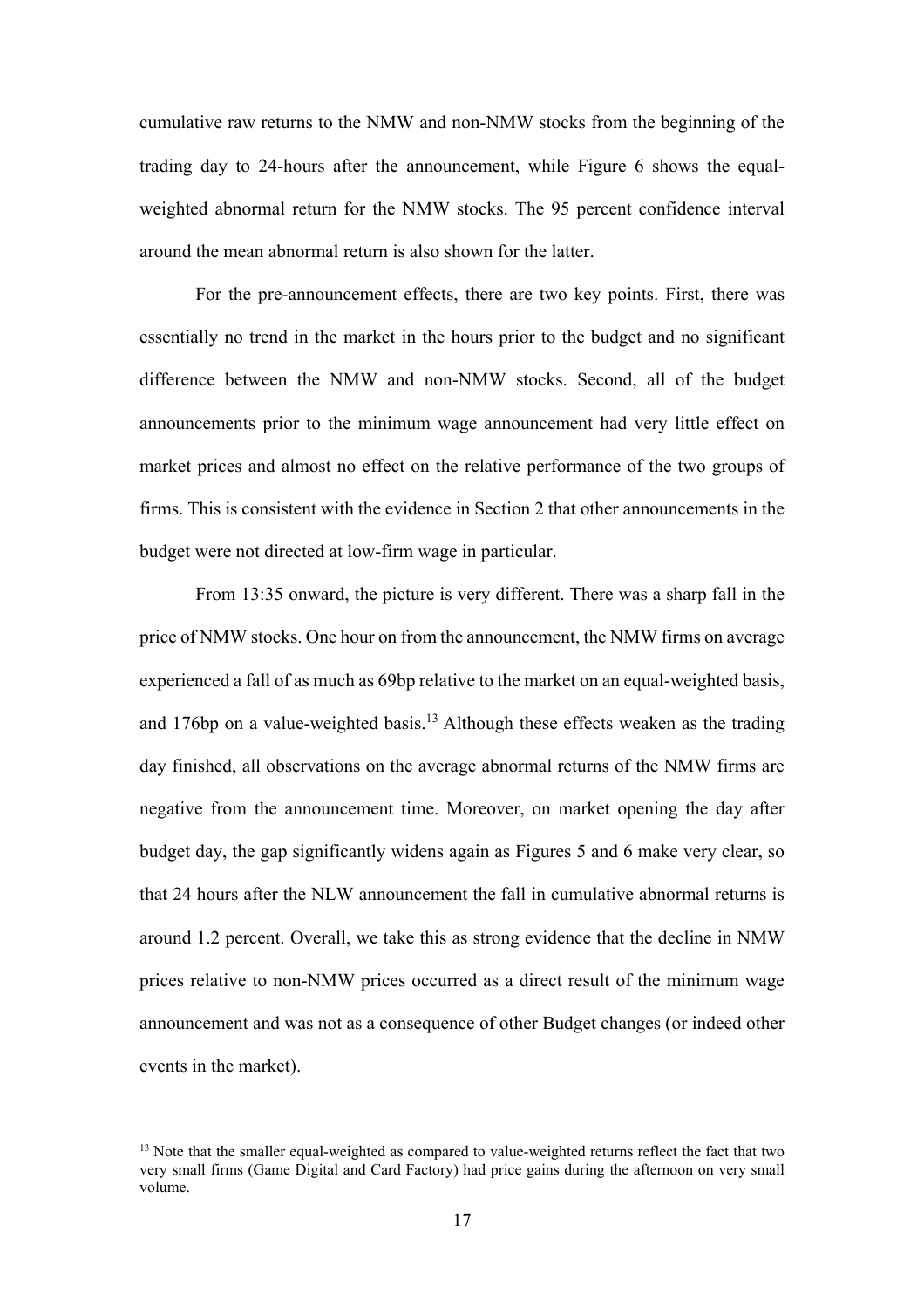Before we move on to consider the results on the evolution of daily cumulative returns, it is interesting to look at the intra-day pattern of abnormal returns for the NMW firms in the weeks before the announcement. We do this so as to both undertake a placebo-type experiment and to see whether the estimated abnormal returns in the 24 hours after the announcement were indeed significantly different from zero on the basis of the empirical distribution of abnormal returns for this portfolio of stocks. Figure 7 plots the equal-weighted abnormal returns for the NMW firms for every 24-hour period (measured from 13:35 to 13:34 on the subsequent day) from  $1<sup>st</sup>$  May up to and including the budget day (47 observations). In the Figure, the budget day observation is the black bar, whilst the 46 pre-budget observations are denoted by gray bars. The difference between the black bar and the gray bars is striking and two points are clear. First, prebudget abnormal returns are generally within the range of  $\pm$  0.5% for this portfolio over a 24-hour period (for 90% of observations). Second, the decline observed after the NLW announcement at -1.28% was by far the largest abnormal return observed across all 47 observations.

#### *Cumulative Abnormal Returns*

Having demonstrated an intra-day response to the minimum wage announcement, we now turn to consider daily cumulative abnormal returns from the announcement day onward. We compute these equal-weighted cumulative abnormal returns from day *X* to day *Y* as  $CAR(X, Y) = \sum_{t=X}^{t=Y} AR_{it}$ . So for example denoting X=A as announcement time, CAR(A, 10) measures the cumulative abnormal return on the NMW stocks for the post-announcement part of Budget day and the first ten trading days from then. We use three expected return models: (1) the CAPM model, (2) a 4 factor model and (3) a two-digit industry-matched model.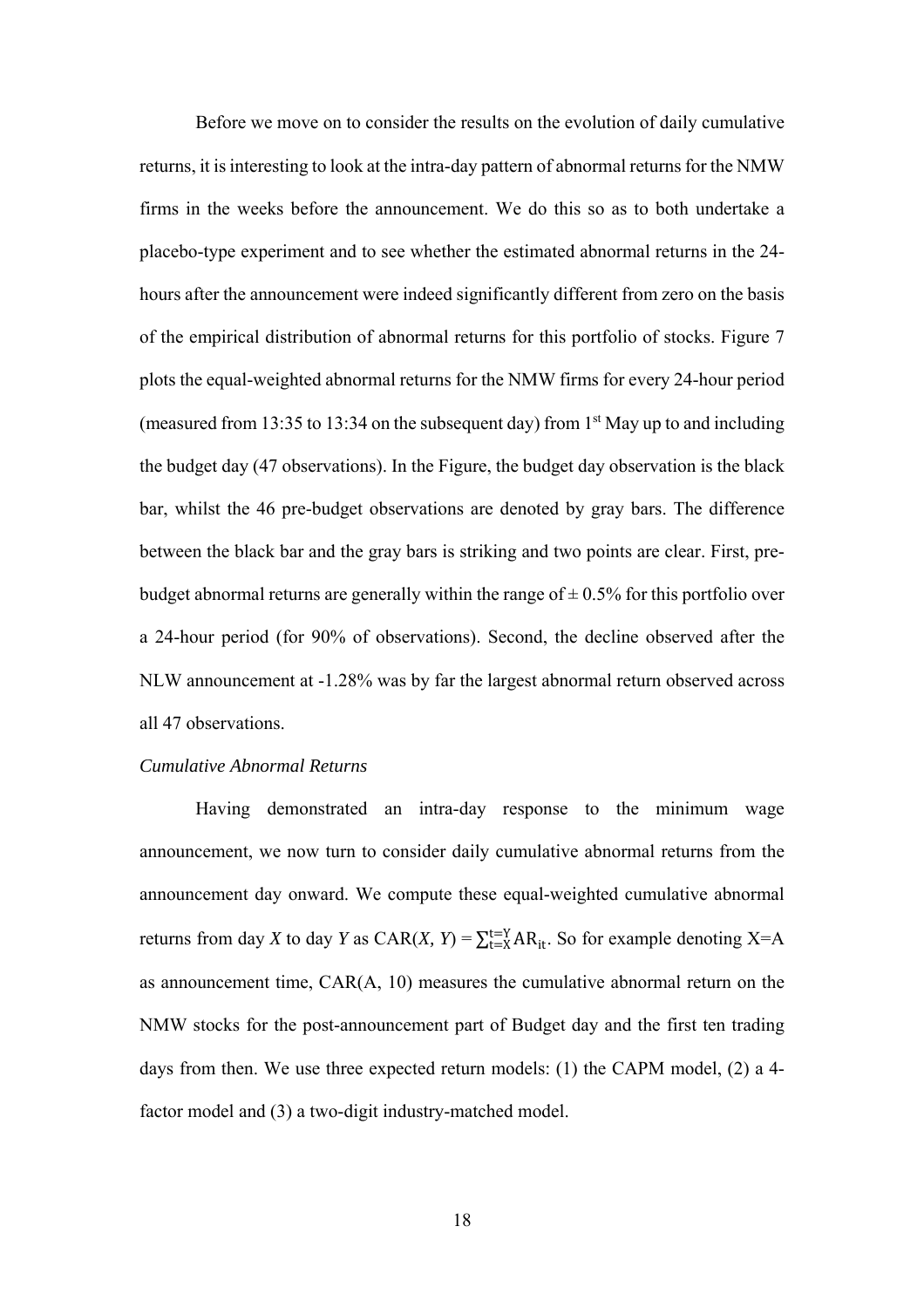Table 4 presents the key results for the mean CARs, whilst Figure 8 plots the CAR (using the industry-matched model for returns) with associated 95 percent confidence intervals for the 10 days either side of the announcement. Panel A of the table gives post-announcement returns for a one-, two-, three-, four-, five-, and ten-day horizon, while Panel B reports the pre-announcement returns for corresponding horizons in the pre-Budget period. We study daily returns for a 10-day window since the announcement is clear and public, so we would expect the market to re-price reasonably fast. Longer horizons are increasingly likely to bring in other events not related to the NLW that may shift abnormal returns differentially for treatment and control firms. We do however comment below on estimated CARs for up to three months after the announcement.

The decline over the announcement day and the following day, CAR(A, 1), is in the range -1.4 to -1.7 percent, depending on the expected return model we adopt. Over the five-day period, the decline is between -2.1 percent and -3.0 percent. At this point, the decline seems to have stabilized, since there is at most an additional 20bp decline over the subsequent five days. This suggests that the market reacted quickly to the announcement, with around one-half to three-quarters of the adjustment occurring by the end of the first-day after the Budget. All the estimated negative cumulative returns are statistically significant at the 5 percent level or better.

Panel B shows weak evidence that the NMW firms outperformed over the preannouncement period, though none of the CARs are statistically significant. This suggests that if anything the results may slightly underestimate the effect of the minimum wage announcement, since we know that stocks tend to have momentum over these holding-period horizons (see Jegadeesh and Titman, 1993).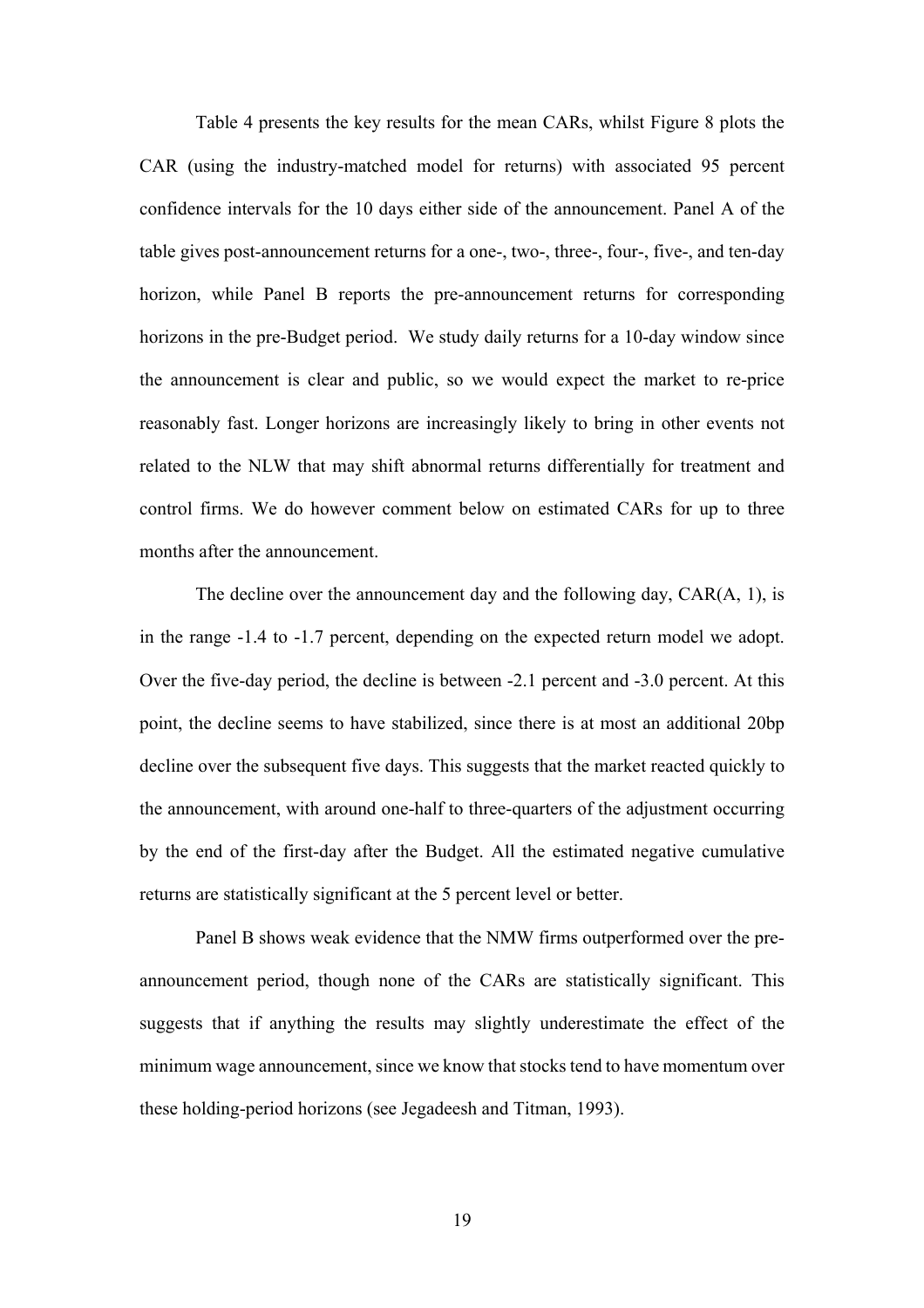As already noted, other events may start to impact the estimated CARs as the time window is extended further. That said, when we did widen the window and estimate a twenty- and sixty-day CAR, we obtained estimates (and associated standard errors) of -2.919 (1.884) and -3.968 (3.755) for the industry-matched model. The significantly reduced precision of these estimates is not at all surprising, but the magnitude does show that the significant fall experienced within the first few days of the announcement appears to be permanent.

#### *Possible Small Sample Issues*

As with other event studies, small sample issues may lead to possible biases. The first concerns the relatively small number of firms in the treatment group and the volatility of returns for some of the less traded firms. To consider this, we have therefore also estimated CARs for the median firm at each horizon and by trimming the two highest and lowest CARs within the sample of twenty firms in the same way as the mean regressions in Table 4. The results for the five-day horizon are reported in Table A1 in the Appendix. All these alternative approaches continue to show significantly negative effects – though the point estimates are somewhat less negative in general. We also find that 15 of the 20 firms in the NMW portfolio have a negative abnormal return five-days after the announcement (regardless of expected return model). Using 18 months of pre-announcement data, we find that for this sample of 20 firms, such a large number of negative returns across the portfolio lies outside the 95 percent confidence interval.

A second issue is that the distribution of cumulative abnormal returns may not be normally distributed as assumed. We therefore also undertook a non-parametric analysis where we estimated CARs in an estimation window that predates the NLW announcement. As one example of this, we estimated five-day industry-matched CARs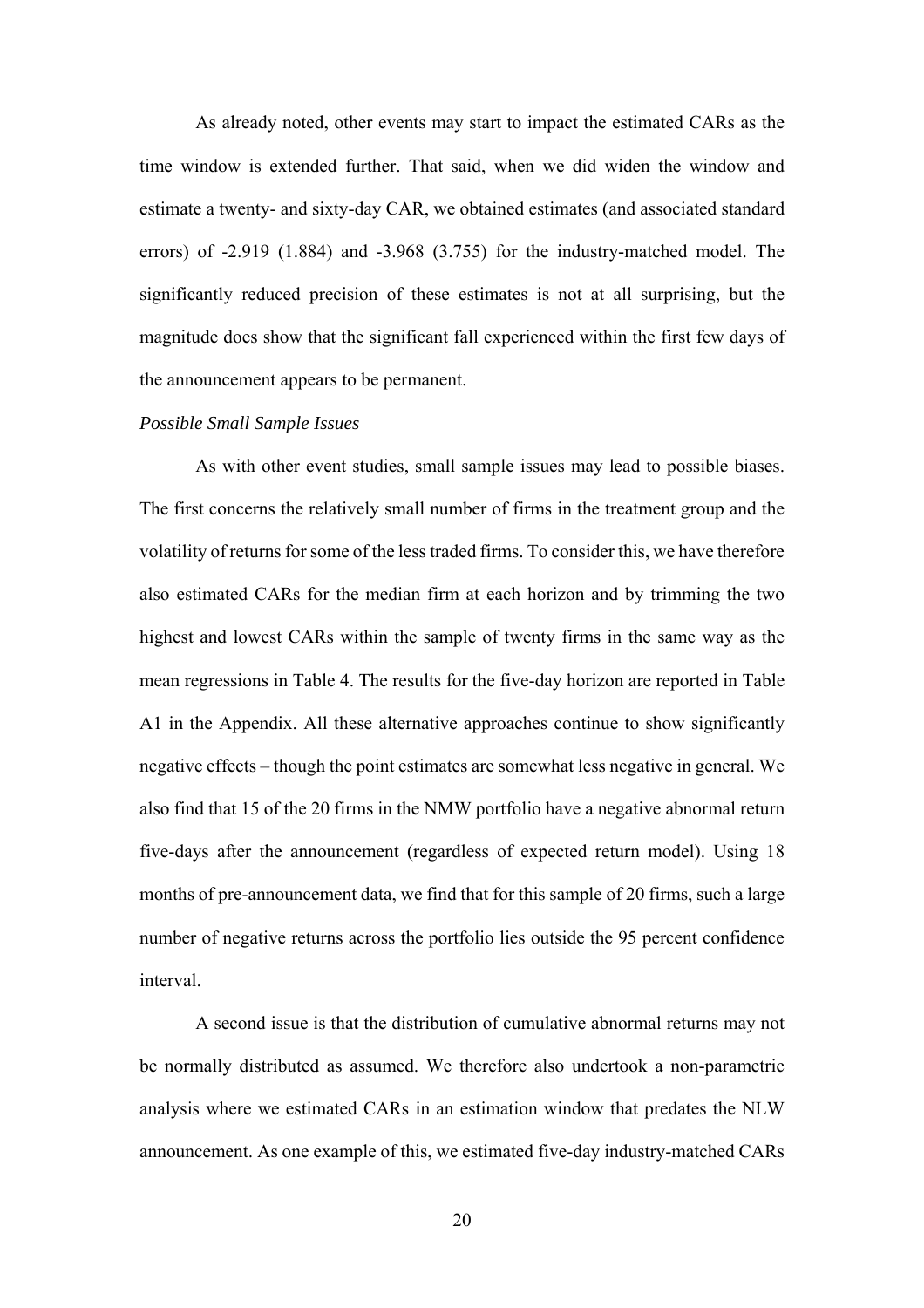based on daily data from September 2013 through April 2015 and considered their distributions. The 5<sup>th</sup> percentile CAR was  $-1.59$  and the 95<sup>th</sup> percentile CAR was  $+1.73$ ; the 1<sup>st</sup> percentile was -2.67 and the 99<sup>th</sup> percentile +2.34. We can then ask, given how this specific portfolio of stocks moved over the last two years, how likely is it that over a five-day window they would decline by the size of our estimated CAR of -3.047. This has an empirical *p-*value of 0.002. In general, these empirical confidence intervals broadly matched the standard confidence intervals used in Table 4.

#### *Regression Based Analysis*

In a final analysis of the returns data, we examine the cross-section of all postannouncement abnormal returns for the full sample of 442 firms. We are interested primarily here in whether there is evidence to suggest that the market was able to accurately identify the firms most at risk from the minimum wage rise and whether our identification approach to minimum-wage firms is plausible given the market response.

 Table 5 reports some regression results for this cross-section of returns for the five-days following the announcement (results that prove qualitatively similar for tenday returns are given in Appendix Table A2). We use the CAPM model to estimate expected returns, but the results are robust to using any of the alternative return models considered before. In column (1) we simply report the coefficient on a dummy if the firm was in our NMW sample. The coefficient of -2.131 on this dummy is of course equal to the mean abnormal return after five-days reported in the first column of Table 4. In column (2) we additionally add controls for 2-digit industry, market-capitalization size quintile and pre-announcement returns. These controls marginally increase the size of the estimated negative effect for the NMW firms to -2.331.

 In column (3) we consider whether the negative cumulative returns for the NMW sample are merely a result of a more general decline for lower-wage firms. Since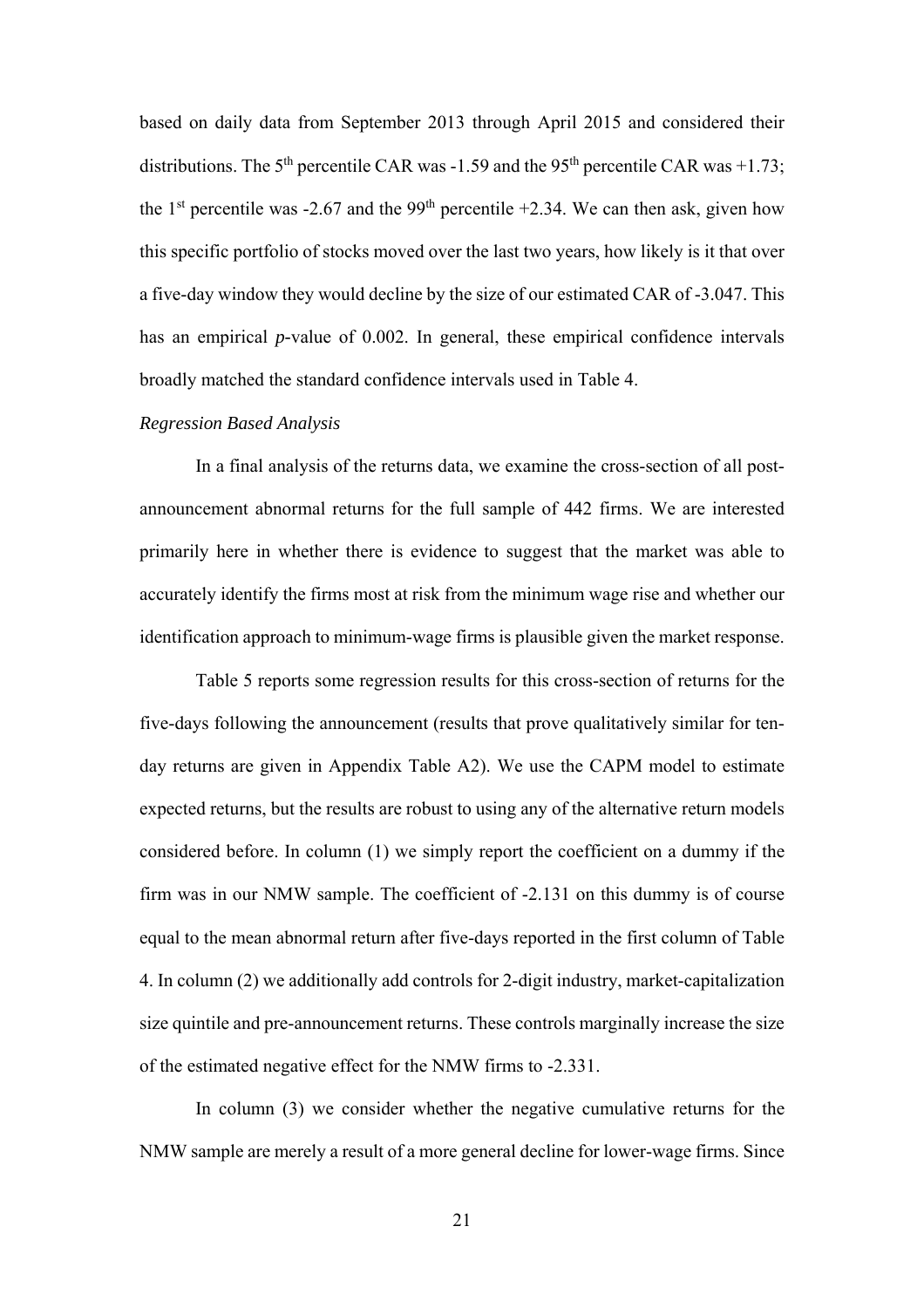we use the cutoff of less than £15,000 average wage to identify the NMW firms, we consider whether firms in the £15-20k, £20-25k and £25-30k average wage bracket experienced any similar pattern (with £30k+ being the omitted group). There is no evidence to support this idea, suggesting that the market focused closely on the lowestwage firms.

In column (4) we divide the NMW sample into two equal-sized groups of 10 firms. One group, NMW High  $\pi$  Impact, are those firms in which the mechanical percentage reduction in pretax profits from a 4 percent rise in the wage bill (the estimated effect of the minimum wage hike for the average firm in our sample – see below) is above the median, and the second group, NMW Low  $\pi$  Impact, are those for which it is below the median. We would expect the cumulative abnormal returns to be more negative for the NMW High  $\pi$  Impact group, and this is exactly what we find – the magnitudes are quite different in numerical terms though, because of the inevitably small sample involved, the standard errors do not allow us to formally reject equality between the two groups.

Table 6 further refines the analysis, looking at a minimum wage exposure variable that we were able to match to our firms from the ASHE and ABS data described above. This measures the actual proportion of workers paid the National Minimum Wage in April 2013, and is defined for 275 of the original 442 firms (and 19,441 workers). We lose firms for two key reasons. First, some firms are listed on the London Stock Exchange but the holding company is not UK-domiciled. These firms do not appear in the ABS as the sampling frame is only UK-registered companies. We lose 99 companies as a result. Second, as the ASHE wage data is only a 1 percent sample, some firms do not have any workers recorded in the data. For each firm that we can match, we compute the minimum wage exposure (NMW Exposure) by calculating the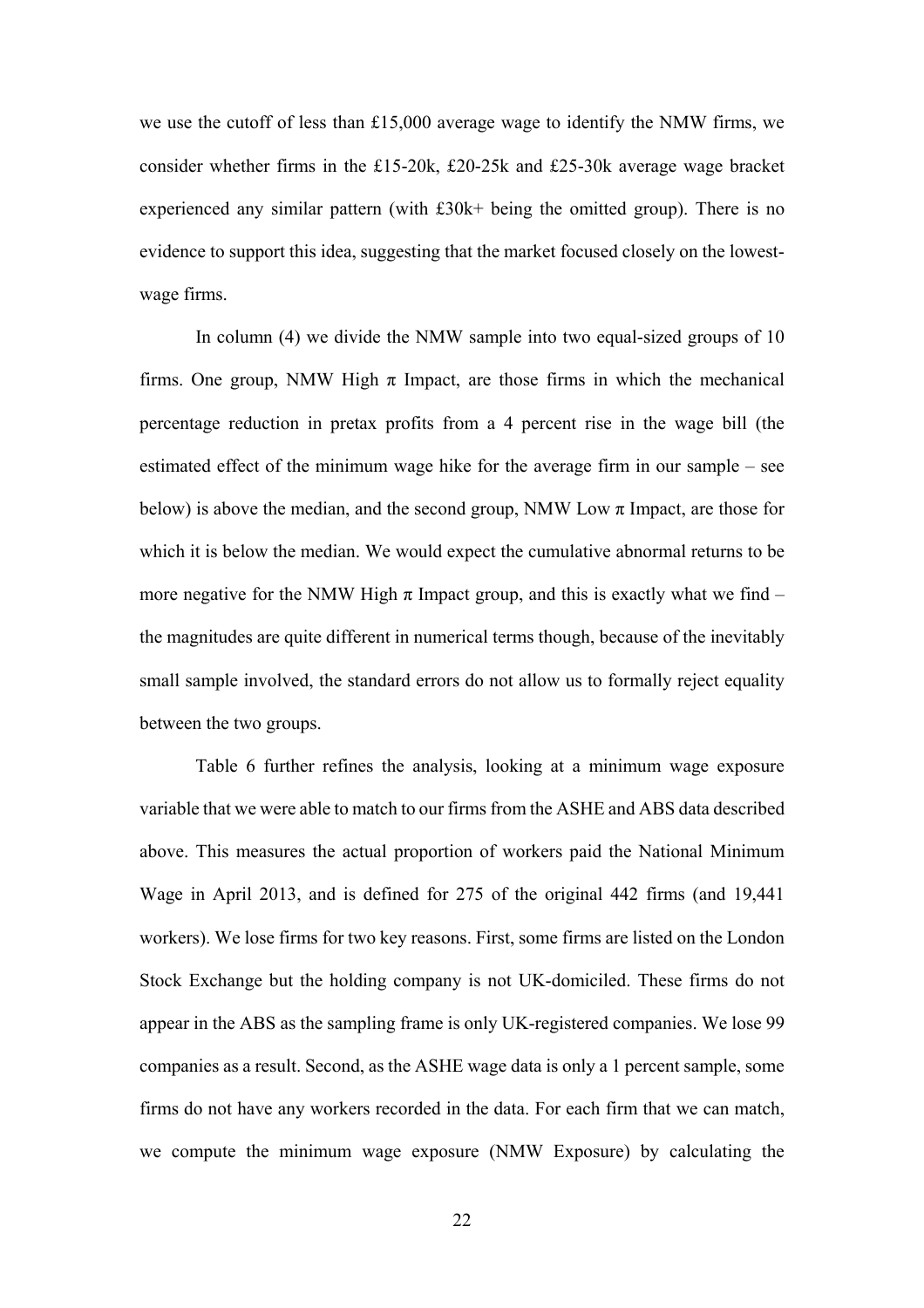percentage of workers that had an hourly wage no more than 5p higher than the October 2012 minimum wage rate of £6.19. The advantage of this measure is that it captures the full range of minimum-wage exposure for all firms, rather than just focusing on 20 firms.

Columns (1) and (2) of Table 6 report the regression of 5-day abnormal returns after the national living wage announcement on this exposure variable (Table A3 in the Appendix reports results for 10-day returns). It should be noted that the results in Table 5 are replicated almost exactly if we re-estimated on the reduced sample of 275 firms. The exposure variable is significantly negative, so that firms with a higher proportion of minimum wage workers experience a larger decline in value following the announcement. Taking the coefficient in column (2), the results suggest that firms with a 10 percentage point higher fraction of the workforce employed on the minimum wage experienced a 62bp additional decline in stock price following the announcement.

We also define a dummy variable equal to 1 if the firm is one of the 20 firms with the largest estimated minimum wage exposure. Columns (3) and (4) show regression results for this dummy variable.<sup>14</sup> The estimates are very similar to those in Table 5, which suggests that the results we have established are robust to reasonable alternative definitions of the particular constituents of the portfolio of NMW stocks.

#### *Gauging the Impact on Profitability*

 

Finally, we turn to an analysis of the magnitude of the estimates that we have obtained. Consider the sample of firms that have an average wage of less than £15,000 in the matched worker-firm data discussed in Section 3. We noted above that for the two principal industries in our equity sample, 30 percent of workers in these firms are

<sup>&</sup>lt;sup>14</sup> This sample of 20 firms therefore differs somewhat from that used in the results in Table 5 which are based on the average wage in the firm (from the company annual report).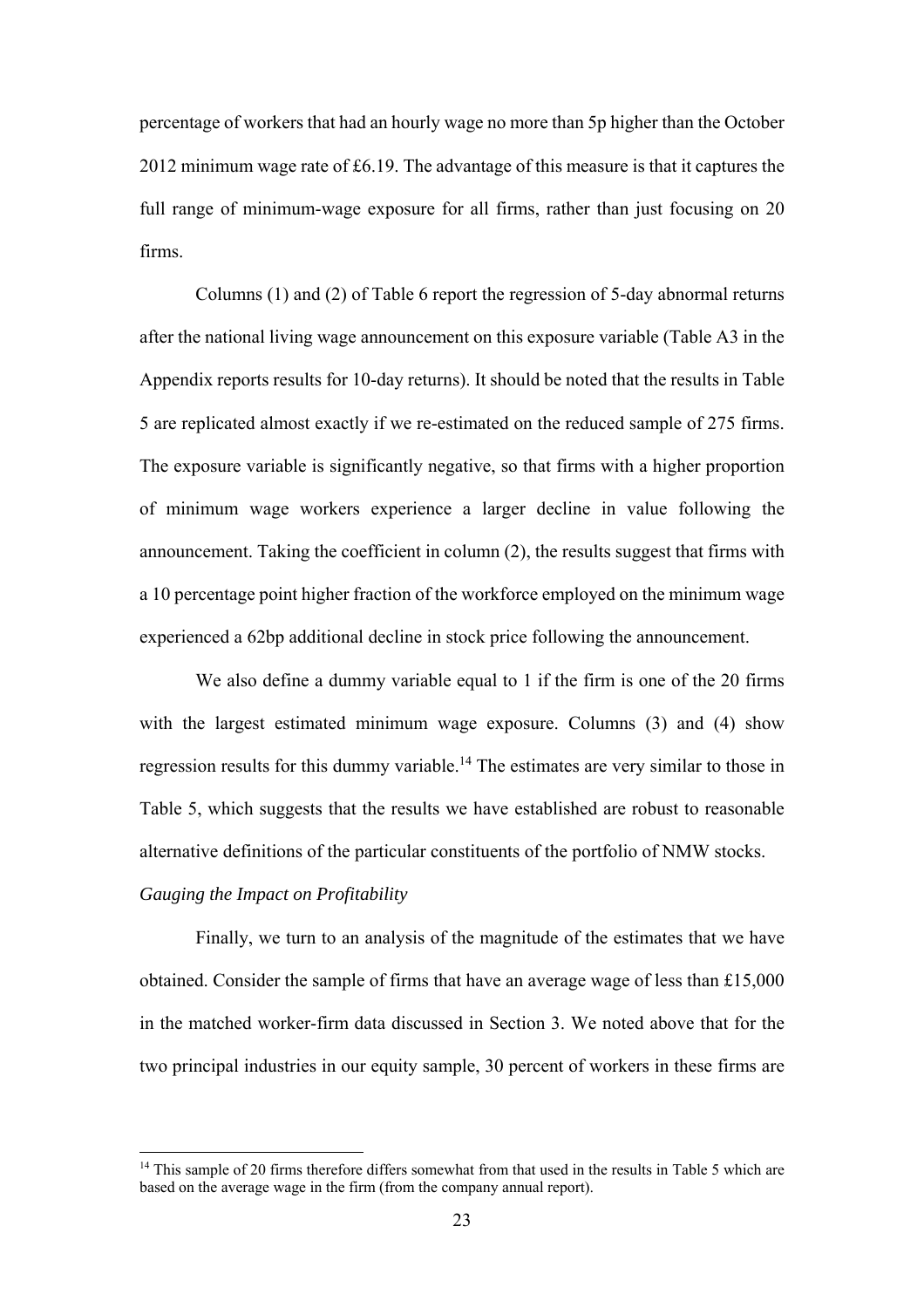minimum-wage workers. To evaluate the impact of a minimum-wage hike for these firms, we start by noting that for the low-wage firms in these industries, minimum-wage workers account for 21 percent of the wage bill. This of course is lower than their share of employment since they are by definition the lowest paid workers in the firm. So the simple direct effect of increasing the minimum wage by 10 percent for these workers would generate a wage bill rise of 2.1 percent.

But this calculation ignores two additional effects. First, all workers currently above the minimum wage but who would fall below the new minimum wage, must have their wages raised to at least the new minimum. 27 percent of workers are in this group, and to raise their wages at least to the new minimum adds an additional 1.3 percent to the wage bill, giving an overall increase of 3.4 percent. Second, it is usually assumed that workers seek to protect their relativities following a minimum wage increase<sup>15</sup>. A simple method of capturing this is to assume that workers on the old minimum wage get the full 10 percent increase and that all workers within 20 percent of the old minimum receive some wage increase on a smoothly-sliding scale that maintains wage rank order, places everyone at least at the new minimum and tapers the minimum wage effect to vanish for all workers with wages already above 10 percent of the new minimum. This gives a total wage bill increase of 4.1 percent. We would argue that this suggests a fairly tight bound on the wage bill effect of the increase, for the average firm in our sample, to be between 3 and 4 percent.

How reasonable is this calculation? Perhaps the best evidence comes directly from one of the firms in our NMW sample. Next plc (a large clothes retailer) released

<sup>&</sup>lt;sup>15</sup> This indirect effect is often termed a spillover or 'ripple' effect. Dube, Galiano and Leonard (2015) use payroll data from an individual firm in the US to suggest that this ripple effect is observed for workers earning up to 15 percent above a newly implemented Federal minimum wage. For other work on spillovers based on individual-level microdata see Autor, Manning and Smith (2016) for the US or Dickens and Manning (2004) for the UK.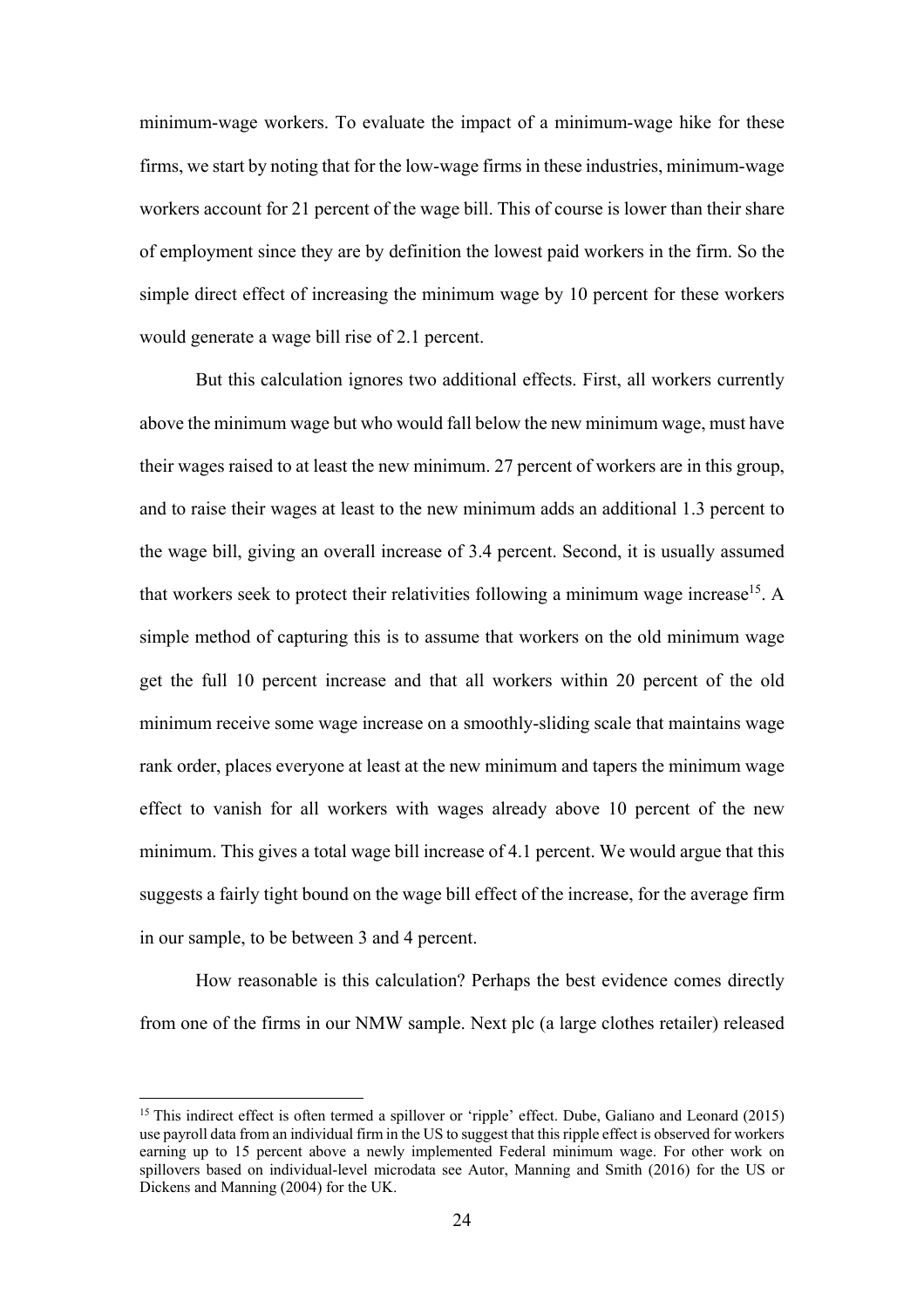its half-yearly report in September 2015. They provided a detailed calculation of the impact of the NLW on their wage bill. By 2020, the firm estimated that the wage bill would be £27m higher as a result of paying the NLW (including the associated costs of maintaining relativities) on a total wage bill of £720m, or 3.8 percent.

Table 7 calibrates the impact of this scale of wage bill shock on firm profits. We use data from the last three (pre-NLW announcement) annual reports of the 20 firms in our equity sample. All these reports predate the minimum wage announcement. We normalize sales to be 100 and compute the average for each firm of the wage bill and pre-tax profits. The figures in column (1) report the baseline. On average, the wage bill is equal to 18.6 percent of total sales and the pre-tax profit equals 6.0 percent. This is a relatively low profit margin, though is common for firms in these sectors. We focus on pre-tax profits because we assume that any hit to the wage bill feeds through all the profit measures e.g. firms cannot for example alter their financing costs to offset the wage bill rise. With a real interest rate of 3 percent, a pre-tax profit of 6 gives a present value of 206.

Now consider a rise in the minimum wage of 10 percent (the average rise over the next four years) that raises the wage bill by 4 percent (column (2)). Assuming no offsetting effects, pre-tax profits fall by 12 percent. If this rise in the wage bill is permanent (i.e. no subsequent reduction in the minimum wage) and there are no offsetting effects, the present value of the firm drops by 12.4 percent to 180.5. Alternatively, suppose that the firm takes the hit in full for five years but then successfully generates fully offsetting effects elsewhere on the income statement. Then firm value declines by 1.6 percent.

We can also evaluate the size of the response in terms of variable exposure to the minimum wage. We reported in Table 6, that a firm with a 10 percent higher share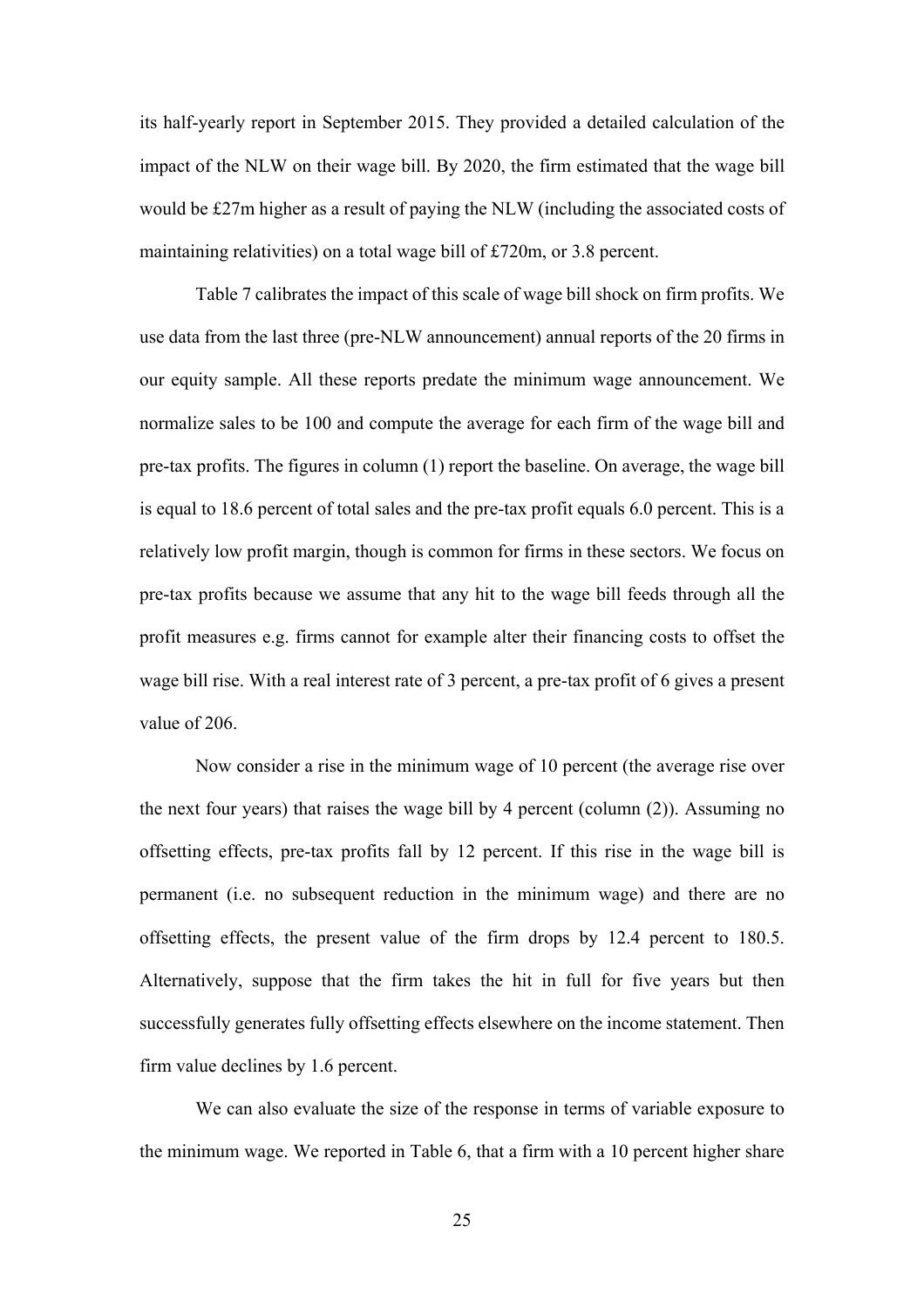of minimum-wage workers experienced an additional estimated 62bp fall in value. In the final column of Table 7, we show that a firm employing 40 percent minimum wages workers (10 percentage points above the baseline), would experience a decline in present value of 17 percent. Again assuming full offset in the medium-run, the drop in firm value is predicted to be 2.3 percent, 70bp more than for the baseline firm. This very closely matches the estimate from our empirical analysis.

Whilst these numbers are inevitably somewhat back-of-the-envelope, they do suggest that the size of the effect we have estimated in our empirical work (a 2-3 percent decline) is consistent with the market believing that firms will be able to substantially offset the costs of the minimum wage, at least in the medium term. Crucially, our estimates are inconsistent with there being a large, permanent effect on firm profits where employers are unable to adjust to respond to the additional wage costs induced by the minimum wage increase.

How will firms achieve this offset in practice? Again, we can look at corporate reports issued since the announcement that have commented on the NLW introduction. At the time of writing, nine firms in our sample have released reports that discuss the NLW. The text of statements pertaining to the NLW are reported in section C of the Appendix. Consideration of the statements make clear two things. First of all, to varying degrees, they all expect to be able to significantly mitigate the effects of the rise in the wage bill. Second, the margin of adjustment seems highly unlikely to be employment. In fact, none of the nine say they anticipate employment reductions in response to the NLW.

Instead, the nine company statements focus on other margins of adjustment to the wage shock that the NLW will induce. Factors mentioned include increasing prices, raising productivity and increasing cost efficiency. Most mentioned is the idea that the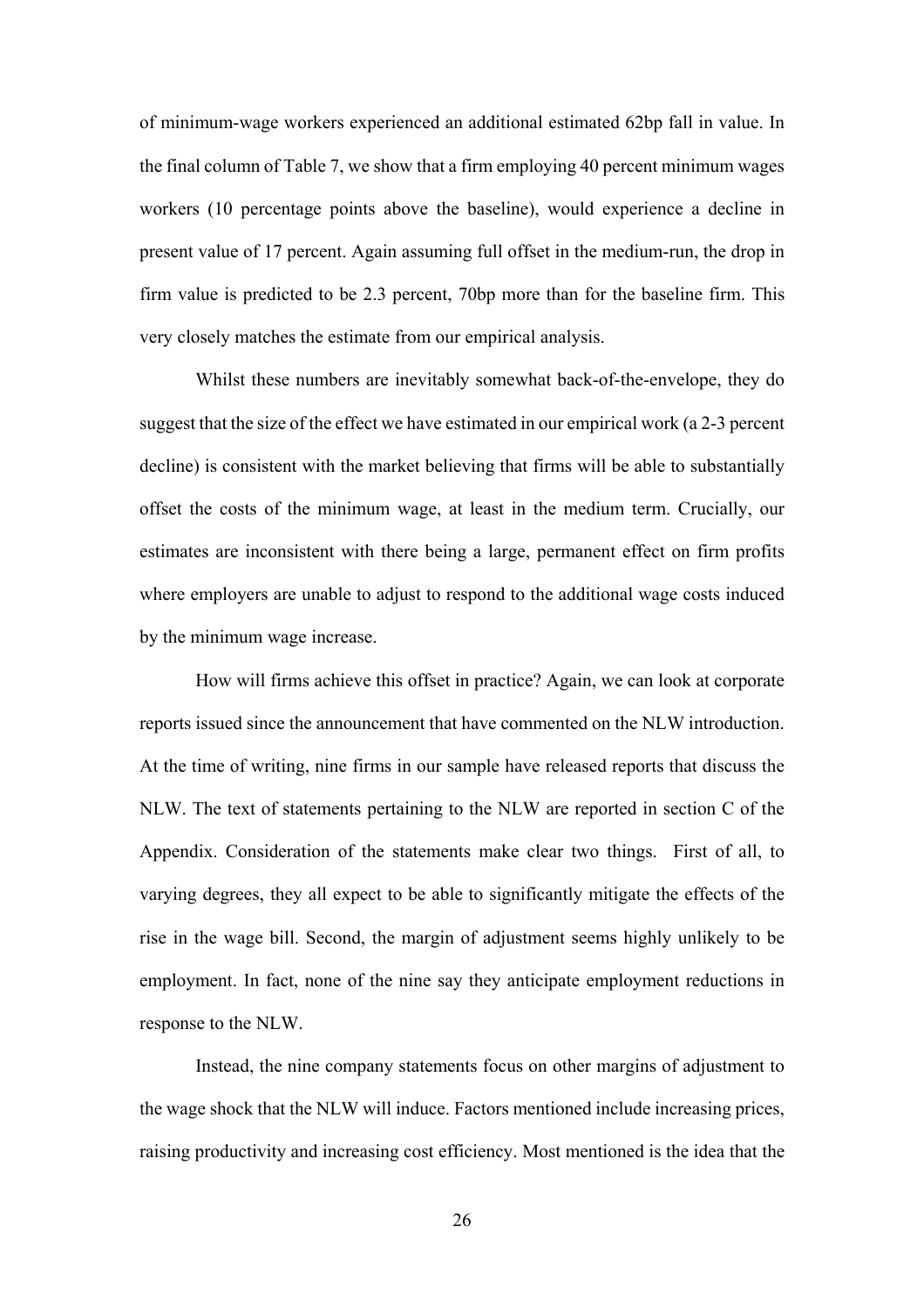cost increases will be passed on in terms of higher prices (or termed inflationary pressure in some of the reports). For example, Next plc (whose half-yearly report we have referred to above) say that a 1 percent increase in product price over the next four years would completely offset their additional wage costs from the National Living Wage.

#### **5. Conclusions**

Based on a stock market event study, the empirical research presented in this paper describes what happened to the market value of firms employing minimum wage workers when a completely unexpected announcement of raising the minimum wage occurred. The setting is an emergency budget that was called promptly after the new election of a right of centre government in the UK. The UK Chancellor of the Exchequer made a surprise announcement on budget day (July 8 2015) that he would introduce a new National Living Wage some 11 percent higher than the prevailing National Minimum Wage for workers aged 25 and above.

 The impact of the announcement is studied both intra-day and for up to ten days either side of the announcement. Unlike the work on stock market responses to minimum wages in other settings, where the unanticipated nature and certainty of the announced rises are much less precise than in our setting, we find there to be a strong and lasting impact on stock market values. The size of this reduction in firm value resulting from the NLW announcement is compared to the fall in profitability in response to the wage cost shock that will be induced by the announcement and is seen to be of a comparable magnitude, assuming that firms can adjust over time. Thus the announcement of NLW introduction seems to have had the impact of significantly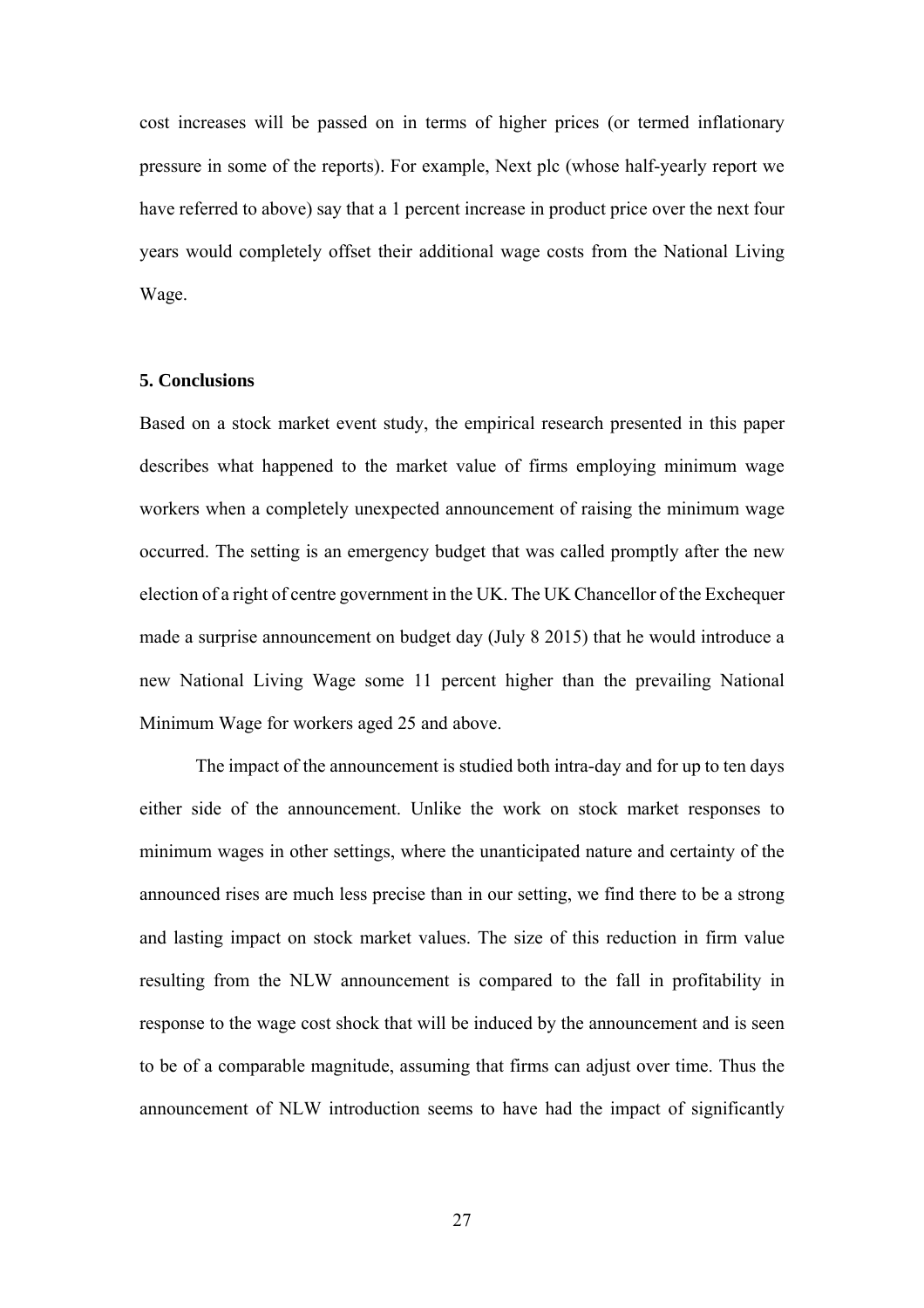reducing the expected profits of UK firms for when it is to be implemented in April 2016.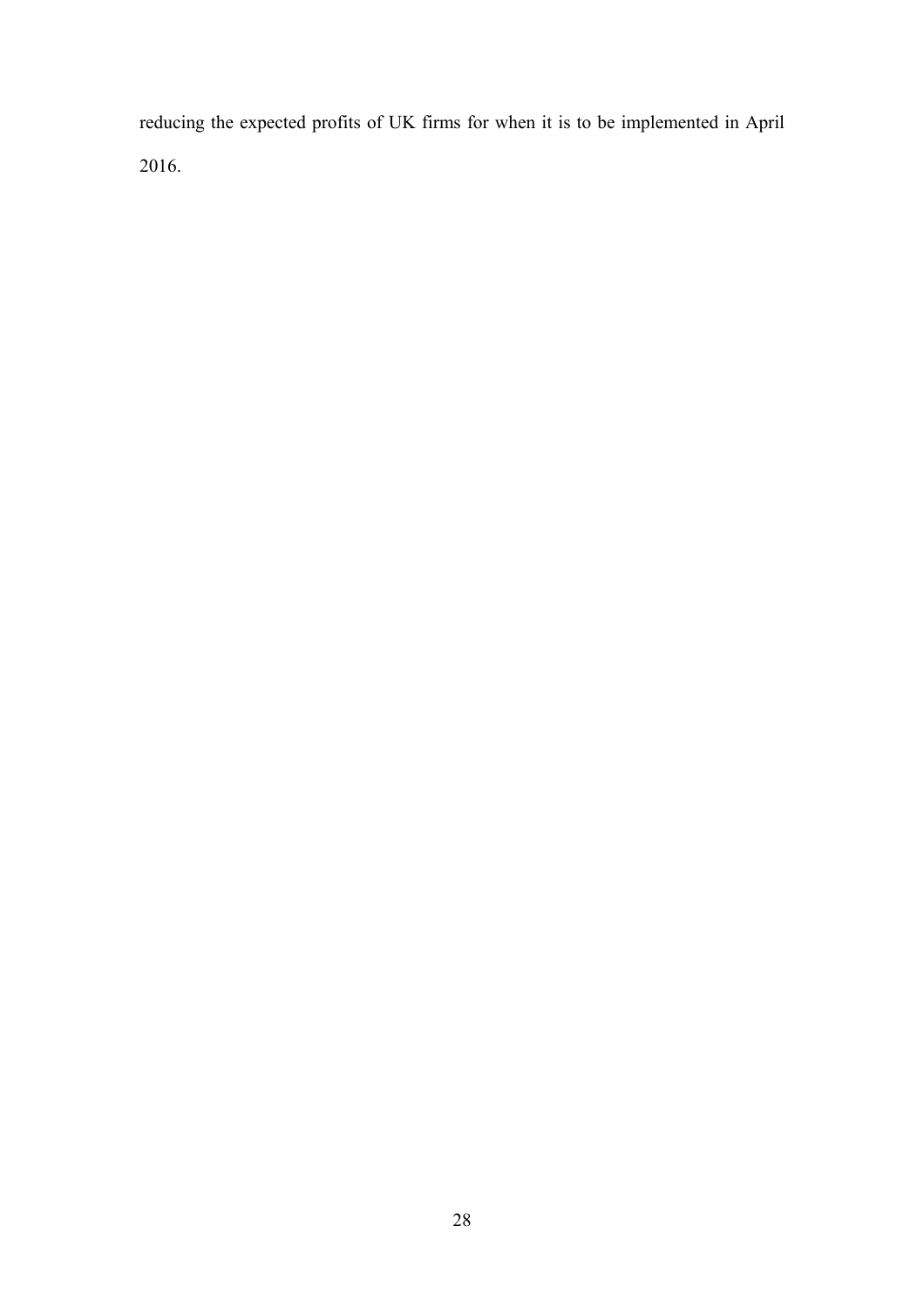#### **References**

- Aaronson, D. and E. French (2007) Product Market Evidence on the Employment Effects of the Minimum Wage, Journal of Labor Economics, 25, 167-200.
- Aaronson, D., E. French, and I. Sorkin (2015) Industry Dynamics and the Minimum Wage: A Putty-Clay Approach, University College London mimeo.
- Abowd, J. (1989) The Effect of Wage Bargains on the Stock Market Value of the Firm, American Economic Review*,* 79, 774-800.
- Ashenfelter, O. and R. Smith (1979) Compliance with the Minimum Wage Law, Journal of Political Economy, 87, 333-50.
- Autor, D., A. Manning and C. Smith (2016) The Contribution of the Minimum Wage to US Wage Inequality over Three Decades: A Reassessment, American Economic Journal: Applied, 8, 58-99.
- Blundell, R., C. Crawford and W. Jin (2014) Employment Composition, Hourly Wages and the Productivity Puzzle, Economic Journal, 124, 377-407.
- Bronars, S. and D. Deere (1990) Union Representation Elections and Firm Profitability, Industrial Relations, 29, 15–37.
- Brown, C., C. Gilroy and A. Kohen (1982) The Effect of the Minimum Wage on Employment and Unemployment, Journal of Economic Literature, 20, 487-528.
- Brown, W. (2002) The Operation of the Low Pay Commission, Employee Relations, 24, 595–605.
- Butcher, T. (2012) Still Evidence Based? The Role of Policy Evaluation in the Recession and Beyond: The Case of the National Minimum Wage, National Institute Economic Review, 219, R26-R40.
- Card, D. and A. Krueger (1994) Minimum Wages and Employment: A Case Study of the Fast-food Industry in New Jersey, American Economic Review, 84, 772-93.
- Card, D. and A. Krueger (1995) Myth and Measurement: The New Economics of the Minimum Wage*,* Princeton: Princeton University Press.
- Clemens, J. and M. Wither (2014) The Minimum Wage and the Great Recession: Evidence of Effects on the Employment and Income Trajectories of Low-Skilled Workers, National Bureau of Economic Research Working Paper 20724.
- Dickens, R., S. Machin and A. Manning (1999) The Effects of Minimum Wages on Employment: Theory and Evidence From Britain, Journal of Labor Economics, 17, 1-22.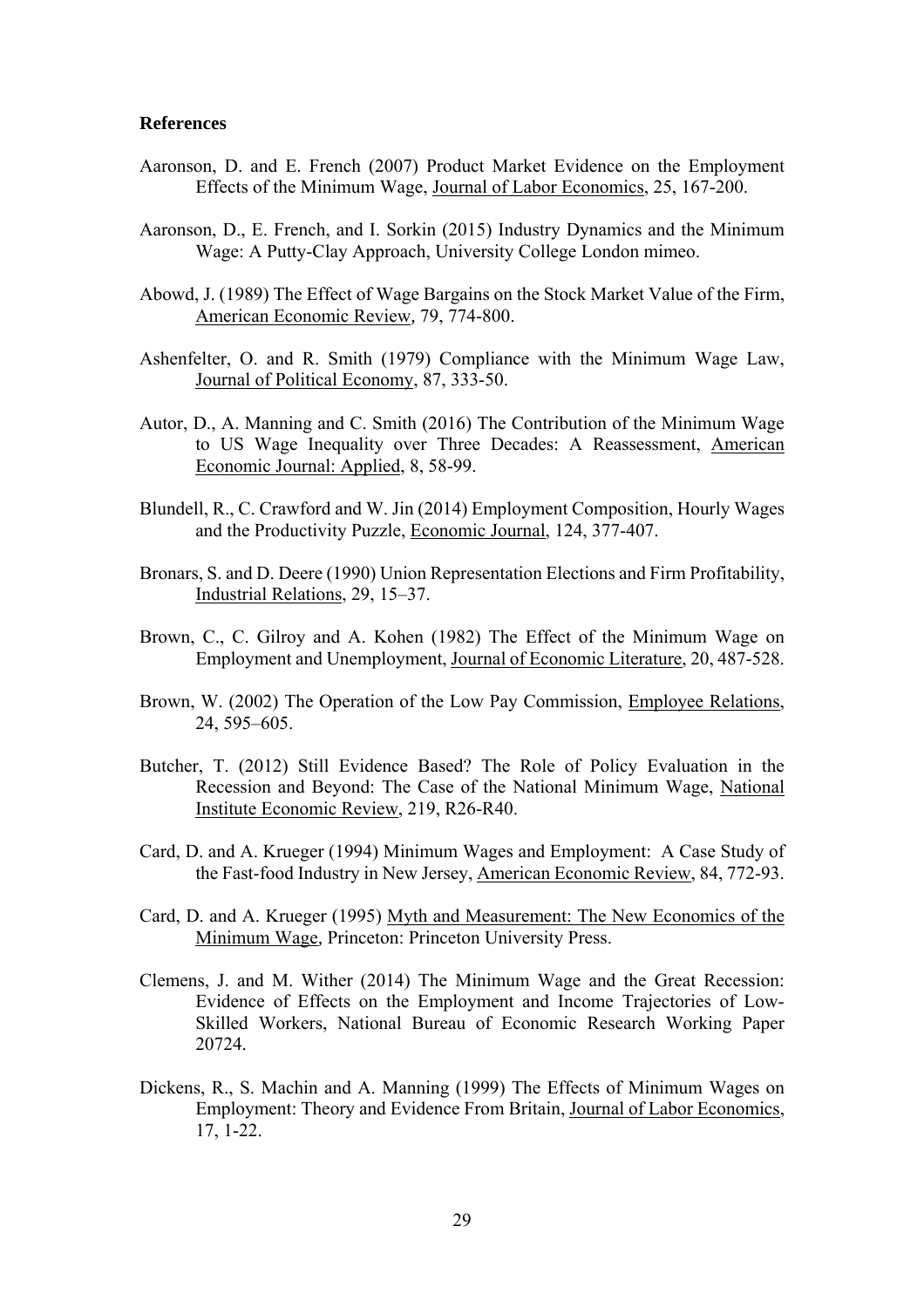- Dickens, R. and A. Manning (2004) Spikes and Spillovers: The Impact of the National Minimum Wage on the Wage Distribution in a Low-Wage Sector, Economic Journal, 114, C95-C101.
- DiNardo, J., N. Fortin and T. Lemieux (1996) Labor Market Institutions and the Distribution of Wages, 1973–1992, Econometrica, 64, 1001–1044.
- Dolton, P., C. Bondibene and M. Stops (2015) Identifying the Employment Effect of Invoking and Changing the Minimum Wage: A Spatial Analysis of the UK, Labour Economics, 37, 54-76.
- Draca, M., S. Machin and J. Van Reenen (2011) Minimum Wages and Firm Profitability, American Economic Journal: Applied, 3, 129-51.
- Dube, A., L. Giuliano and J. Leonard (2015) Fairness and Frictions: The Impact of Unequal Raises on Quit Behaviour, IZA Discussion Paper, No 9149.
- Dube, A., E. Kaplan and S. Naidu (2011) Coups, Corporations and Classified Information, Quarterly Journal of Economics*,* 126, 1-35.
- Dube, A., T. Lester and M. Reich (2010) Minimum Wage Effects Across State Borders: Estimates Using Contiguous Counties, Review of Economics and Statistics, 92, 945-64.
- Dube, A., T. Lester and M. Reich (2016) Minimum Wage Shocks, Employment Flows, and Labor Market Frictions, Journal of Labor Economics, forthcoming.
- Fama, E. and K. French (1992) The Cross-Section of Expected Stock Returns, Journal of Finance*,* 47, 427-65.
- Fama, E. and K. French (1997) Industry Costs of Equity, Journal of Financial Economics*,* 43, 153-93.
- Farber, H. and K. Hallock (2009) The Changing Relationship Between Job Loss Announcements and Stock Prices: 1970-1999, Labour Economics*,* 16, 1-11.
- Gregg, P., S. Machin and M. Fernández-Salgado (2014) Real Wages and the Big Squeeze, Economic Journal, 124, 408-32.
- HM Treasury (2015) Summer Budget 2015: Key announcements, (https://www.gov.uk/government/topical-events/budget-july-2015)
- Hirsch, B., B. Kaufman and T. Zelenska (2015) Minimum Wage Channels of Adjustment, Industrial Relations, 54, 199-239.
- Jegadeesh, N. and S. Titman (1993) Returns to Buying Winners and Selling Losers: Implications for Stock Market Efficiency, Journal of Finance, 48, 65-91.
- Kothari, S. and J. Warner (2008) Econometrics of Event Studies, in B. Eckbo (Ed.) Handbook of Empirical Corporate Finance, Elsevier.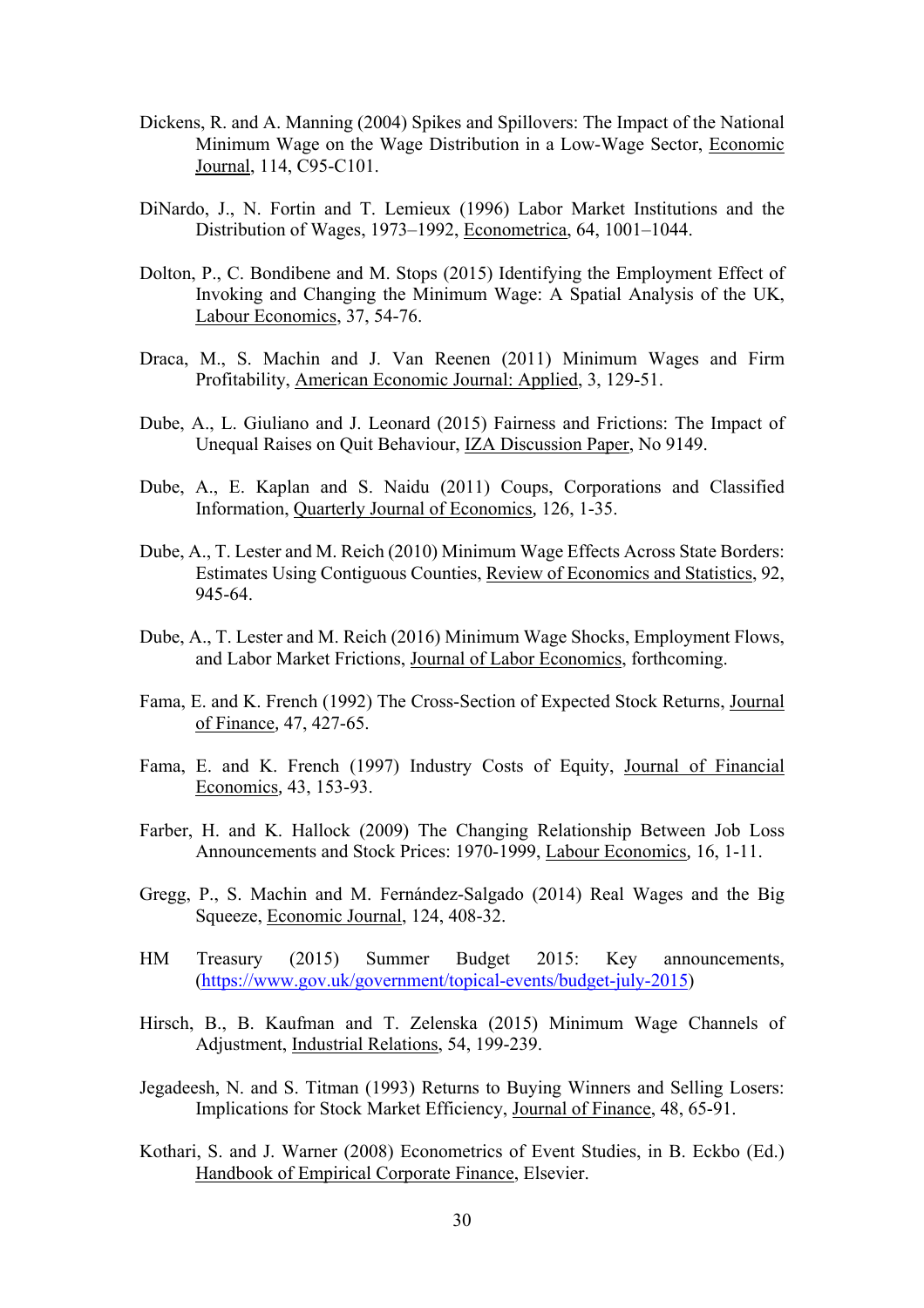- Lee, D. (1999) Wage Inequality in the United States During the 1980s: Rising Dispersion or Falling Minimum Wage?, Quarterly Journal of Economics, 114, 941–1023.
- Lee, D. and A. Mas (2012) Long-Run Impacts of Unions on Firms: New Evidence From Financial Markets, 1961-1999, Quarterly Journal of Economics*,* 127, 333-78.
- Lemos, S. (2008) A Survey of the Effects of the Minimum Wage on Prices, Journal of Economic Surveys, 22, 187-212.
- Machin, S., A. Manning and L. Rahman (2003) Where the Minimum Wage Bites Hard: The Introduction of the UK National Minimum Wage to a Low Wage Sector, Journal of the European Economic Association, 1, 154-80.
- MacKinlay, A. (1997) Event Studies in Economics and Finance, Journal of Economic Literature*,* 35, 13-39.
- Meer, J. and J. West (2015) Effects of the Minimum Wage on Employment Dynamics, Journal of Human Resources, forthcoming.
- Metcalf, D. (1999) The Low Pay Commission and the National Minimum Wage, Economic Journal, 109, F46-F66.
- Metcalf, D. (2002) The National Minimum Wage: Coverage, Impact and Future, Oxford Bulletin of Economics and Statistics, 64, 567-82.
- Moskowitz, T. and M. Grinblatt (1999) Do Industries Explain Momentum?, Journal of Finance*,* 54, 1249-90.
- Neumark, D., J. Salas and W. Wascher (2014) Revisiting the Minimum Wage and Employment Debate: Throwing out the Baby with the Bathwater?, Industrial and Labor Relations Review, 67, 608-48.
- Pacheco, G. and V. Nalker (2006) Impact of the Minimum Wage on Expected Profits, International Review of Applied Economics*,* 20, 469-90.
- Ruback, R. and M. Zimmerman (1984) Unionization and Profitability: Evidence from the Capital Market, Journal of Political Economy*,* 92, 1134-57.
- Sorkin, I. (2015) Are There Long Run Effects of the Minimum Wage?, Review of Economic Dynamics, 18, 306-33.
- Stewart, M. (2002) Estimating the Impact of the Minimum Wage Using Geographical Wage Variation, Oxford Bulletin of Economics and Statistics, 64, 583-605.
- Stewart, M. (2004) The Impact of the Introduction of the UK Minimum Wage on the Employment Probabilities of Low Wage Workers, Journal of the European Economic Association, 2, 67-97.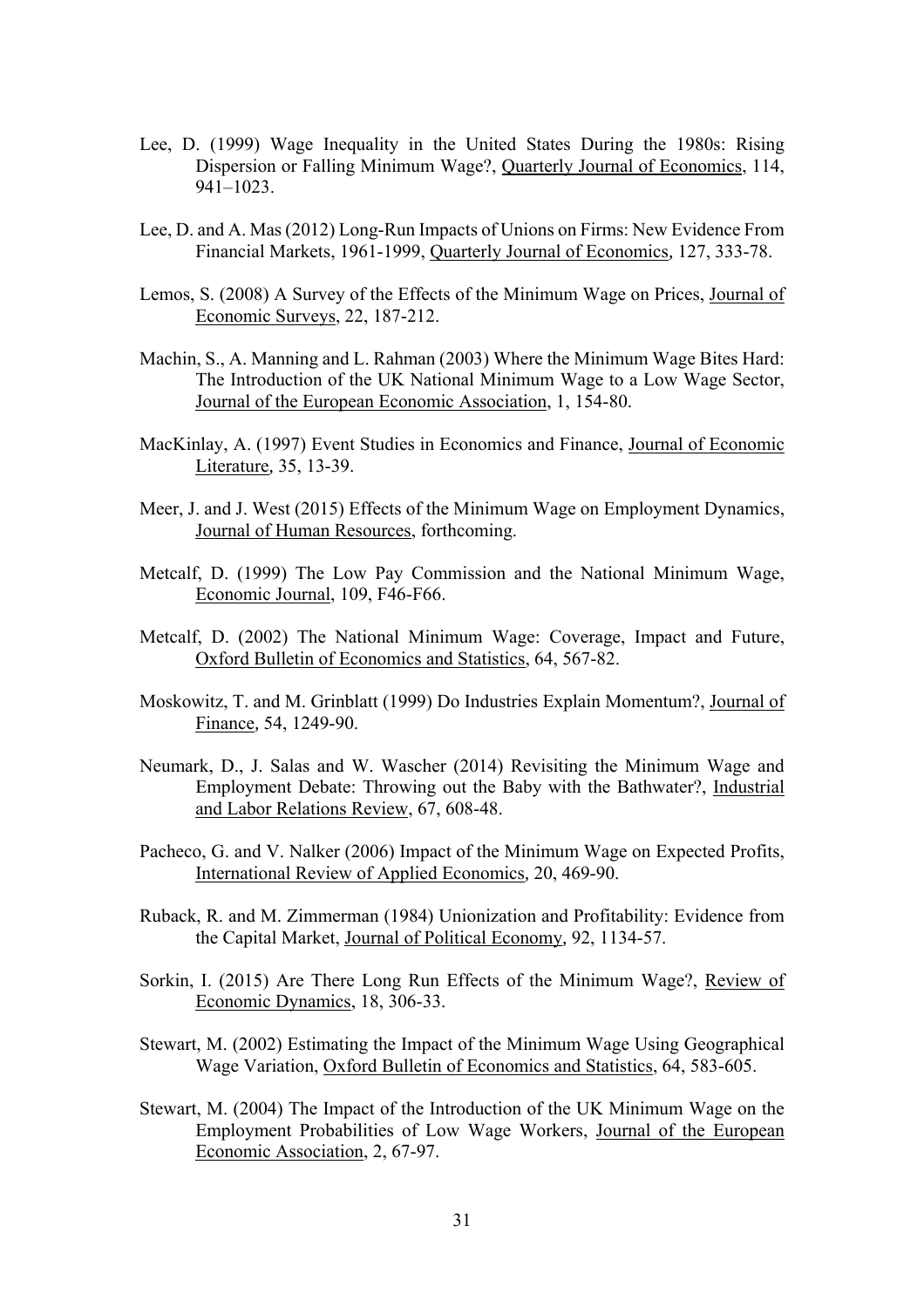

**Figure 1: UK National Minimum Wages, 1999-2015** 

Notes: From Low Pay Commission annual reports.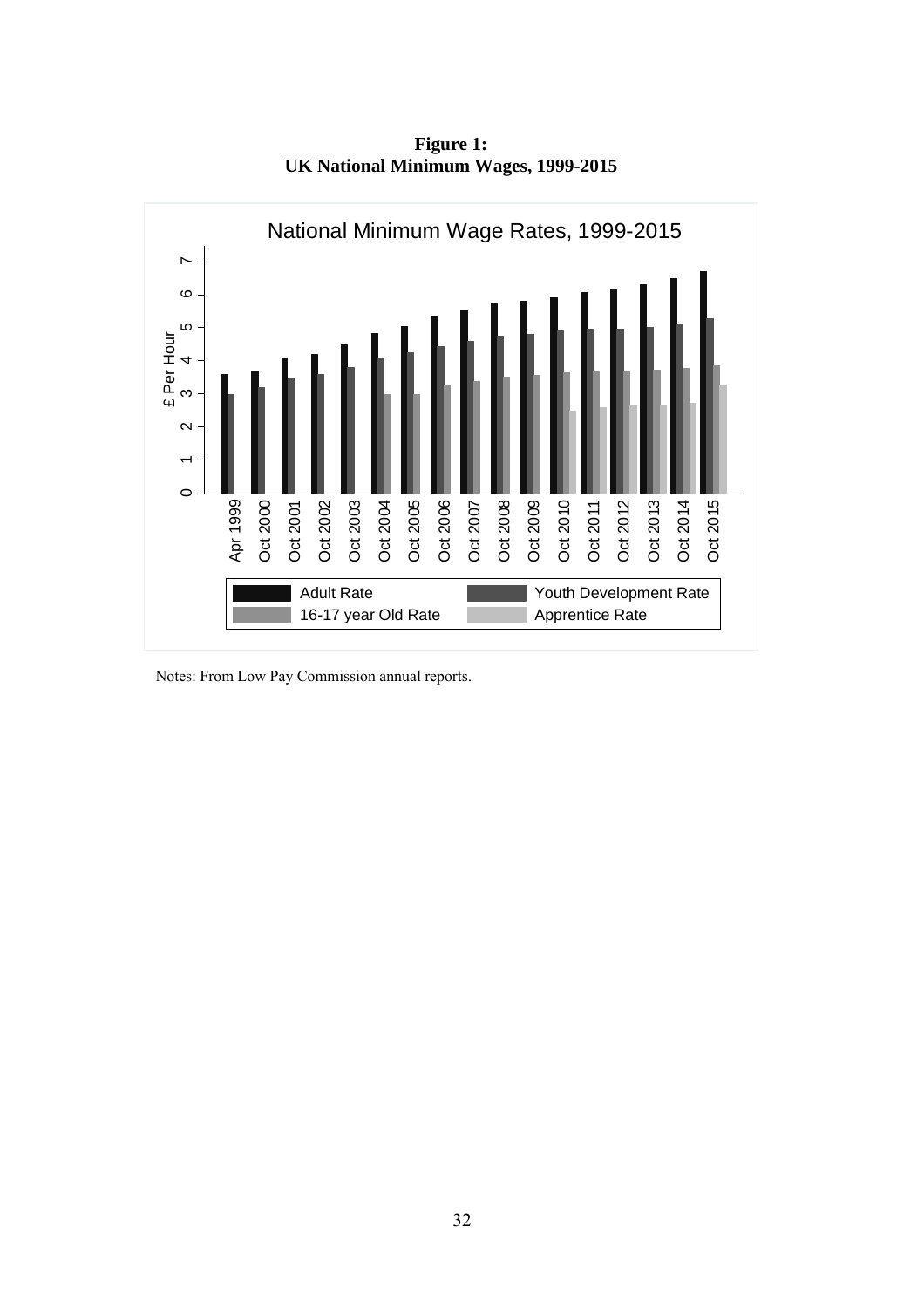**Figure 2: Actual and Estimated Minimum Wage Coverage, 1999-2020** 



 Notes: Low Pay Commission calculations from Annual Survey of Hours and Earnings (ASHE) from 1999 to 2014 and from 2015 onwards using wage forecasts from ASHE 2014. Paid at or below the minimum is based upon the Low Pay Commission procedure of defining a minimumwage worker as any worker who receives an hourly wage (excluding overtime) that is up to five pence above the minimum wage effective at the time of the survey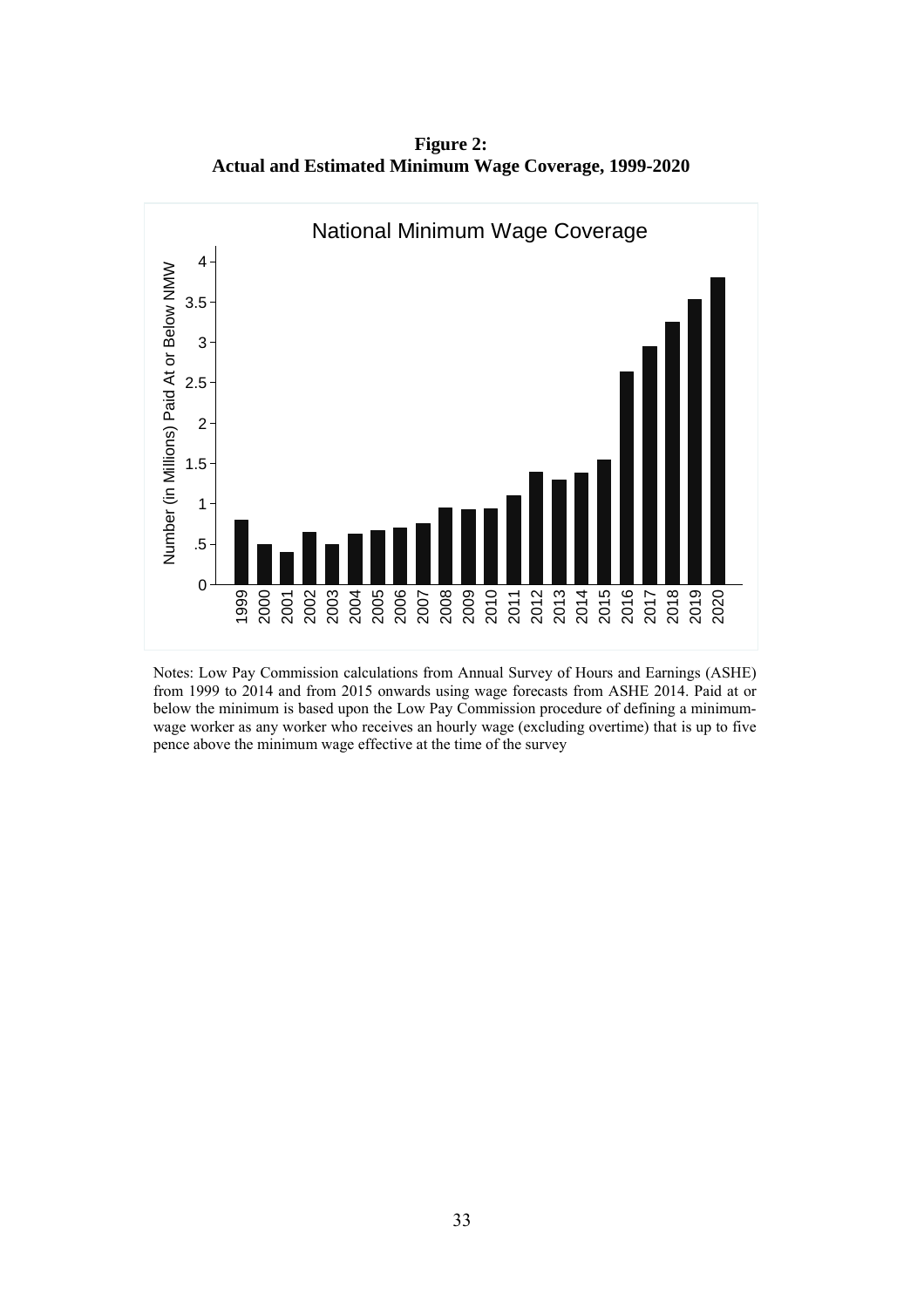**Figure 3: Minimum Wage Shares and Firm Average Wages** 



Notes: The y-axis shows the proportion of minimum-wage workers in the firm. The x-axis shows the average annual wage in the firm divided into vingtile bins of 5 percentiles from lowest (left) to highest (right) – a total of 20 bins for annual wages from £5,000 to £30,000. Derived from matched worker-firm data (40,046 workers in 3,684 firms) from the 2013 Annual Survey of Hours and Earnings (ASHE) and the Annual Business Survey (ABS).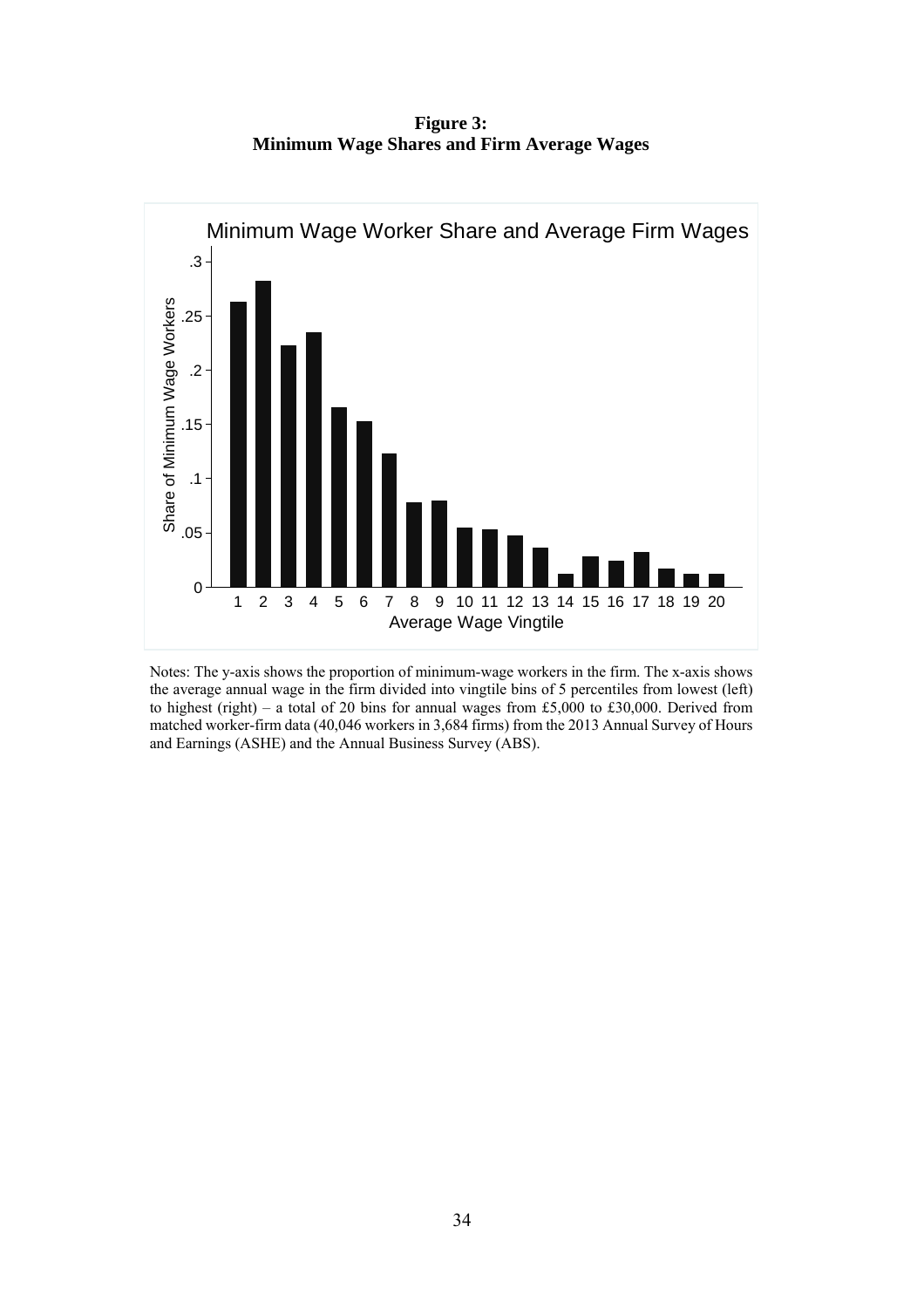**Figure 4: Examples of Share Price Movements of NMW Firms** 

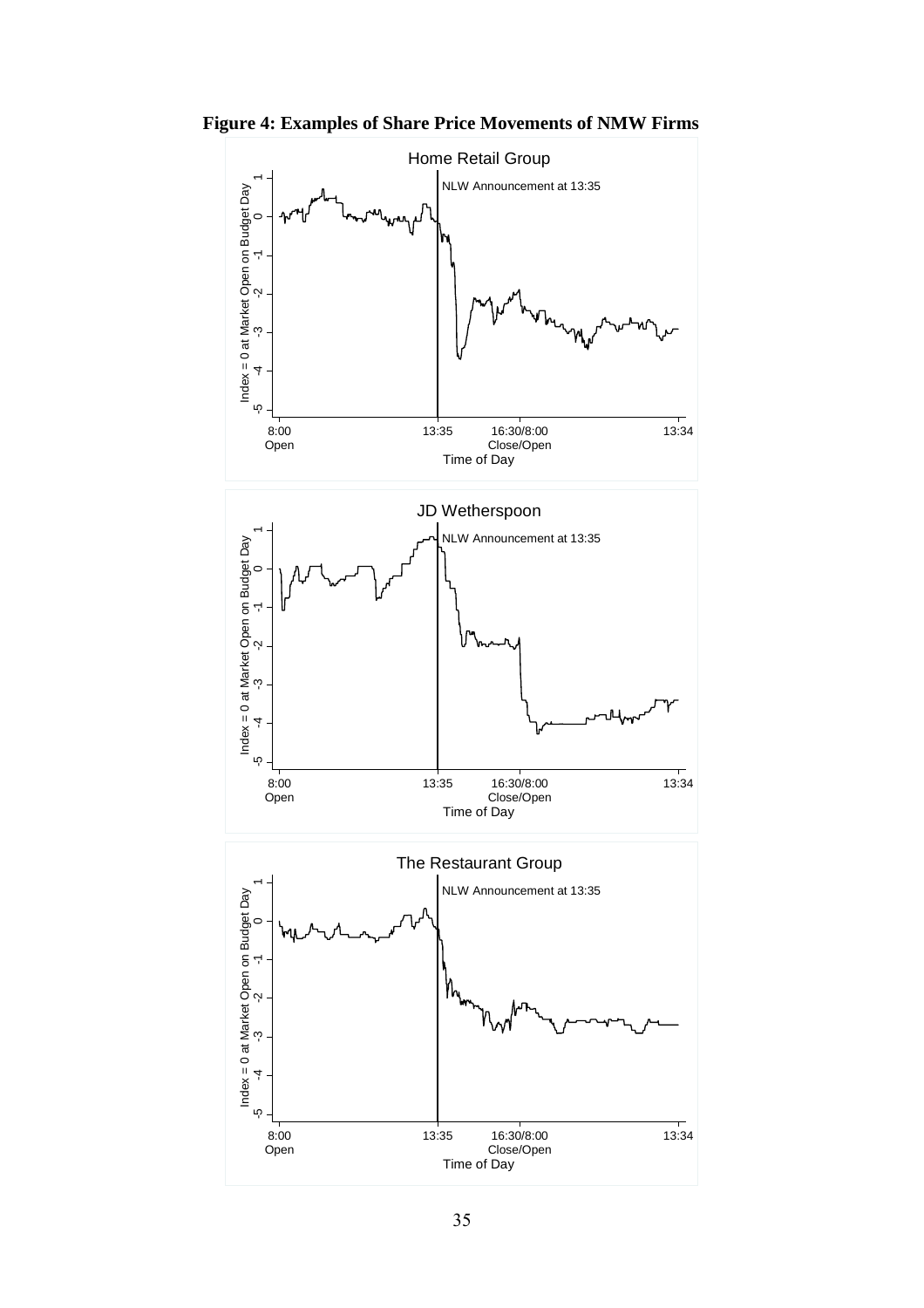**Figure 5: Returns On Budget Day and 24 Hours After The NLW Announcement** 



Notes: Based on 442 FTSE All-Share Index quoted firms, comprising 20 NMW firms and 422 Non-NMW firms. The 20 NMW firms are listed in the Appendix.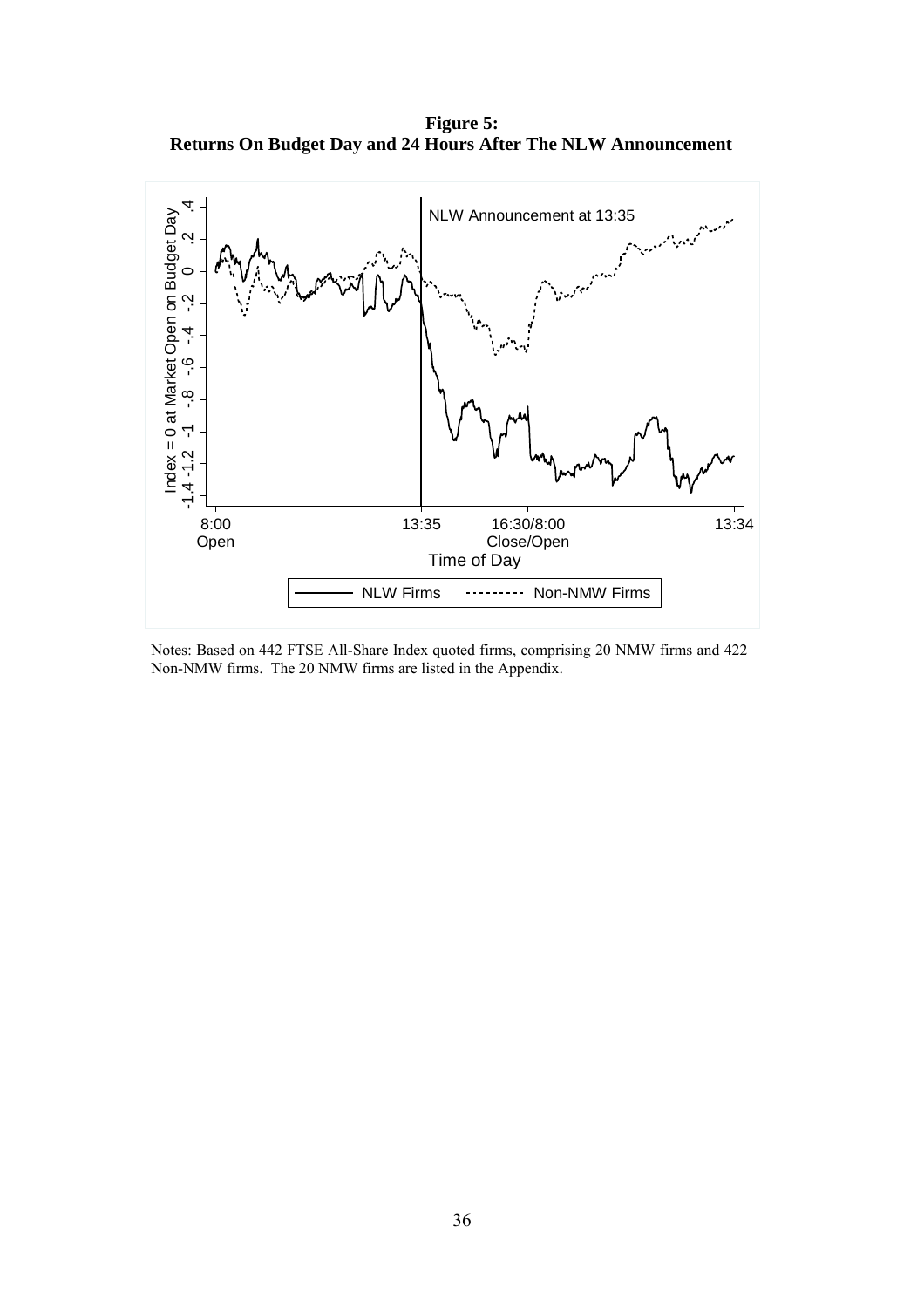**Figure 6: Gap in Returns On Budget Day and 24 Hours After The NLW Announcement** 



Notes: Based on 442 FTSE All-Share Index quoted firms, comprising 20 NMW firms and 422 Non-NMW firms. The 20 NMW firms are listed in the Appendix.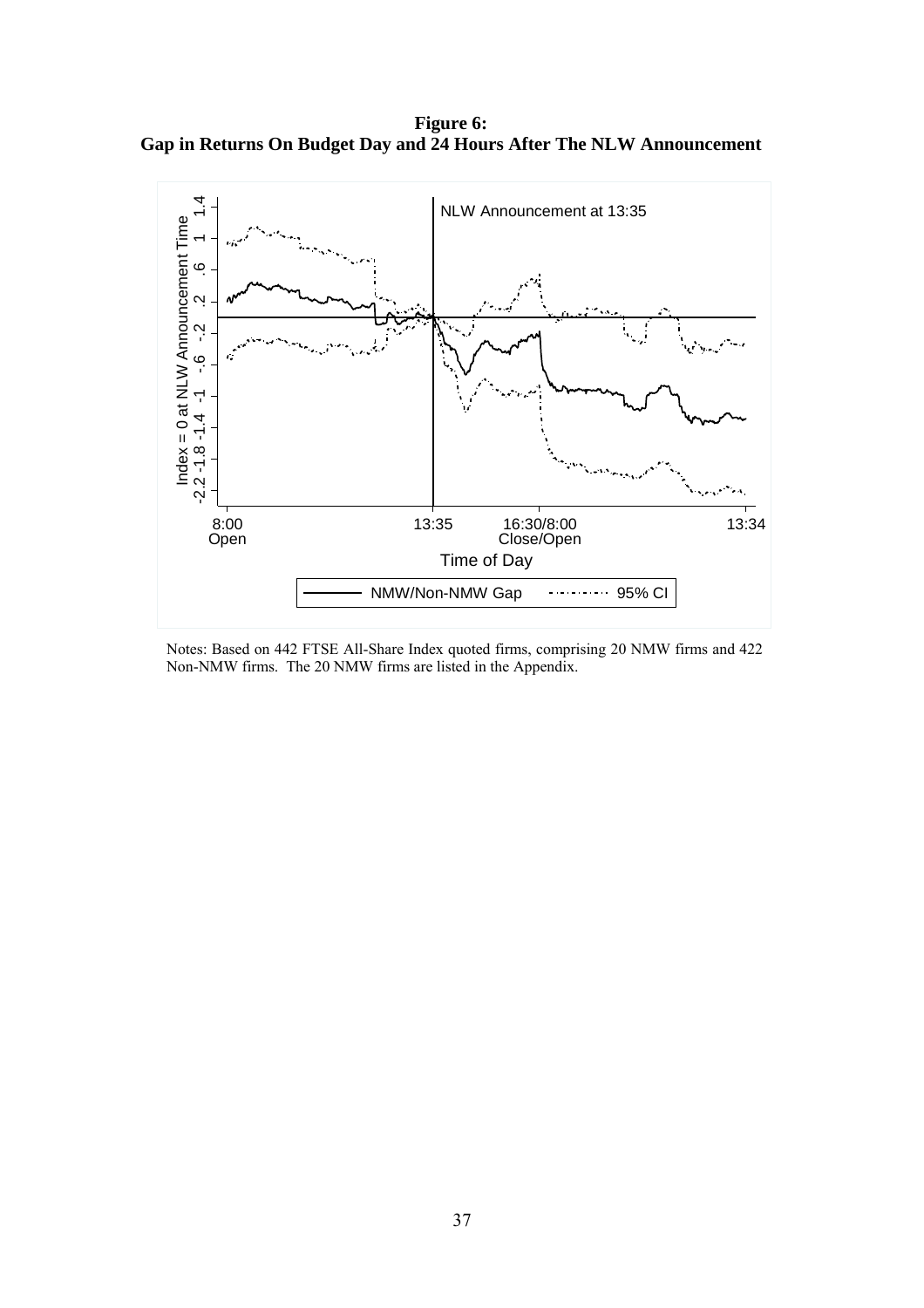**Figure 7: Frequency Distribution of Abnormal Returns From May 1 to Budget Day** 



Notes: Based on 442 FTSE All-Share Index quoted firms, comprising 20 NMW firms and 422 Non-NMW firms. The 20 NMW firms are listed in the Appendix.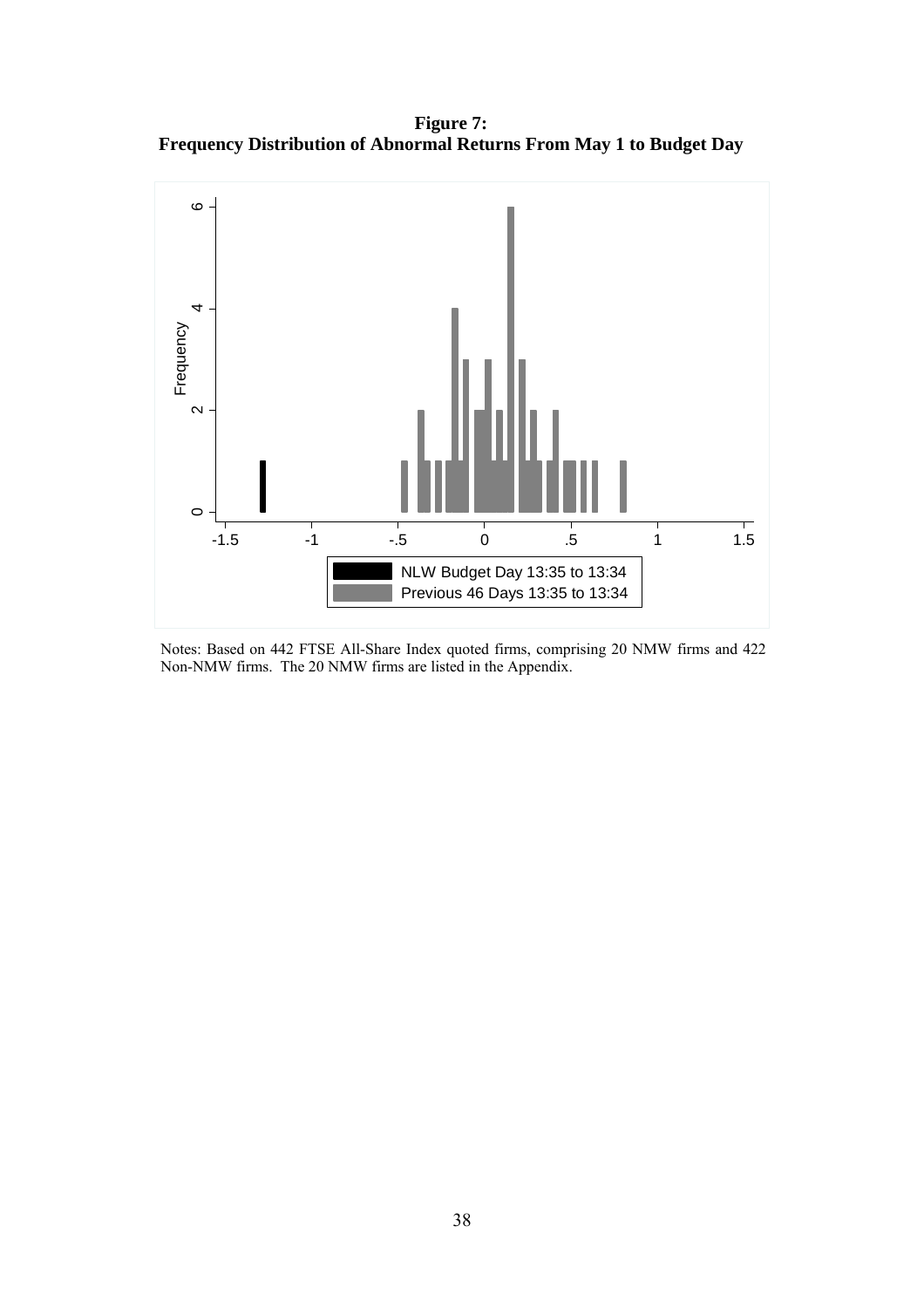**Figure 8: Daily Cumulative Abnormal Returns** 



Notes: Based on 442 FTSE All-Share Index quoted firms, comprising 20 NMW firms and 422 Non-NMW firms. The 20 NMW firms are listed in the Appendix. Cumulative abnormal returns for the NMW firms are measured using a 2-digit industry return index as the expected return measure. The announcement date (Day 0) was budget day on July 8 2015, with the announcement A occurring at 13:35, two-thirds of the way through the trading day.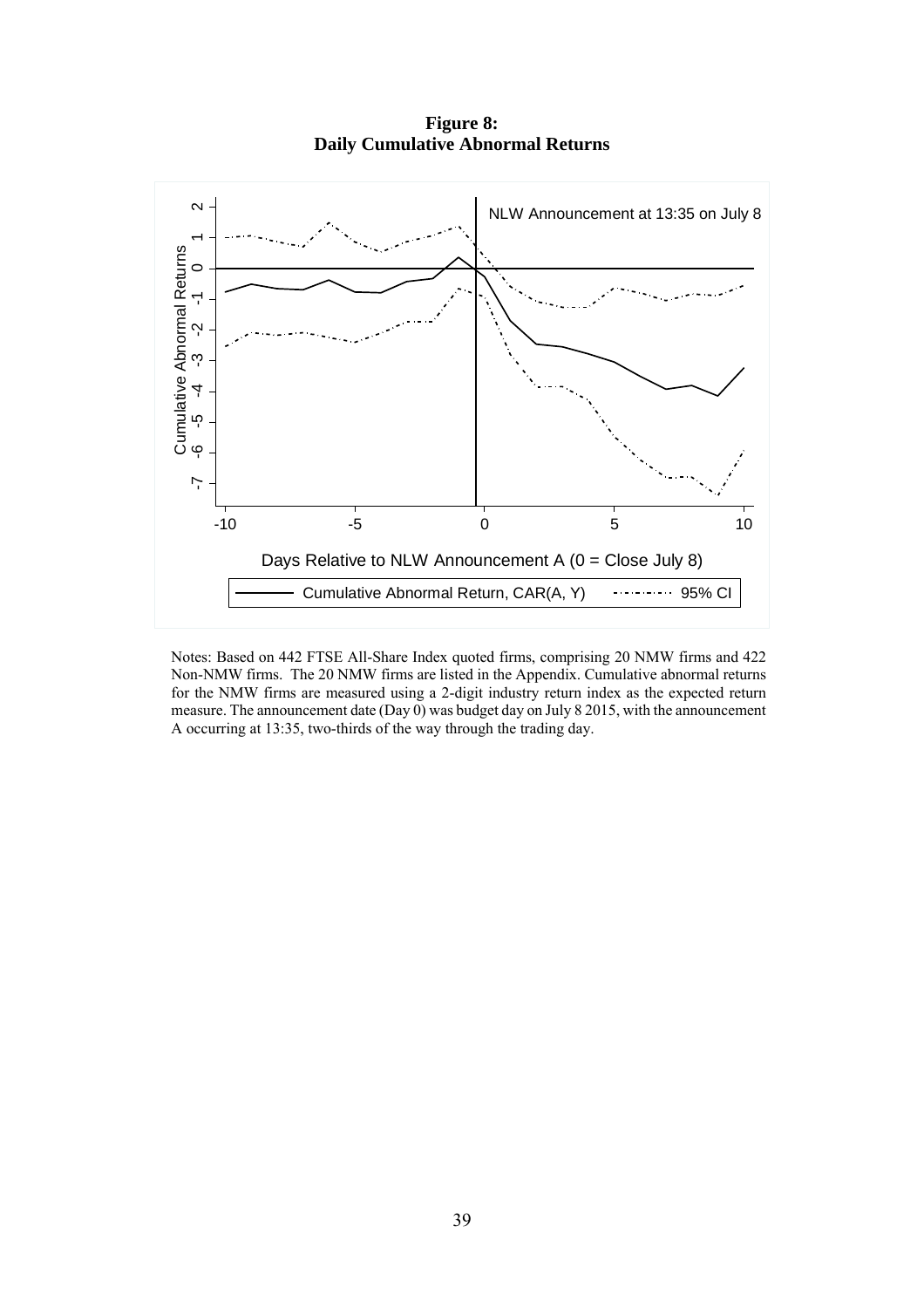| <b>Uprating Date</b>      | October 2014       | October 2015       | April 2016            |
|---------------------------|--------------------|--------------------|-----------------------|
|                           | Government         | Government         | Chancellor            |
|                           | Accepted Low Pay   | Accepted Low Pay   | Introduced National   |
| Decision Process and Date | Commission         | Commission         | Living Wage For       |
|                           | Recommendations in | Recommendations in | $25+$ Workers in July |
|                           | March 2014         | March 2015         | 2015 Budget           |
|                           |                    |                    |                       |
| Adult NMW, Age 21+        | 6.50               | 6.70               |                       |
| Adult NMW, Age 21-24      |                    |                    | 6.70                  |
| Adult NLW, Age 25+        |                    |                    | 7.20                  |
| Youth NMW, Age 18-20      | 5.13               | 5.30               | 5.30                  |
| Youth NMW, Age 16-17      | 3.79               | 3.87               | 3.87                  |
|                           |                    |                    |                       |

#### **TABLE 1. AGE VARIATIONS IN MINIMUM WAGES, 2014-2016**

Notes: From Low Pay Commission annual reports and July 2015 budget.

|                                          |                    | All Firms               |                                        |                    | Firms With Average Wage $\leq$ £15,000 |                                        |
|------------------------------------------|--------------------|-------------------------|----------------------------------------|--------------------|----------------------------------------|----------------------------------------|
|                                          | Number<br>of Firms | Mean<br>Wage            | Share of<br>Minimum<br>Wage<br>Workers | Number<br>of Firms | Mean Wage                              | Share of<br>Minimum<br>Wage<br>Workers |
| All<br><b>NMW Firms</b><br>Non-NMW Firms | 3684<br>84<br>3600 | 16943<br>14046<br>17170 | 0.096<br>0.247<br>0.093                | 1259<br>58<br>1201 | 11878<br>11736<br>11894                | 0.210<br>0.303<br>0.206                |

#### **TABLE 2. MINIMUM WAGE SHARES AND FIRM AVERAGE WAGES**

Notes: Derived from matched worker-firm data (40,046 workers in 3,684 firms) from the 2013 Annual Survey of Hours and Earnings (ASHE) and the Annual Business Survey (ABS). The NMW firms are those in the two particular industries that dominate our equity sample, non-specialised Retail Trade and Beverage Serving activities.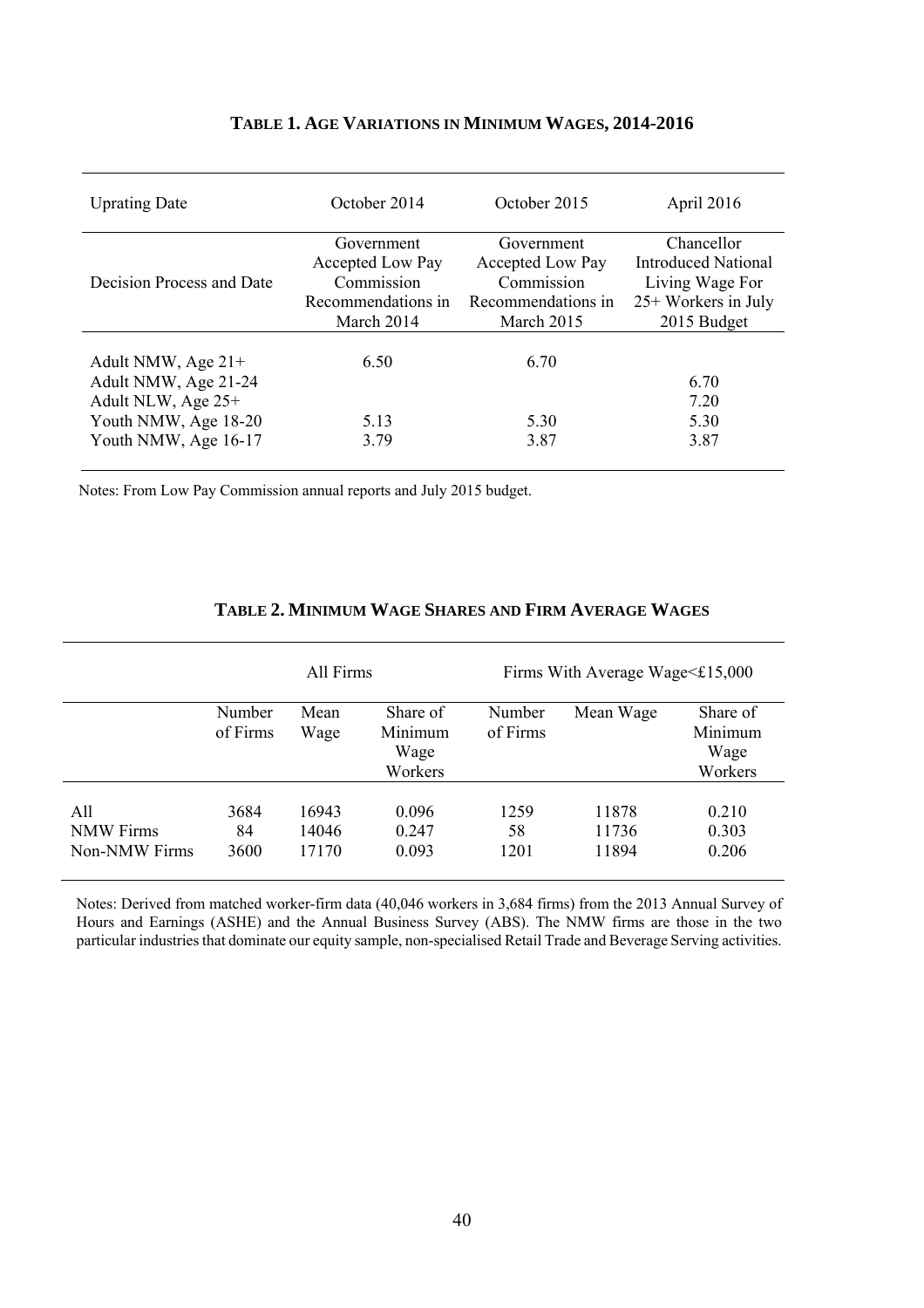|                                               | <b>Equal-Weighted</b>  |                                      | Value-Weighted         |                                      |
|-----------------------------------------------|------------------------|--------------------------------------|------------------------|--------------------------------------|
|                                               | (1)<br>Market<br>Model | (2)<br>Industry-<br>Matched<br>Model | (3)<br>Market<br>Model | (4)<br>Industry-<br>Matched<br>Model |
| <b>Panel A: NMW Firms - Post-Announcement</b> |                        |                                      |                        |                                      |
| CAR(A, 20)                                    | $-0.342**$             | $-0.271*$                            | $-1.419**$             | $-1.246**$                           |
|                                               | (0.131)                | (0.125)                              | (0.551)                | (0.537)                              |
| CAR(A, 60)                                    | $-0.694**$             | $-0.638**$                           | $-1.759**$             | $-1.564**$                           |
|                                               | (0.238)                | (0.242)                              | (0.681)                | (0.662)                              |
| CAR(A, 120)                                   | $-0.469$               | $-0.575$                             | $-1.495**$             | $-1.408**$                           |
|                                               | (0.288)                | (0.312)                              | (0.447)                | (0.425)                              |
| CAR(A, Market Close)                          | $-0.280$               | $-0.262$                             | $-0.996*$              | $-0.815$                             |
|                                               | (0.323)                | (0.334)                              | (0.495)                | (0.491)                              |
| CAR(A, 24 Hours)                              | $-1.300**$             | $-1.420**$                           | $-2.019**$             | $-1.997**$                           |
|                                               | (0.491)                | (0.519)                              | (0.196)                | (0.209)                              |
| <b>Panel B: NMW Firms - Pre-Announcement</b>  |                        |                                      |                        |                                      |
| $CAR(-20,A)$                                  | $-0.040$               | $-0.121*$                            | 0.034                  | $-0.080$                             |
|                                               | (0.045)                | (0.054)                              | (0.038)                | (0.040)                              |
| CAR(Budget Start, A)                          | $-0.023$               | $-0.054$                             | 0.149                  | 0.086                                |
|                                               | (0.089)                | (0.093)                              | (0.086)                | (0.075)                              |
| CAR(Market Open, A)                           | $-0.183$               | 0.038                                | $-0.164$               | 0.298                                |
|                                               | (0.368)                | (0.363)                              | (0.159)                | (0.139)                              |

#### **TABLE 3. ESTIMATES OF INTRA-DAY CUMULATIVE ABNORMAL RETURNS**

Notes: CAR(A, Y) denotes the cumulative abnormal return from announcement t time A (13:35) to minute Y relative to the announcement time. There are 20 firms in the NMW sample. Panel A reports results for the post-announcement period and Panel B reports results for the pre-announcement period. The market closed 175 minutes after the announcement, it opened 334 minutes before the announcement and the budget began 62 minutes before the announcement. The cumulative abnormal return for each firm is equal-weighted in columns (1) and (2) and weighted by their share of the total value of all trades in NMW stocks over the relevant period in columns (3) and (4). \*\* denotes significance at 1 percent level; \* denotes significance at 5 percent level.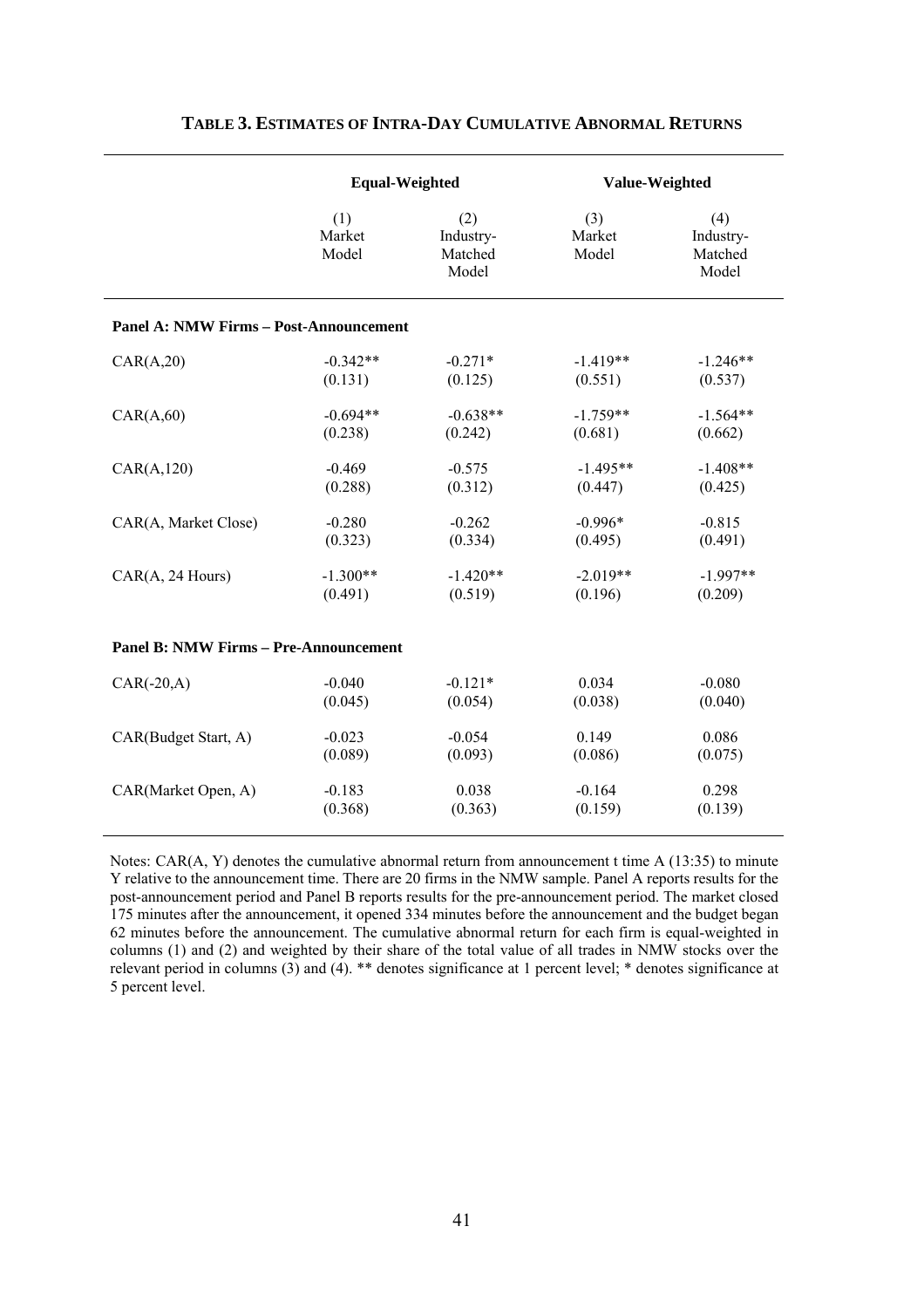|                                               | (1)<br><b>CAPM Model</b> | (2)<br>4-Factor Model | (3)<br>Industry-Matched<br>Model |
|-----------------------------------------------|--------------------------|-----------------------|----------------------------------|
| <b>Panel A: NMW Firms - Post-Announcement</b> |                          |                       |                                  |
| CAR(A,1)                                      | $-1.428**$               | $-1.516**$            | $-1.693**$                       |
|                                               | (0.523)                  | (0.542)               | (0.564)                          |
| CAR(A,2)                                      | $-1.799**$               | $-1.967**$            | $-2.465**$                       |
|                                               | (0.608)                  | (0.620)               | (0.709)                          |
| CAR(A,3)                                      | $-1.661**$               | $-1.823**$            | $-2.553**$                       |
|                                               | (0.617)                  | (0.612)               | (0.660)                          |
| CAR(A,4)                                      | $-1.533*$                | $-1.639*$             | $-2.774**$                       |
|                                               | (0.656)                  | (0.656)               | (0.773)                          |
| CAR(A, 5)                                     | $-2.131*$                | $-2.231*$             | $-3.047**$                       |
|                                               | (0.917)                  | (0.910)               | (1.235)                          |
| CAR(A, 10)                                    | $-2.268*$                | $-2.464*$             | $-3.241**$                       |
|                                               | (1.128)                  | (1.165)               | (1.370)                          |
| <b>Panel B: NMW Firms - Pre-Announcement</b>  |                          |                       |                                  |
| $CAR(-1,A)$                                   | $-0.327$                 | $-0.357$              | $-0.368$                         |
|                                               | (0.512)                  | (0.533)               | (0.520)                          |
| $CAR(-5,A)$                                   | 0.500                    | 0.402                 | 0.767                            |
|                                               | (0.800)                  | (0.805)               | (0.832)                          |
| $CAR(-10,A)$                                  | 1.647                    | 1.523                 | 0.768                            |
|                                               | (0.934)                  | (0.963)               | (0.904)                          |

#### **TABLE 4. ESTIMATES OF MEAN DAILY CUMULATIVE ABNORMAL RETURNS**

Notes: CAR(A, Y) denotes the cumulative abnormal return from announcement time on July 8<sup>th</sup> (A) to close on day Y, where Y is relative to  $8<sup>th</sup>$  July. There are 20 firms in the NMW sample. Panel A reports results for the post-announcement period and Panel B reports results for the pre-announcement period. \*\* denotes significance at 1 percent level; \* denotes significance at 5 percent level.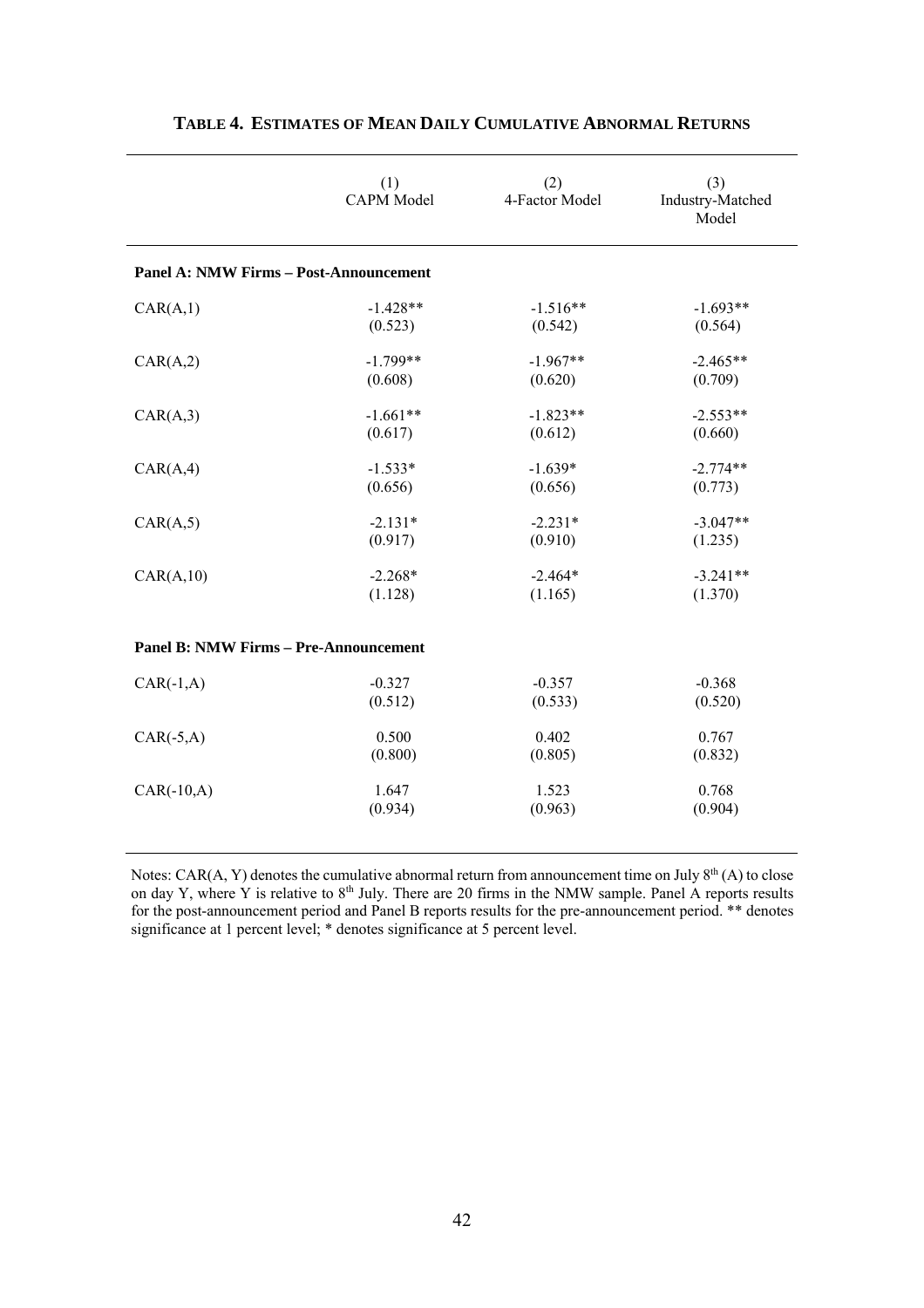|                       | (1)                  | (2)                  | (3)                  | (4)         |
|-----------------------|----------------------|----------------------|----------------------|-------------|
|                       |                      |                      |                      |             |
| <b>NMW</b>            | $-2.131*$<br>(0.894) | $-2.331*$<br>(0.943) | $-2.266*$<br>(1.032) |             |
|                       |                      |                      |                      |             |
| NMW High $\pi$ Impact |                      |                      |                      | $-3.318*$   |
|                       |                      |                      |                      | (1.607)     |
|                       |                      |                      |                      |             |
| NMW Low $\pi$ Impact  |                      |                      |                      | $-1.071$    |
|                       |                      |                      |                      | (1.044)     |
|                       |                      |                      | $-0.196$             | $-0.146$    |
| Average Wage £15-20k  |                      |                      | (0.909)              | (0.912)     |
|                       |                      |                      |                      |             |
| Average Wage £20-25k  |                      |                      | 0.262                | 0.295       |
|                       |                      |                      | (0.568)              | (0.565)     |
|                       |                      |                      |                      |             |
| Average Wage £25-30k  |                      |                      | 0.291                | 0.297       |
|                       |                      |                      | (0.899)              | (0.902)     |
|                       |                      |                      |                      |             |
| Sample Size           | 442                  | 442                  | 442                  | 442         |
| 2-Digit Industry      | N                    | Y                    | Y                    | Y           |
| 5-Day Prior Return    | N                    | Y                    | Y                    | $\mathbf Y$ |
| <b>Size Quintiles</b> | N                    | Y                    | Y                    | Y           |
|                       |                      |                      |                      |             |

#### **TABLE 5. REGRESSION ESTIMATES OF FIVE-DAY ABNORMAL RETURNS**

 Notes: The dependent variable is the five-day cumulative abnormal return, CAR(A,5), using the CAPM the 10 NMW firms for which a 4 percent rise in the wage bill would generate the largest percentage decline at 5 percent level. model. NMW are our sample of 20 firms with average wage less than £15,000. NMW High  $\pi$  Impact are in pre-tax profits. NMW Low  $\pi$  Impact are the other ten firms in the NMW sample. Robust standard errors in parentheses. We also control for foreign exposure with a dummy equal to one if the majority of firm employment (or sales) is outside the UK. \*\* denotes significance at 1 percent level; \* denotes significance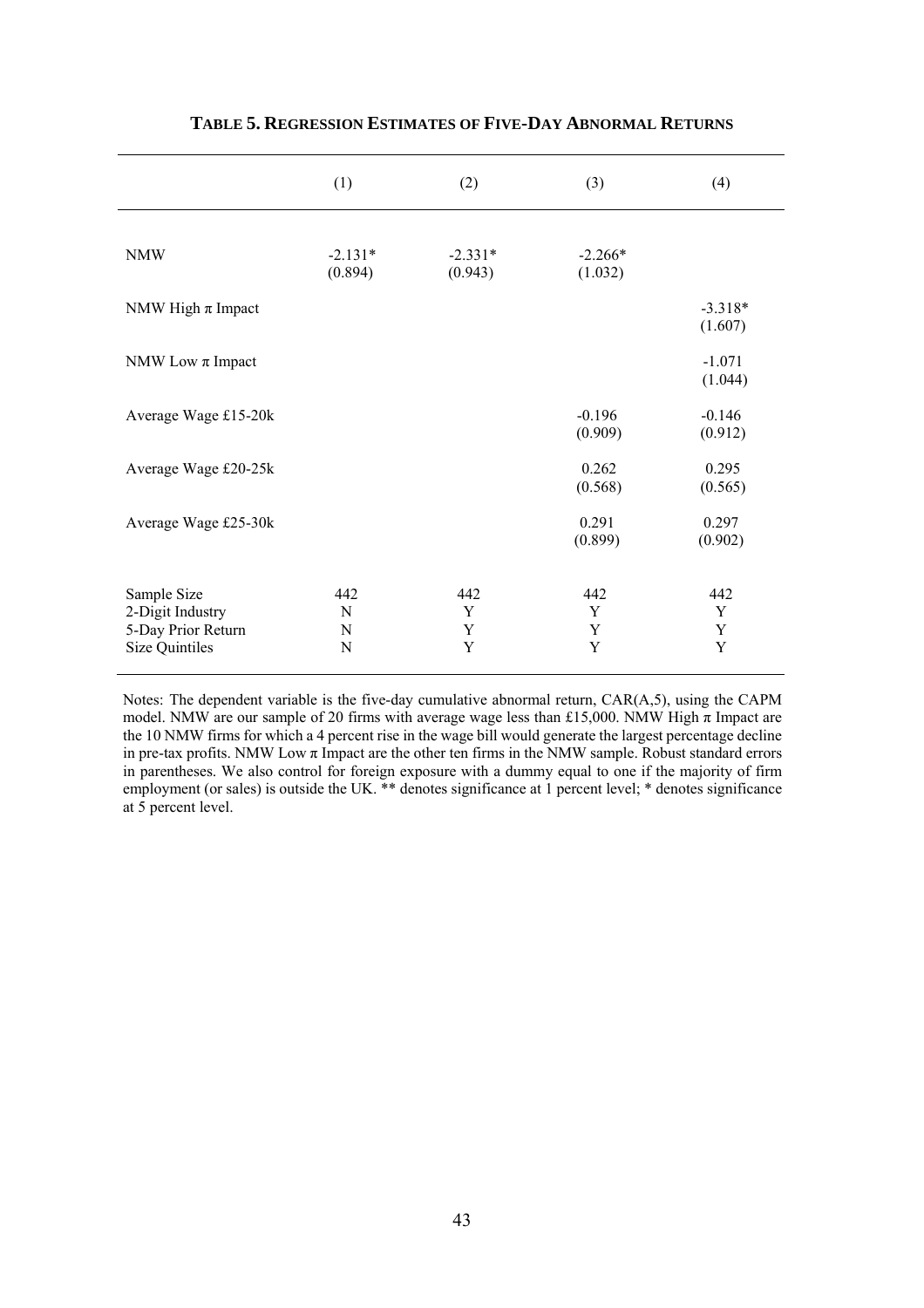|                                                                         | (1)                  | (2)                  | (3)                  | (4)                  |
|-------------------------------------------------------------------------|----------------------|----------------------|----------------------|----------------------|
| <b>NMW Exposure</b>                                                     | $-5.020*$<br>(2.422) | $-6.208*$<br>(2.964) |                      |                      |
| NMW Sample                                                              |                      |                      | $-2.123*$<br>(0.920) | $-2.185*$<br>(1.041) |
| Sample Size<br>2-Digit Industry<br>5-Day Prior Return<br>Size Quintiles | 275<br>N<br>N<br>N   | 275<br>Y<br>Y<br>Y   | 275<br>N<br>N<br>N   | 275<br>Y<br>Y<br>Y   |

#### **TABLE 6. REGRESSION ESTIMATES OF FIVE-DAY ABNORMAL RETURN USING ACTUAL EXPOSURE**

of firm employment (or sales) is outside the UK. Robust standard errors in parentheses. Notes: The dependent variable is the five-day excess return using the CAPM model. NMW Exposure is the percentage of workers in the firm that earn within 5p on the National Minimum Wage in the ASHE sample for the firm. NMW Sample is a dummy variable equal to 1 if the firm is one of the 20 firms with the largest value for NMW Exposure and where the measure of exposure is based on at least 30 observations in ASHE. We also control for foreign exposure with a dummy equal to one if the majority \*\* denotes significance at 1 percent level; \* denotes significance at 5 percent level.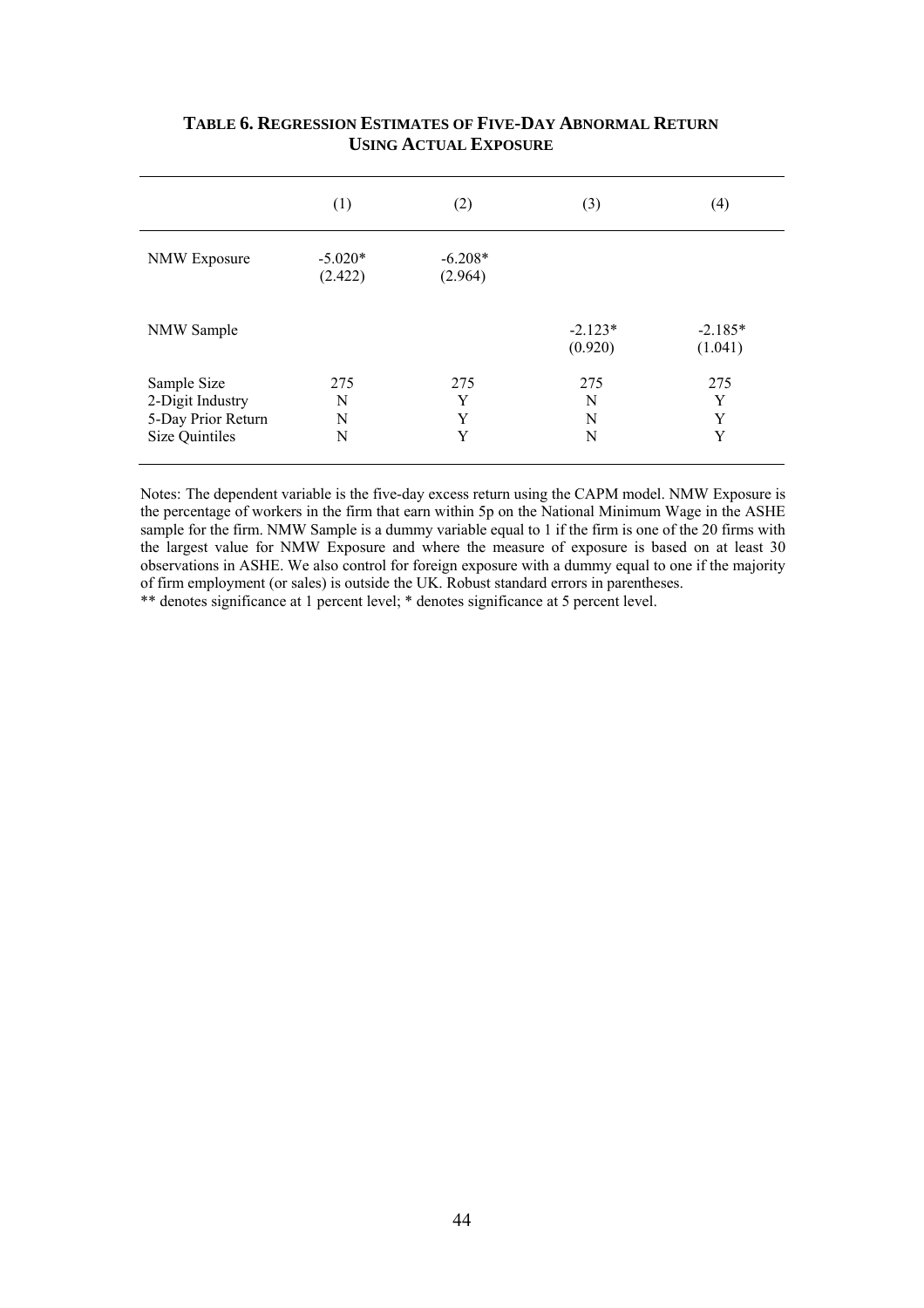|                                                              | <b>Baseline Firm</b> | 10 Percent Increase in<br>Minimum Wage<br>(30 Percent Minimum<br>Wage Workers) | 10 Percent Increase in<br>Minimum Wage<br>(40 Percent Minimum<br>Wage Workers) |
|--------------------------------------------------------------|----------------------|--------------------------------------------------------------------------------|--------------------------------------------------------------------------------|
| <b>Sales</b>                                                 | 100                  | 100                                                                            | 100                                                                            |
| Wage Bill                                                    | 18.6                 | 19.3                                                                           | 19.6                                                                           |
| <b>Other Costs</b>                                           | 53.9                 | 53.9                                                                           | 53.9                                                                           |
| Gross Profit                                                 | 27.5                 | 26.8                                                                           | 26.5                                                                           |
| <b>Operating Profit</b>                                      | 8.7                  | 8.0                                                                            | 7.7                                                                            |
| Pre-Tax Profit                                               | 6.0                  | 5.3                                                                            | 5.0                                                                            |
| Present Value of Pre-Tax Profits                             | 206                  | 180.5                                                                          | 170.9                                                                          |
| Percent Decline in Firm Value<br>(Permanent)                 |                      | $-12.4$                                                                        | $-17.0$                                                                        |
| Decline in Firm Value (Hit to 2020,<br>Thereafter No Effect) |                      | $-1.6$                                                                         | $-2.3$                                                                         |

#### **TABLE 7. THE NATIONAL LIVING WAGE EFFECT ON FIRM PROFITS**

Notes: Column 2 assumes a 3 percent real interest rate, 4 percent rise in wage bill (resulting from a 10 percent minimum wage increase, assuming 30 percent of workers are NMW workers). Column 3 assumes a 5.5 percent rise in the wage bill (resulting from a 10 percent minimum wage increase, assuming 40 percent of workers are NMW workers). If, rather a 10 percent increase, the minimum wage increase is gradated as a path of 7 percent, 9 percent, 11 percent and 12 percent increases to get to the £9.00 per hour target in 2020 the calculation turns out to be almost identical.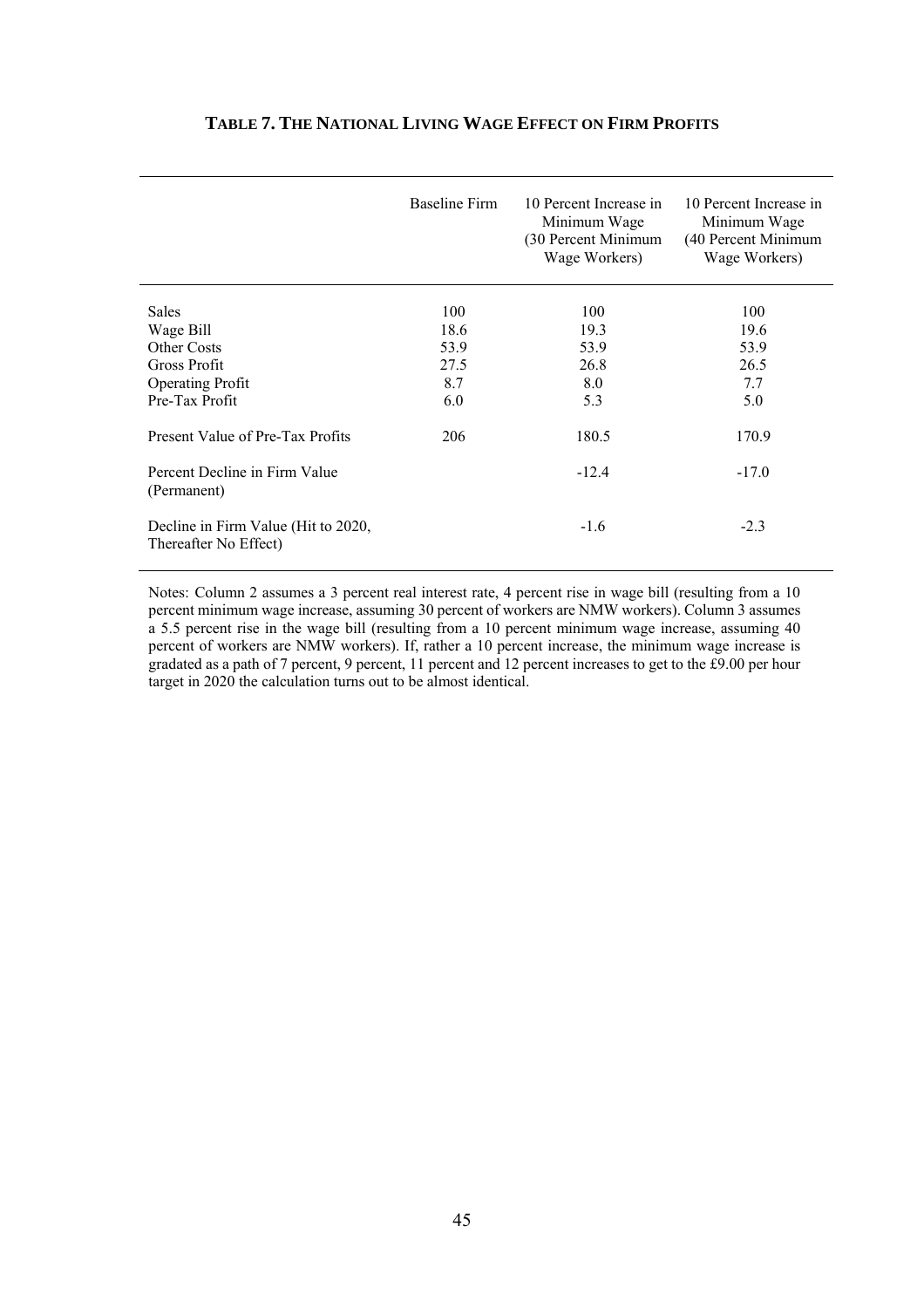#### **Appendix**

This Appendix gives details on: the named NMW firms we study; the 2015 budget measures; statements about the NLW made by companies in our sample in their company accounts; tables containing additional results.

#### **A. List of National Minimum Wage Firms By Sector**

Bars and Restaurants

Greene King plc J D Wetherspoon plc Marston's plc Mitchells & Butlers plc The Restaurant Group plc

Retail

*Apparel* Next plc

*Broadline*  B&M European Value Retail Debenhams plc Marks and Spencer Group plc Home Retail Group plc

*Food* McColl's Retail Group plc WM Morrison Supermarkets plc Greggs plc

*Home Improvement*  Dunelm Group plc

*Specialty*  Card Factory plc Game Digital plc Poundland Group plc WH Smith plc

Services

*Business Support*  Mitie Group plc

*Recreational*  Cineworld Group plc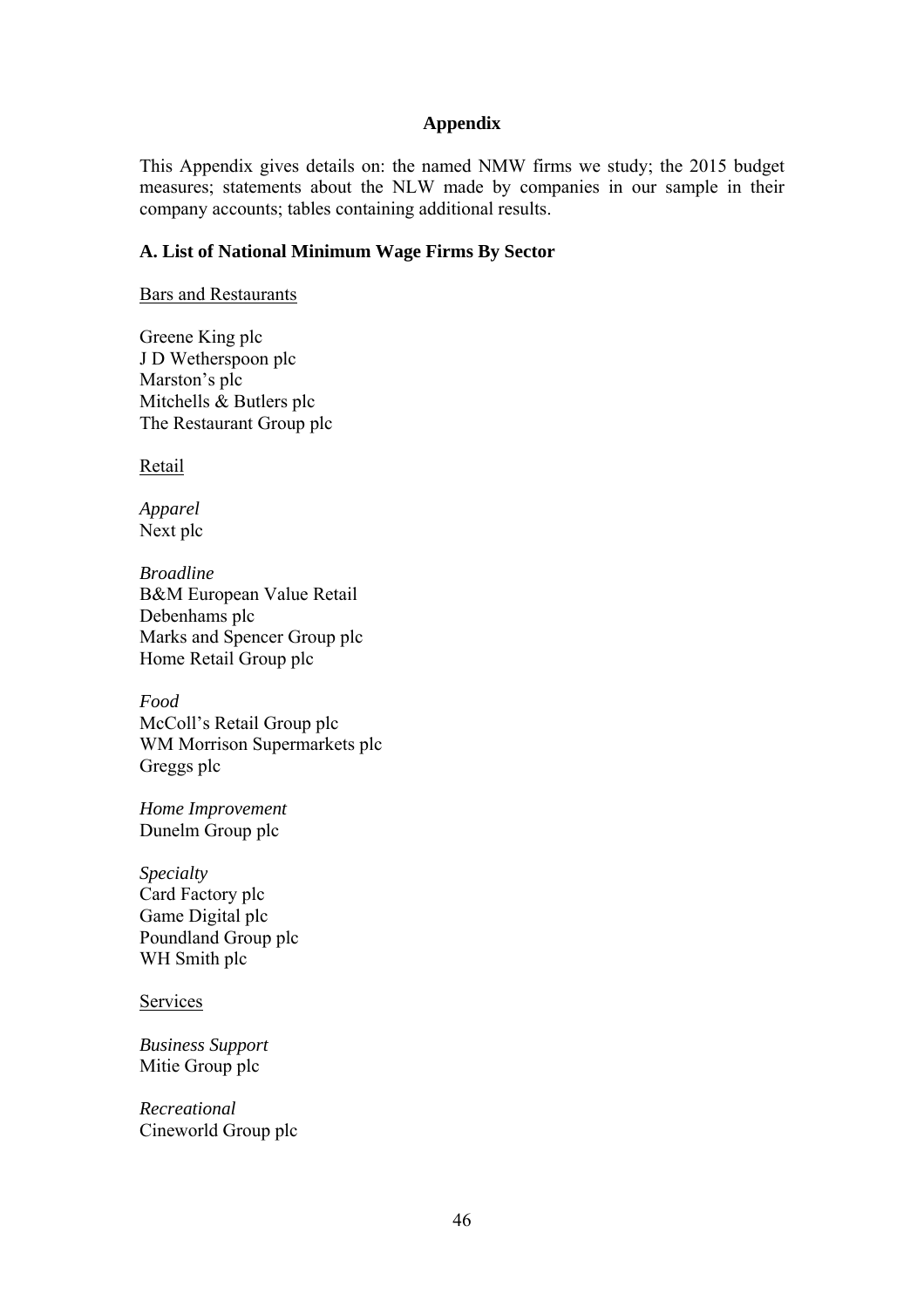#### **B. Budget 2015 Measures**

In addition to the National Living Wage announcement, the budget contained the following measures (HM Treasury, 2015):

- 1. A rise in the tax-free personal allowance from £10,600 (2015/16) to £11,000 (2016/17).
- 2. Raising the threshold for higher-rate marginal income tax from £42,385 (2015/16) to £43,000 (2016/17).
- 3. Removing the family home from inheritance tax liability.
- 4. Reducing the tax-free amount of pension contributions for those earning more than £150,000.
- 5. Eliminating the ability of individuals to permanently claim non-domicile status for tax purposes.
- 6. Reforming the welfare system by (a) freezing many benefits in nominal terms for four years, (b) reducing the cap on household total benefit claims to £20,000 per year, (c) requiring 18-21 year olds claiming benefit to move on to an apprenticeship or start work within 6 months of claiming.
- 7. A real terms increase in the Defence budget for the remainder of the Parliament.
- 8. Reforming dividend tax credit to favour those with smaller dividend income.
- 9. The main rate of corporation tax will be cut to 19% in 2017 and 18% in 2020.
- 10. Annual investment allowance confirmed at £200,000 per year.
- 11. A rise in employment allowance (from £2,000 to £3,000), which provides an offset to employer national insurance contributions.
- 12. Insurance premium tax rises from 6% to 9.5%.
- 13. Restricting tax relief for wealthier landlords.
- 14. Reforming the taxation of banks with a gradual move toward taxing profits rather than balance-sheet size.
- 15. A levy of 0.5% (from 2018) on all firms paybill to fund 3 million new apprenticeships.
- 16. 30 hours of free childcare for 3 and 4 year olds from 2017 increased from 15 hours.
- 17. Student maintenance grants to be replaced with loans.
- 18. Reform of the road tax system.
- 19. Public sector pay increases limited to 1% per annum for the next four years.
- 20. A crackdown on tax evasion and non-compliance.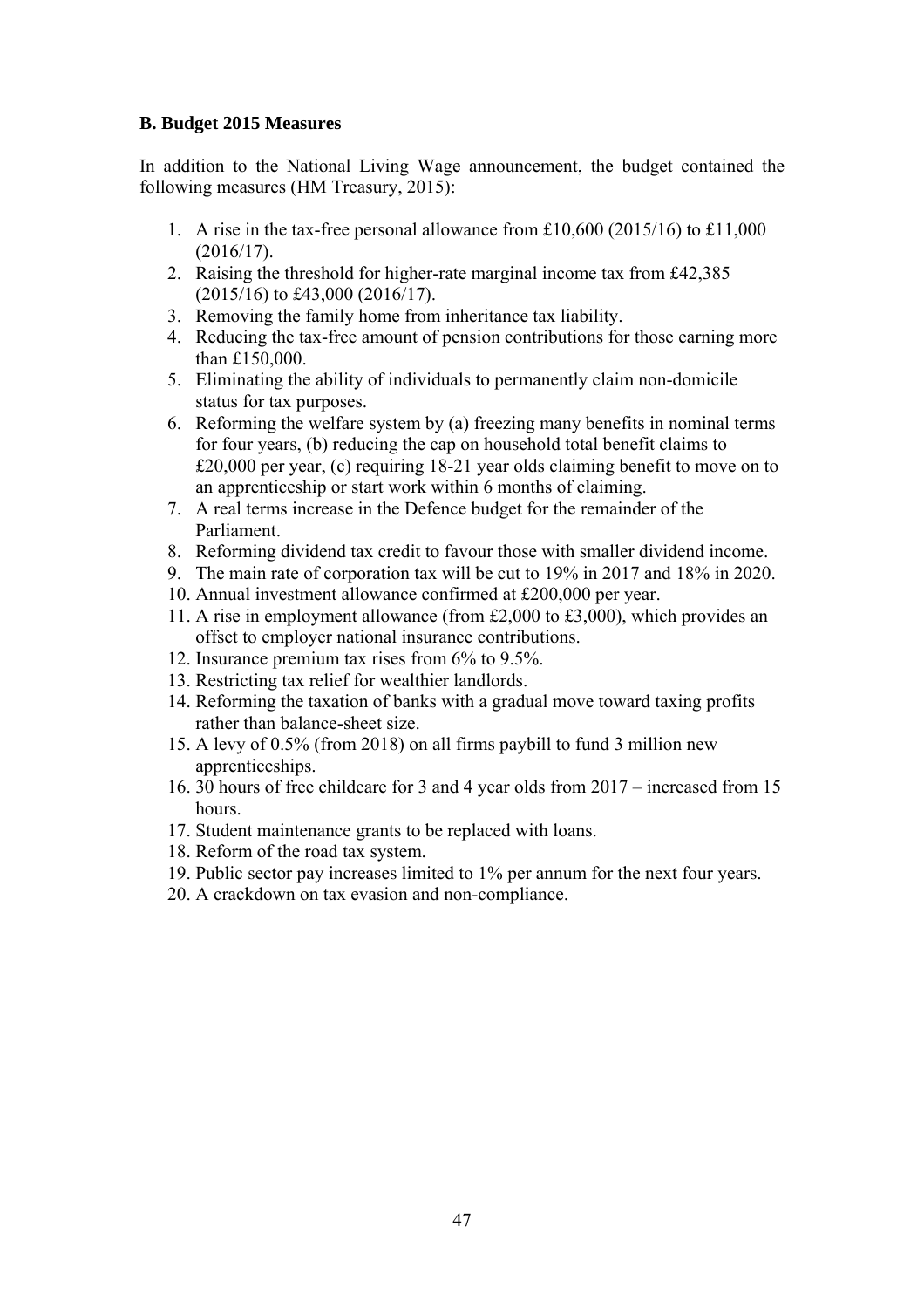#### **C. Firm Responses to NLW**

Up to April 2016, the following nine companies in the sample we study have published half-year or full-year company accounts, including statements about the National Living Wage:

1). Next plc

Half-year results, 10 September 2015

"NEXT's total UK wages, at circa £600m, represent 15% of our sales. Of these, about £100m relates to those who would qualify for the NLW. Our adult starter rate will already be £7.04, so the increase to £7.20 in 2016 is manageable. We estimate the cost of implementing the NLW next year will be £2m.

Looking beyond 2016, we estimate that the cost of the further rises in the NLW to 2020, *over and above the rate of general wage inflation*, will be £27m per annum. Of this,  $£11m$  relates to the wages of those who will be paid the NLW. The remaining £16m is the knock-on effect of maintaining wage differentials for supervisors, junior managers and other more skilled or demanding roles within the business (such as specialist call centre work).

The £27m additional NLW cost is not immaterial but, in the context of NEXT's wider cost base, is not transformative. We estimate that we would need to increase prices by around 1% to compensate for this cost which, taken over four years, is unlikely to have a material effect on the trading performance of the business. It should be noted that this is probably a pessimistic view of the required price rise, as we have assumed no improvements in productivity. In reality, we hope to be able to compensate for some wage inflation through increased productivity measures throughout the business."

2). Debenhams plc

Full-year results, 22 October 2015.

Cash impact £3m in FY2016,  $\pounds 8m$  in FY2017 (total wage bill = £345m). Both estimates include the cost of maintaining pay differentials.

"We anticipate that in the context of our continuing investment in systems and infrastructure and our focus on operational effectiveness, productivity gains will mitigate the majority of this impact on our P&L in these years"

3). Marks and Spencer Group plc

Half-year results, 4 November 2015

"The new NLW rate will be £7.20 per hour effective from 1 April 2016, and as our permanent customer assistant rate is already £7.41, we do not expect any short term impact on our staffing costs".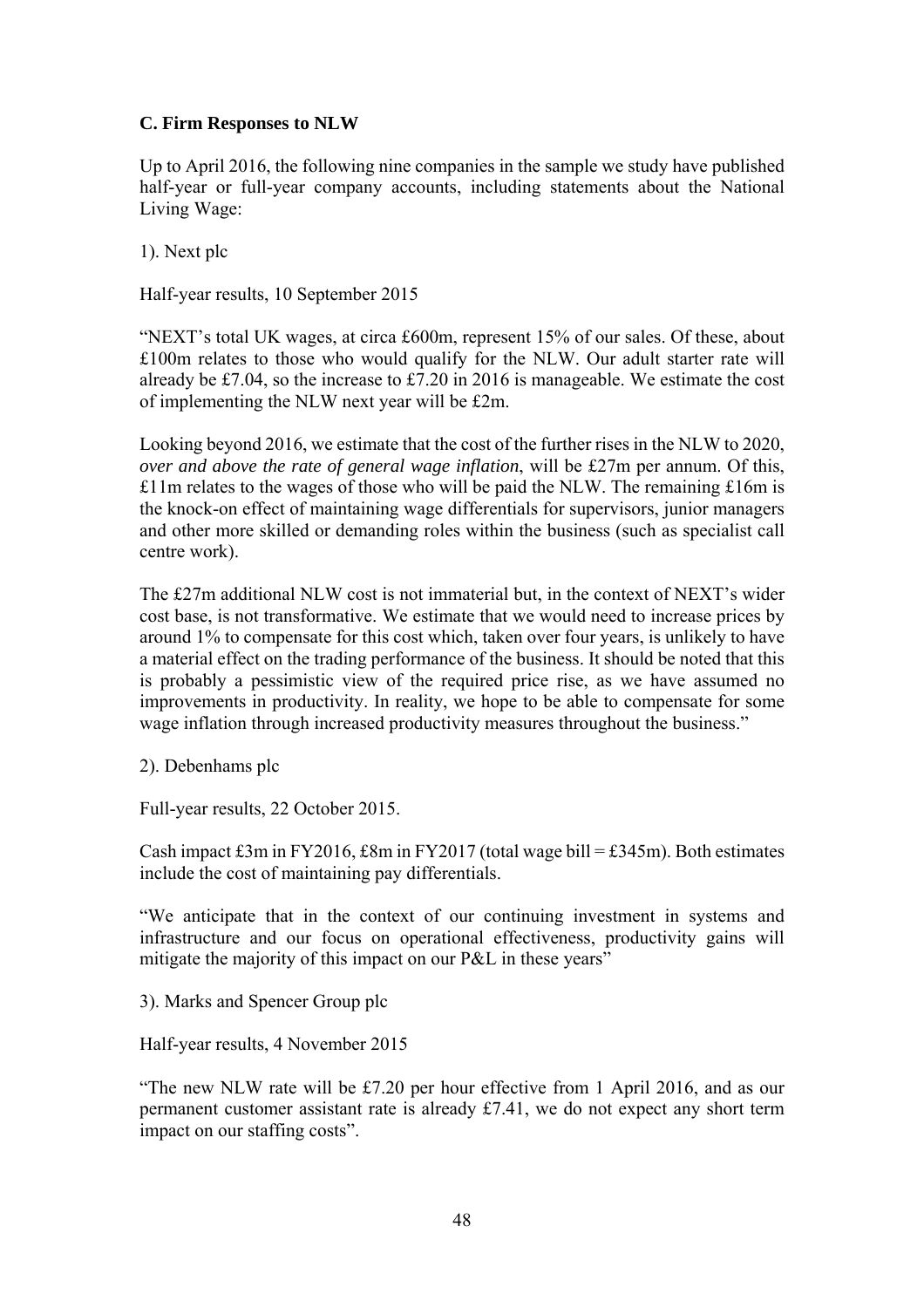4). Home Retail Group plc

Half-year results, 21 October 2015

"It is anticipated that, without any actions to mitigate the increases in wages attributable to the new NLW, the associated FY17 group cost increase would be around £15m." (total wage bill  $=$  £581m). "The Group will look at all opportunities to mitigate an element of this NLW cost increase through its existing operational excellence cost efficiency programmes."

5). WM Morrison Supermarkets plc

Full-year results, 10 March 2016.

"In September we announced an increase in hourly pay for in-store colleagues, to £8.20 from a previous minimum of £6.83. We are recognizing the contribution of our excellent and dedicated colleagues, who are fundamental to the Morrisons turnaround. As announced, the extra investment will be £40m, and more than 90,000 staff will benefit across all age brackets. The new rate is £1 per hour above the National Living Wage that is to be introduced from April 2016" (total wage bill  $= \pounds 1.728$ bn).

6). Greggs plc

Half-year results, 29 July 2015

"The proposed increases to the minimum wage are likely to drive inflationary pressure in the broader sector over the coming years. We have consistently paid rates of pay above this level, with our standard rate for hourly-paid shop staff at £7.11, currently nine per cent higher than the national minimum wage. We are assessing the mediumterm impact of further increases on our business"

7). Poundland Group plc

Half-year results, 19 November 2015.

"Although Poundland is not a minimum wage employer, we need to maintain pay differentials when new rates are introduced. Without mitigation, the increase in wages attributable to the new NLW is estimated at £4.3m in the 2017 financial year"

"We are mitigating this additional cost. We have accelerated investment in the current year in productivity including the trial of hybrid self-scanning checkouts, new sales based ordering systems, shelf ready packaging, the installation of LED lighting and other operational measures. We will spend an additional £2m this year in these areas, as we seek to fully mitigate the additional costs of the NLW."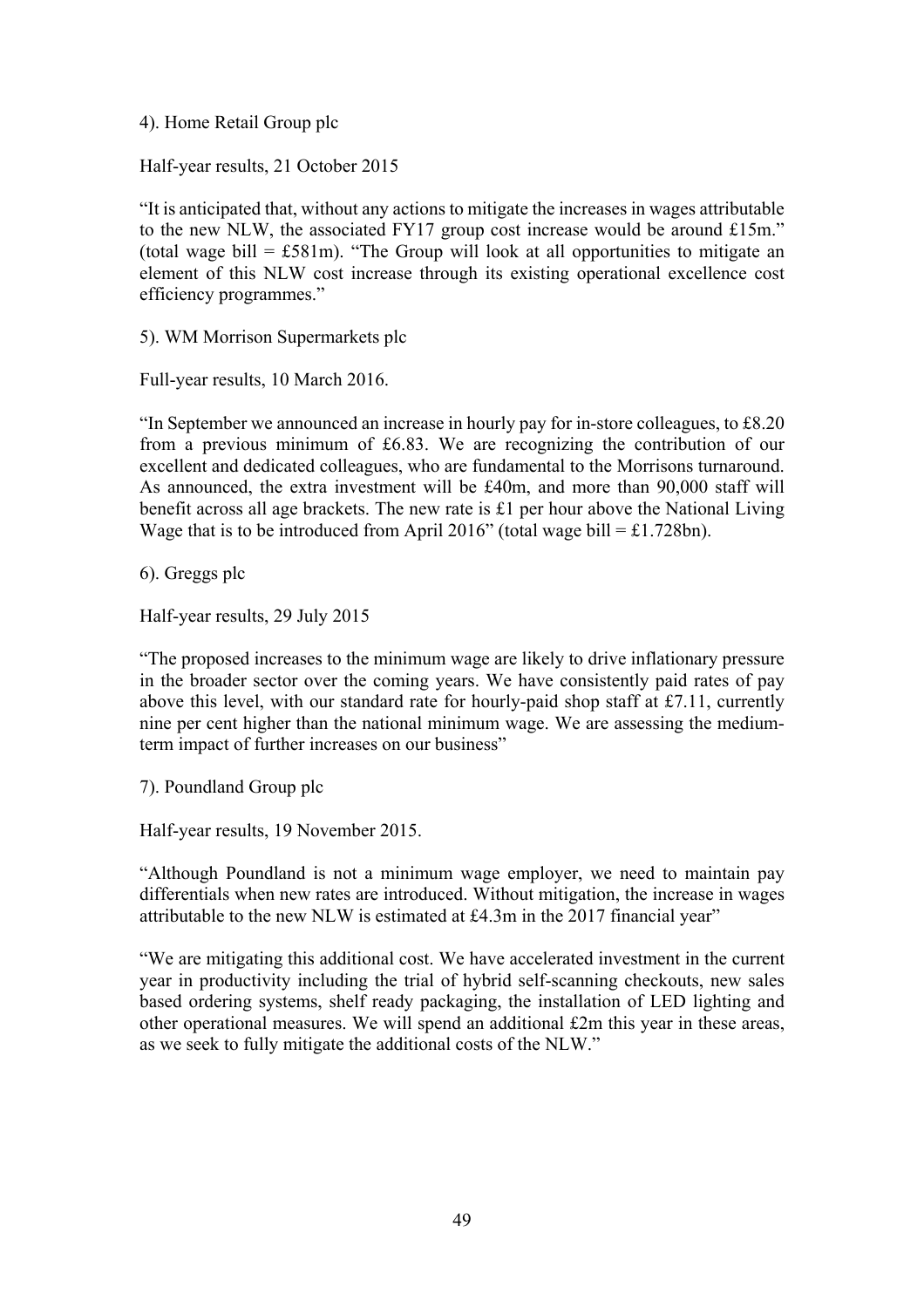#### 8). WH Smith plc

Full-year results, 15 October 2015.

"In July, the government announced the introduction of the NLW from April 2016. We anticipate the impact of it in the 2015/16 financial year to be slightly over £1m for the Group, with around two-thirds of the cost impacting the High Street business. While identifying the impact is complex, we have calculated that without any actions to offset the impact, the additional annual cost across the Group would be around £2-3m, or around 0.5% of the Group's total cost base each year. As with all inflationary pressures, we will look to offset these increases through our existing pipeline of initiatives, as well as identifying further opportunities for improved productivity and efficiency." (total wage bill =  $£189m$ ).

9). Mitie Group plc

Half-year results, 23 November 2015

"We are positive about this move [introduction of NLW], which ensures that those of our people who are affected, are better rewarded and feel more motivated to do the jobs they do. It will also improve retention rates across our business."

"The areas of our business that are impacted by this change are single service contracts in cleaning, a small area of security, catering and healthcare. One third of the contracts in these areas of the business come up for re-tender each year, and all work bid or rebid since July 2015 onwards has factored in the NLW increases. Many contracts in the group have wage rates above this level".

"We also believe that this is an important move for the outsourcing industry, as it affects all competitors equally and creates a level playing field in terms of bidding. We do expect outsourcing prices to increase in the future and will not be advocating job cuts in reaction to this change. However we will continue to work with clients to identify cost efficiencies in other areas."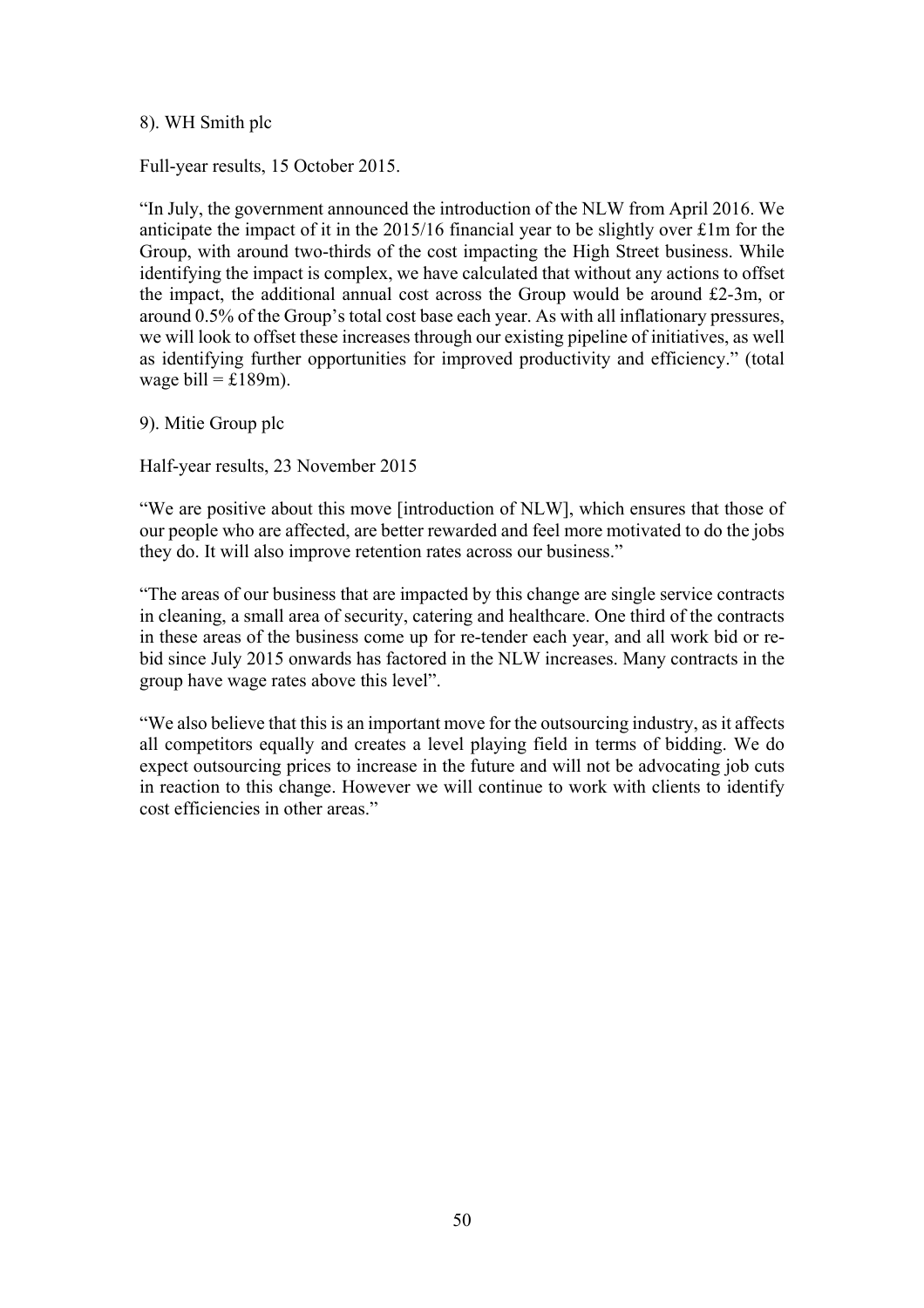#### **D. Additional Tables**

|                       | (1)<br><b>CAPM Model</b> | (2)<br>4-Factor Model | (3)<br>Industry-matched<br>Model |
|-----------------------|--------------------------|-----------------------|----------------------------------|
| Mean                  | $-2.131*$                | $-2.231*$             | $-3.047**$                       |
|                       | (0.917)                  | (0.910)               | (1.235)                          |
| Median                | $-1.148*$                | $-1.358**$            | $-2.213*$                        |
|                       | (0.563)                  | (0.510)               | (1.125)                          |
| Trimmed Mean          | $-1.343**$               | $-1.392**$            | $-2.444**$                       |
|                       | (0.394)                  | (0.395)               | (0.658)                          |
| Negative Return Count | $15*$                    | $15*$                 | $15*$                            |
|                       | (5, 14)                  | (5, 14)               | (4, 14)                          |

#### **TABLE A1. ALTERNATIVE ESTIMATES OF DAILY CUMULATIVE ABNORMAL RETURNS**

Notes: Estimates are for the five-day cumulative abnormal return, CAR(A,5) for the NMW stocks. The trimmed mean excludes the two largest and two smallest returns. Negative Return Count is the number of stocks (out of 20) that have a negative five-day CAR (with the empirical 95 percent confidence interval below). \*\* denotes significance at 1 percent level; \* denotes significance at 5 percent level.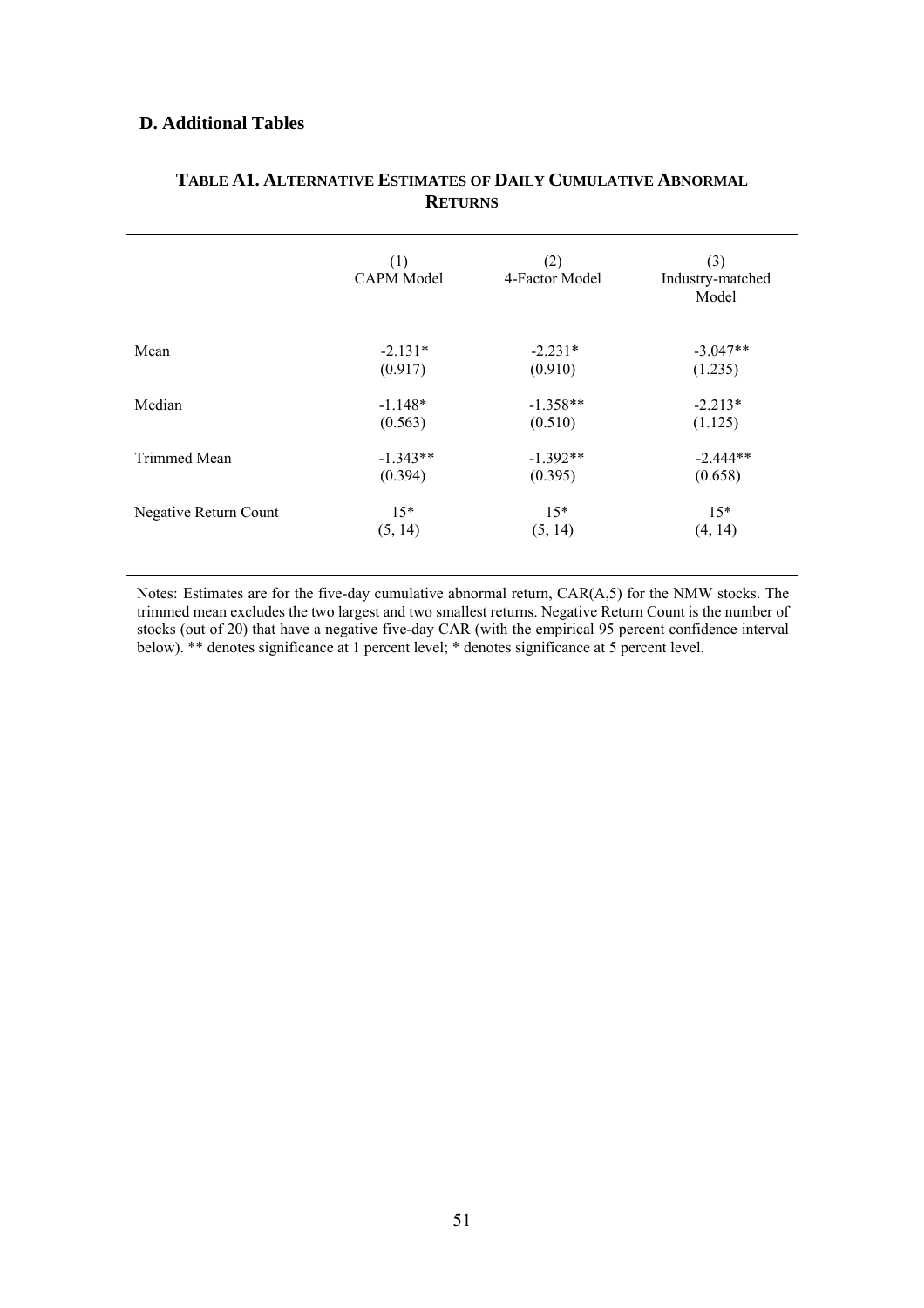|                                                                                 | (1)                  | (2)                  | (3)                  | (4)                  |
|---------------------------------------------------------------------------------|----------------------|----------------------|----------------------|----------------------|
| <b>NMW</b>                                                                      | $-2.268*$<br>(1.101) | $-2.540*$<br>(1.136) | $-2.676*$<br>(1.220) |                      |
| NMW High $\pi$ Impact                                                           |                      |                      |                      | $-4.089*$<br>(1.765) |
| NMW Low $\pi$ Impact                                                            |                      |                      |                      | $-1.080$<br>(1.383)  |
| Average Wage £15-20k                                                            |                      |                      | $-0.321$<br>(1.012)  | $-0.259$<br>(1.107)  |
| Average Wage £20-25k                                                            |                      |                      | $-0.934$<br>(0.751)  | $-0.894$<br>(0.749)  |
| Average Wage £25-30k                                                            |                      |                      | 0.615<br>(1.115)     | 0.619<br>(1.117)     |
| Sample Size<br>2-Digit Industry<br>10-Day Prior Return<br><b>Size Quintiles</b> | 442<br>N<br>N<br>N   | 442<br>Y<br>Y<br>Y   | 442<br>Y<br>Y<br>Y   | 442<br>Y<br>Y<br>Y   |

#### **TABLE A2. REGRESSION ESTIMATES OF TEN-DAY ABNORMAL RETURNS**

 significance at 5 percent level. Notes: The dependent variable is the ten-day cumulative abnormal return, CAR(A,10), using the CAPM model. NMW are our sample of 20 firms with average wage less than £15,000. NMW High  $\pi$  Impact are the 10 NMW firms for which a 4 percent rise in the wage bill would generate the largest percentage decline in pre-tax profits. NMW Low  $\pi$  Impact are the other ten firms in the NMW sample. We also control for foreign exposure with a dummy equal to one if the majority of firm employment (or sales) is outside the UK. Robust standard errors in parentheses. \*\* denotes significance at 1 percent level; \* denotes